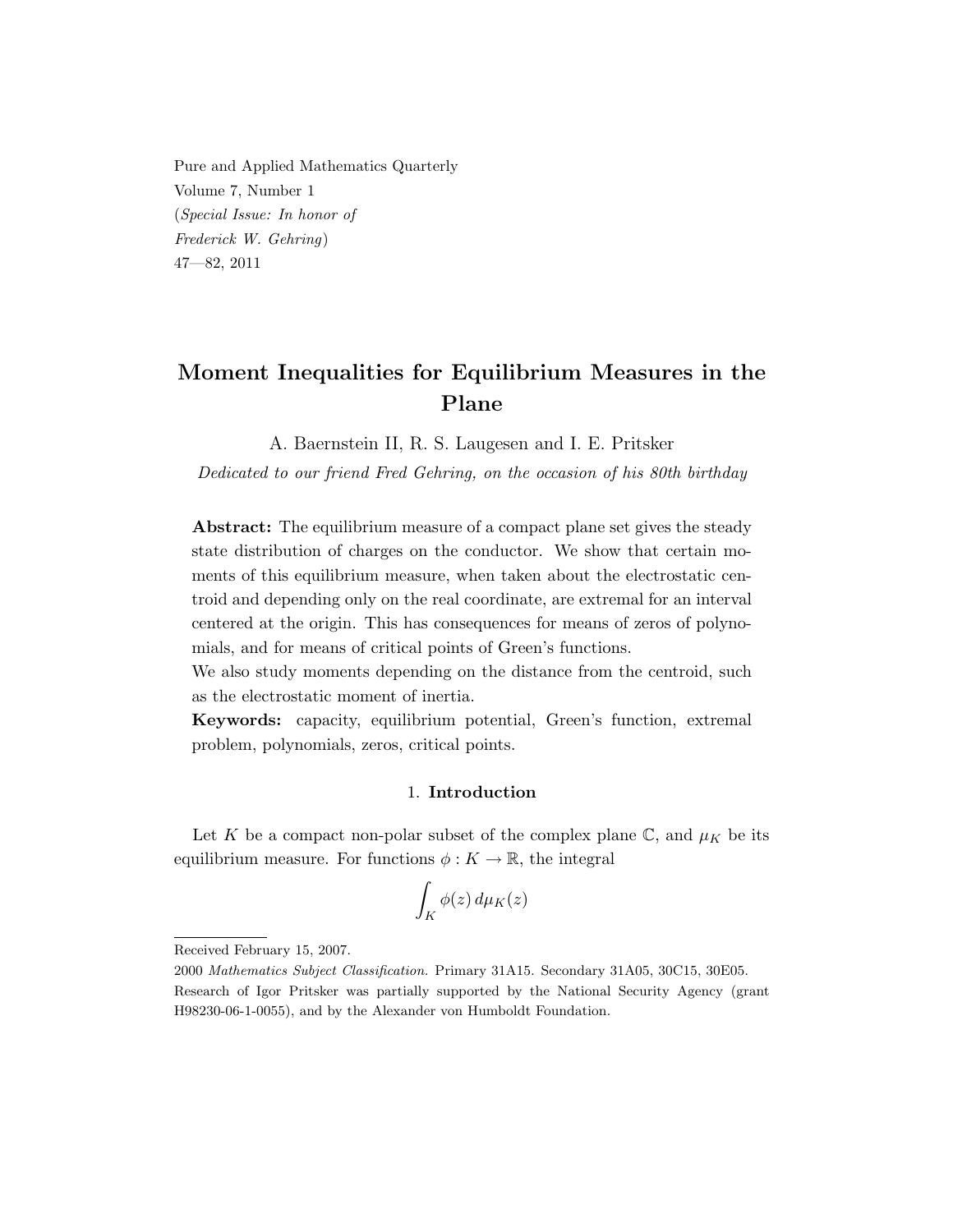is called the  $\phi$  moment of K, or of the probability measure  $\mu_K$ . For example, when  $\phi(z) = |z|^2$  the  $\phi$  moment is the moment of inertia about the origin.

In this paper we take up some problems involving maximizing or minimizing  $\phi$ moments when  $\phi$  satisfies certain conditions. In all of our results the competing sets  $K$  will have the same logarithmic capacity, which, as a normalization, we take to be 1. That is:

$$
cap(K) = 1.
$$

And we shall usually take the *conformal centroid*  $\int_K z \, d\mu_K(z)$  of K to lie at the origin:

$$
\int_K z \, d\mu_K(z) = 0.
$$

In all of our results, the extremal  $\phi$  moment will be achieved by a line segment of length 4. When sets in the class have conformal centroid at the origin, the interval L defined by

$$
L = [-2, 2]
$$

will be among the extremals.

In our two main results the function  $\phi$  will in fact depend only on the real part of z. Here are those results.

**Theorem 1.** Suppose  $K \subset \mathbb{R}$  is compact with capacity  $cap(K) = 1$ , and that its conformal centroid is at the origin. Then for every convex function  $\phi : \mathbb{R} \to \mathbb{R}$ , we have

$$
\int_K \phi(\text{Re } z) d\mu_K(z) \ge \int_L \phi(\text{Re } z) d\mu_L(z).
$$

Moreover, if  $K \setminus L$  has positive capacity and the restriction of  $\phi$  to L is not a linear function, then strict inequality holds.

**Theorem 2.** Suppose  $K \subset \mathbb{C}$  is compact and connected with capacity  $cap(K)$  = 1, and that its conformal centroid is at the origin. Then for every convex function  $\phi : \mathbb{R} \to \mathbb{R}$ , we have

$$
\int_K \phi(\text{Re}\, z) \, d\mu_K(z) \le \int_L \phi(\text{Re}\, z) \, d\mu_L(z).
$$

Moreover, if  $K \neq L$  and the restriction of  $\phi$  to L is not a linear function, then strict inequality holds.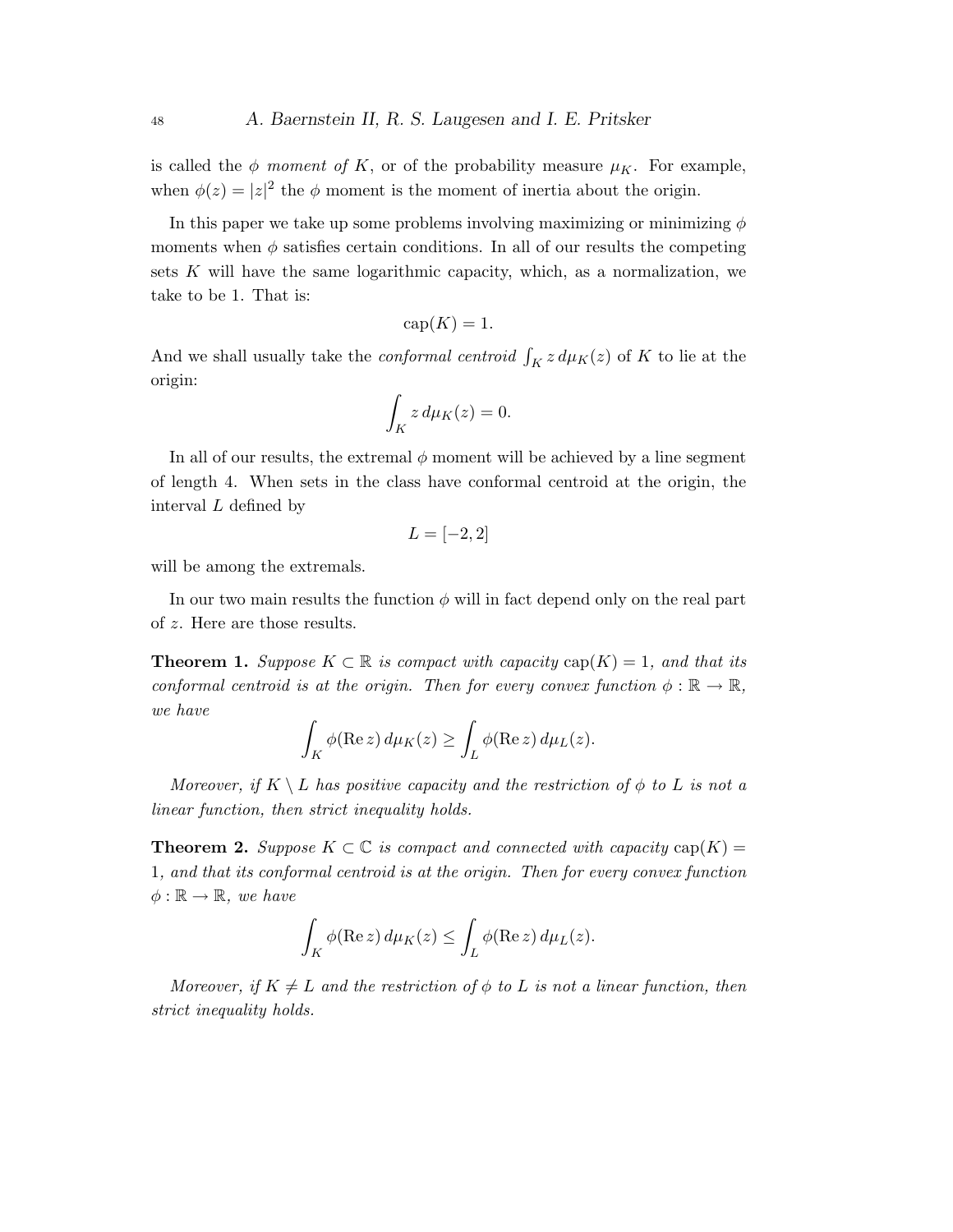Theorem 1 says that among all compact sets on a line with the same conformal centroid and the same capacity, the least spread out set, as measured by convex integral means, is a single interval. Contrary-wise, Theorem 2 says that among all plane continua with the same conformal centroid and the same capacity, the single interval is the most spread out.

For a lower estimate applicable in both Theorems 1 and 2, we observe

$$
\int_K \phi(\text{Re}\, z)\, d\mu_K(z) \ge \phi(0)
$$

by Jensen's inequality, whenever  $K$  is compact with conformal centroid on the imaginary axis (Re  $\int_K z \, d\mu_K(z) = 0$ ) and  $\phi$  is convex. Equality is attained whenever  $K$  is contained in the imaginary axis. Theorems 1 and 2 also require only that the conformal centroid be purely imaginary, but, for brevity, we shall continue to assume the conformal centroid is at the origin.

The proof of Theorem 2 is modeled on the proof of a theorem of Baernstein [2], p. 139, about maximizing integral means in certain classes of univalent functions in the unit disk. The novelty in the present Theorem 2 is that instead of working with symmetric decreasing rearrangements on circles, as in [2], one must devise a "\*-function" appropriate to "symmetric increasing rearrangements" of functions defined and unbounded in all of  $\mathbb{R}$ . The proof of Theorem 1 follows the same general strategy as that of Theorem 2, but is simpler, in that no functions need to be rearranged.

Theorem 1 is motivated by considerations in number theory; it will be proved in §3. Some consequences will be presented in §4. Theorem 2, to be proved in §5, arose in an attempt to prove a conjecture stated in §6. The conjecture asserts, when both  $\phi$  and  $\phi'$  are convex, that

(1) 
$$
\int_K \phi(\log|z|) d\mu_K(z) \leq \int_L \phi(\log|z|) d\mu_L(z)
$$

provided K is compact and connected with  $cap(K) = 1$  and with its conformal centroid at the origin, and with the origin belonging to  $K$ . If true, the conjecture would prove a conjecture of Pommerenke [14] about integral means of univalent functions in the class  $\Sigma_0$ , and would also prove a conjecture of Pritsker and Ruscheweyh [17] about lower bounds for factors of polynomials.

We will present an example showing that (1) is false within the class of all convex functions. But if we add to  $K$  the assumption, stronger than having the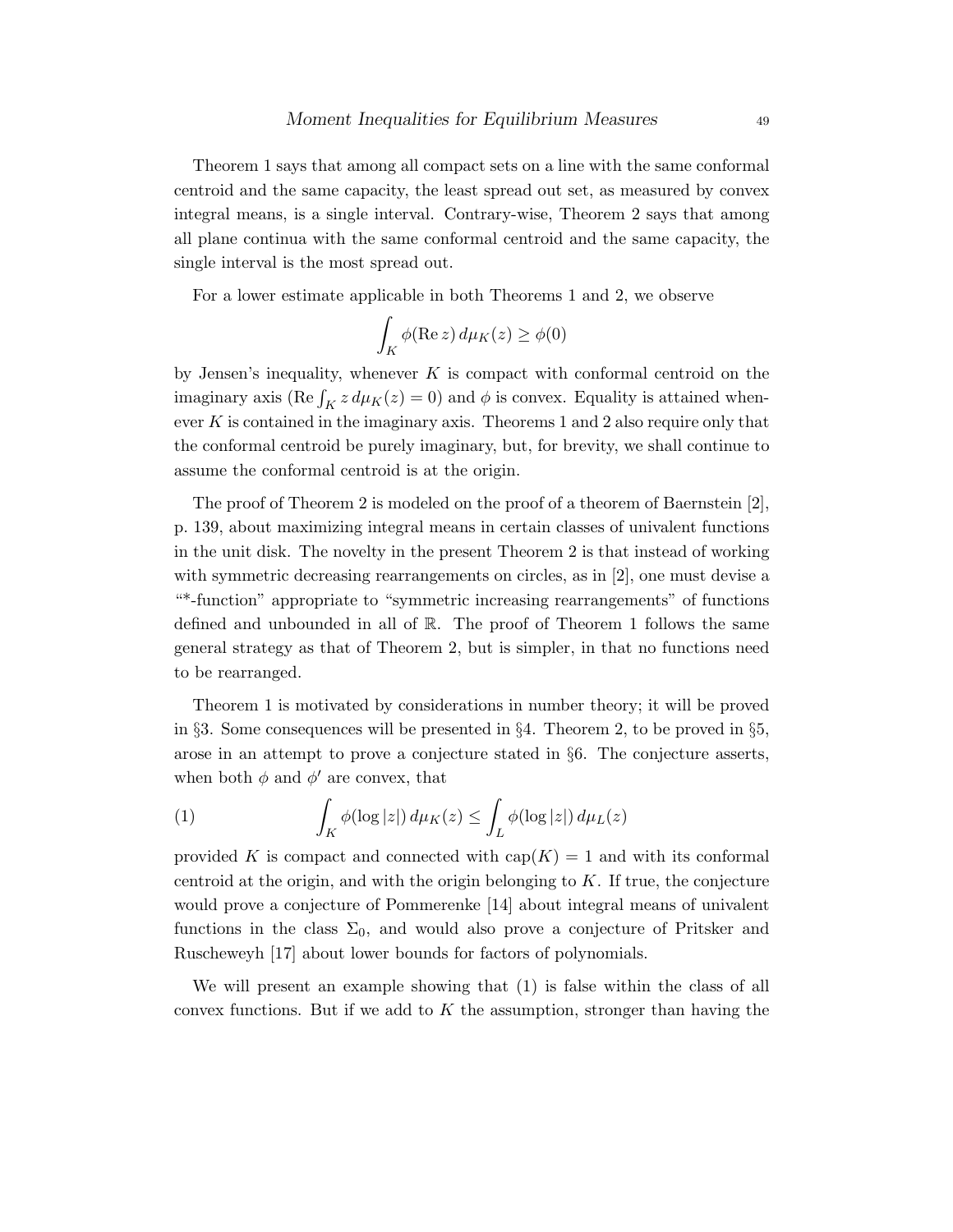conformal centroid at the origin, that  $K$  is symmetric with respect to the origin, then (1) is true for all convex  $\phi$ . This is Corollary 6.3. It follows from Theorem 6.2, which restates a result of Laugesen [11] (and which is itself a consequence of Baernstein's integral means result, Theorem 1 in [2]).

## 2. Potential theoretic preliminaries

For potential theoretic notions we shall mostly follow the approach in [18]. Let K be a compact subset of  $\mathbb{C}$ , and  $K^c$  be the complement of K on the Riemann sphere  $\overline{\mathbb{C}}$ . For a measure  $\mu$  compactly supported in  $\mathbb{C}$ , the energy  $I(\mu)$  is defined to be  $I(\mu) = \int_{K \times K} \log |z - \zeta| d\mu(z) d\mu(\zeta)$ . If  $I(\mu) = -\infty$  for every  $\mu$  supported on  $K$  then  $K$  is said to be *polar*. If  $K$  is non-polar, then there is a unique probability measure  $\mu_K$  on K, called the equilibrium measure of K, which maximizes  $I(\mu)$ over all probability measures  $\mu$  on K. Clearly  $I(\mu_K)$  is a finite real number, because K is bounded. The capacity cap(K) of K is defined to be  $e^{I(\mu_K)}$ . For polar K, define cap(K) = 0. A general set E is said to be polar if cap(K) = 0 for every compact  $K \subset E$ .

For non-polar  $K$ , denote by g the equilibrium potential of  $K$ . Then

$$
g(z) = g_K(z) = \int_K \log|z - \zeta| \, d\mu_K(\zeta), \quad z \in \mathbb{C}.
$$

Put  $g(\infty) = +\infty$ . Then g is harmonic in  $K^c$  except at  $\infty$ , where  $g(z) = \log |z| +$  $o(1)$ . By Frostman's Theorem ([18], p. 59),

$$
g \ge I(\mu_K) = \log \text{cap}(K)
$$

everywhere in  $\mathbb C$ , with equality on  $K \setminus E$  for some polar set E. The potential g is related to the Green's function of  $K^c$  with pole at  $\infty$  by

$$
g(z)=\log\text{cap}(K)+g(z,\infty,K^c),\quad z\in\mathbb{C}.
$$

See [18], pp. 107, 132.

Set

$$
\mathbb{B}(R) = \{ z \in \mathbb{C} : |z| < R \}, \quad \overline{\mathbb{B}(R)} = \{ z \in \mathbb{C} : |z| \le R \},
$$

and let

$$
a_n = a_n(K) = \frac{1}{n} \int_K \zeta^n d\mu_K(\zeta), \quad n \ge 1.
$$

In particular,  $a_1$  is the conformal centroid of K.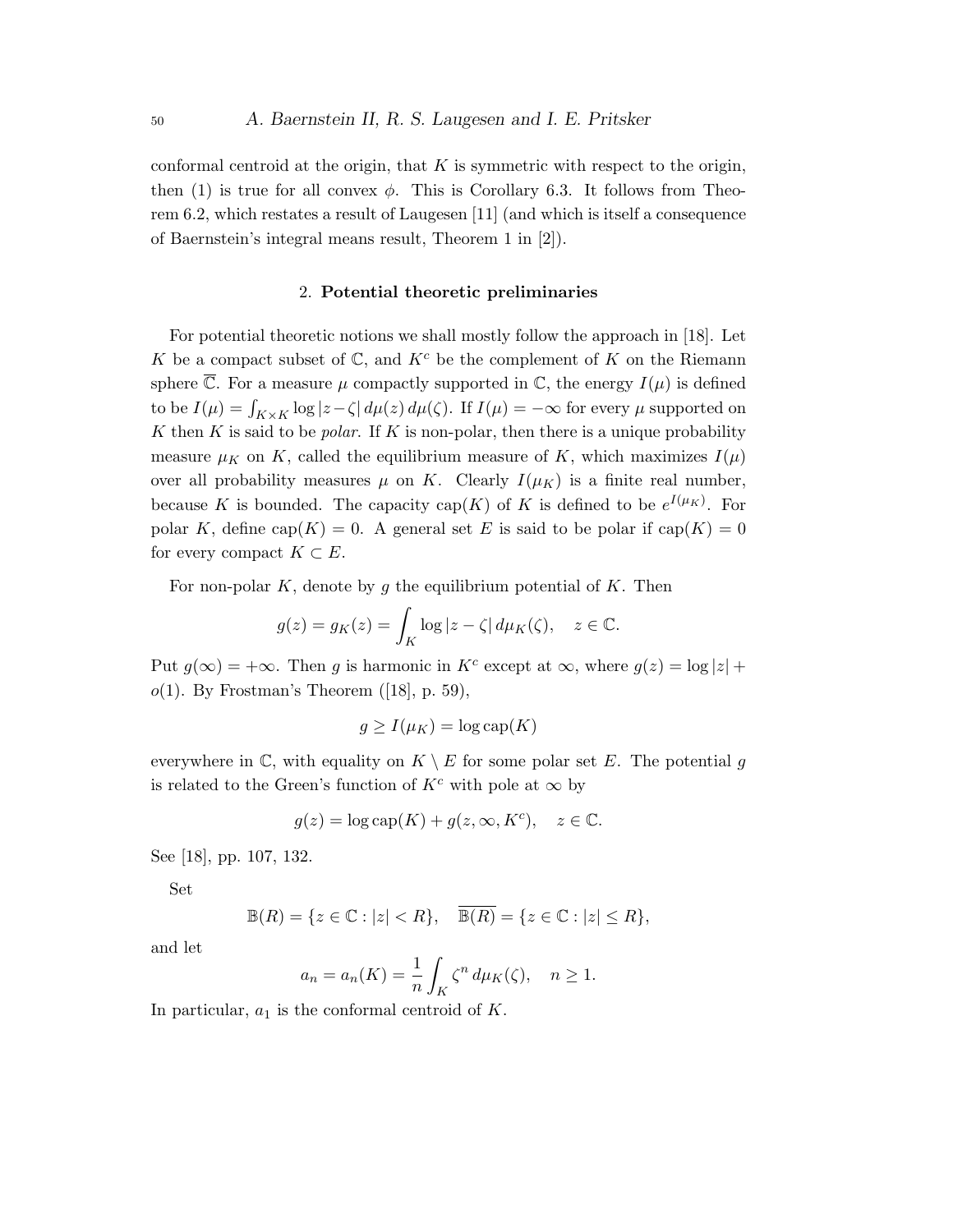Suppose that  $K \subset \mathbb{B}(R)$ . In the definition of g, take  $|z| > R$  and expand the log in powers of  $|\zeta| \leq R$ . We obtain

(2) 
$$
g(z) = \log|z| - \text{Re} \sum_{n=1}^{\infty} a_n z^{-n}, \quad |z| > R.
$$

Next, suppose that  $K_1$  and  $K_2$  are two non-polar compact subsets of  $\mathbb C$  with the same capacity and the same conformal centroid. Defining the potentials  $g_j(z) = \int_{K_j} \log |z - \zeta| \, d\mu_{K_j}(\zeta)$ , from (2) it follows that

(3) 
$$
g_1(z) - g_2(z) = -\operatorname{Re} \sum_{n=2}^{\infty} b_n z^{-n},
$$

where  $b_n = a_n(K_1) - a_n(K_2)$  and the series converges for  $|z| > R$  when  $\overline{\mathbb{B}(R)}$ contains both  $K_1$  and  $K_2$ . Thus  $g_1(z) - g_2(z) = O(z^{-2})$  at  $\infty$ , and also,  $g_1$  and  $g_2$  are bounded on compact subsets of  $\mathbb C$ . It follows that the function

$$
w(x) = \int_{-\infty}^{\infty} [g_1(x+iy) - g_2(x+iy)] dy, \quad x \in \mathbb{R},
$$

is well defined as an absolutely convergent integral, and is continuous on R. (To see the continuity, split the defining integral into two parts: inside and outside the disk  $\mathbb{B}(2R)$ . Outside the disk,  $g_1 - g_2$  is represented by the absolutely and uniformly convergent series  $(3)$ , and hence the integral is continuous in x. Inside the disk, one can first write down the definitions of  $g_1$  and  $g_2$  as potentials, and then use Fubini's theorem and integrate the logarithmic kernel with respect to Lebesgue measure on the vertical segment inside the disk. This eliminates the singularity, and thus this part of the integral is continuous in  $x$  too.)

Note that for each complete vertical line  $\Gamma$  not passing through 0 we have  $\int_{\Gamma} z^{-n} dz = 0$ ,  $n \ge 2$ . With (3), this implies

$$
(4) \t\t\t w(x) = 0, \t|x| \ge R.
$$

To prove Theorems 1 and 2, we shall make use of the following formula.

**Formula.** Suppose  $K_1$  and  $K_2$  are compact non-polar subsets of  $\mathbb C$  having the same capacity and the same conformal centroid, and contained in  $\mathbb{B}(R)$ .

Then for each  $a \geq R$  and each function  $\phi \in C^2(\mathbb{R})$ , we have

$$
\int_{K_1} \phi(\text{Re } z) d\mu_{K_1}(z) - \int_{K_2} \phi(\text{Re } z) d\mu_{K_2}(z) = \frac{1}{2\pi} \int_{-a}^a w(x) \phi''(x) dx.
$$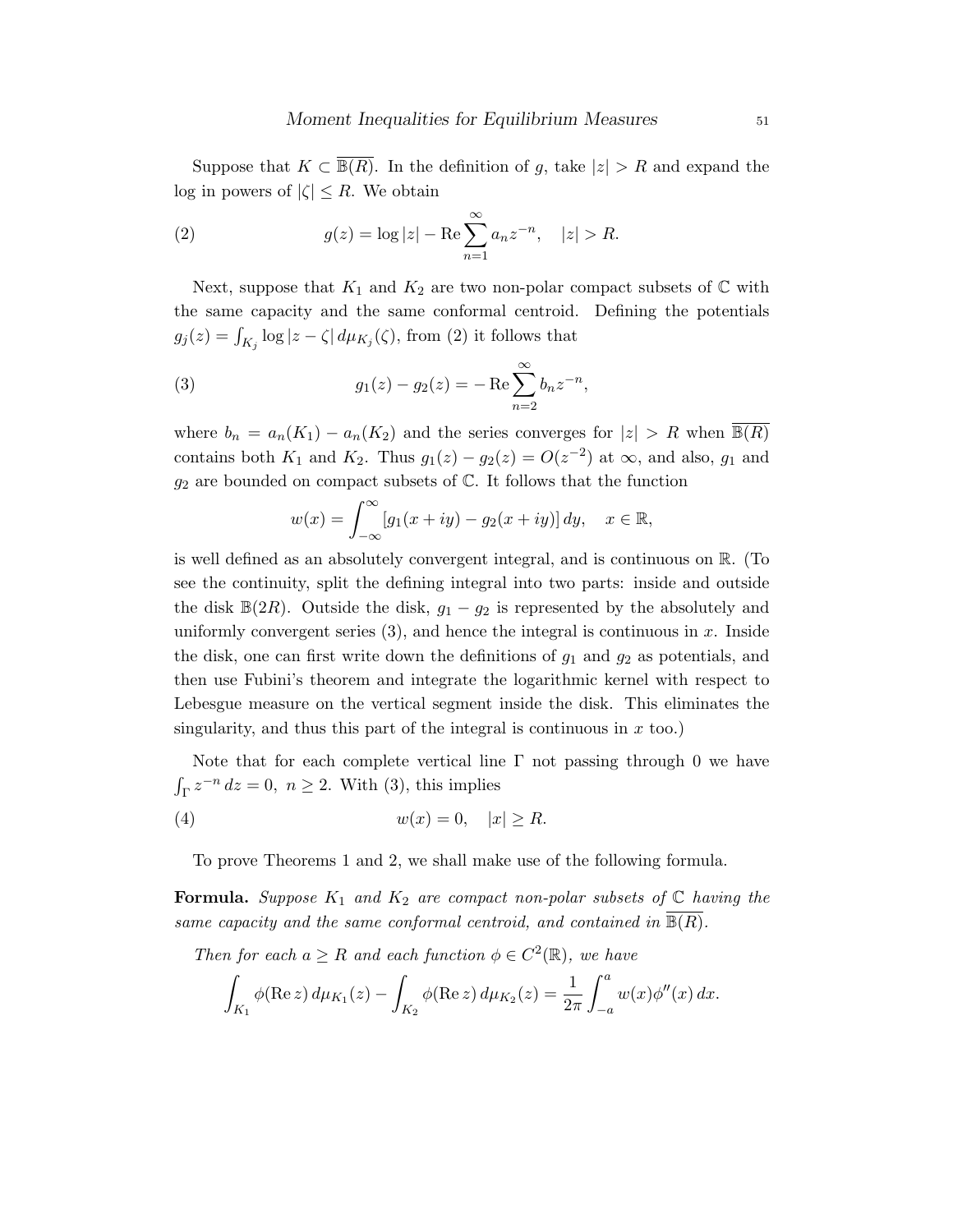*Proof.* For  $a > R$ ,  $b > R$  let  $Q = [-a, a] \times [-b, b]$ . In the sense of distributions, we have  $\Delta g = 2\pi \mu_K$  in C, where K denotes  $K_1$  or  $K_2$  and g denotes  $g_1$  or  $g_2$ . See [18], Theorem 3.7.4. For  $\psi \in C^2(\mathbb{C})$ , Green's formula gives

$$
2\pi \int_K \psi \, d\mu_K = \int_Q \psi \Delta g \, dx \, dy
$$

$$
= \int_Q g \, \Delta \psi \, dx \, dy + \int_{\partial Q} {\{\psi \partial_n g - g \partial_n \psi\}} |dz|
$$

where  $\partial_n$  denotes outer normal derivative. Thus,

$$
2\pi \{ \int_{K_1} \psi \, d\mu_{K_1} - \int_{K_2} \psi \, d\mu_{K_2} \}
$$
  
= 
$$
\int_Q (g_1 - g_2) \Delta \psi \, dx \, dy + \int_{\partial Q} {\{\psi \partial_n (g_1 - g_2) - (g_1 - g_2) \partial_n \psi\}} |dz|.
$$

Write  $z = x + iy$  and take  $\psi(z) = \phi(x)$ . Then

$$
2\pi \{ \int_{K_1} \phi(x) d\mu_{K_1}(z) - \int_{K_2} \phi(x) d\mu_{K_2}(z) \}
$$
  
= 
$$
\int_{Q} (g_1 - g_2)(z) \phi''(x) dx dy + \int_{\partial Q} {\{\phi \partial_n (g_1 - g_2) - (g_1 - g_2) \partial_n \phi\}} |dz|.
$$

Fix  $a > R$  and let  $b \to \infty$ . Since  $g_1(z) - g_2(z) = O(z^{-2})$  and  $\nabla[g_1(z) - g_2(z)]$  $g_2(z)$  =  $O(z^{-3})$  as  $z \to \infty$ , the integral over Q tends to  $\int_{-a}^{a} w(x) \phi''(x) dx$  and the boundary integrals over the horizontal sides tend to 0.

Write  $Q = Q(b)$  to show the dependence on b and denote the right hand vertical boundary side by  $\partial Q^+(b)$ . Then by (3),

$$
\lim_{b \to \infty} \int_{\partial Q^+(b)} (g_1 - g_2) \partial_n \phi \, |dz| = -\phi'(a) \operatorname{Re} \int_{\mathbb{R}} \sum_{n=2}^{\infty} b_n (a+iy)^{-n} \, dy.
$$

The last term equals  $\phi'(a)w(a)$  which, by (4), is 0. Thus,

$$
\lim_{b \to \infty} \int_{\partial Q^+(b)} (g_1 - g_2) \partial_n \phi \, |dz| = 0.
$$

The three other vertical boundary integrals likewise have limit zero. The formula is proved when  $a > R$ . By continuity, the formula also holds for  $a = R$ .

Our proofs of Theorems 1 and 2 will make use of the following lemmas.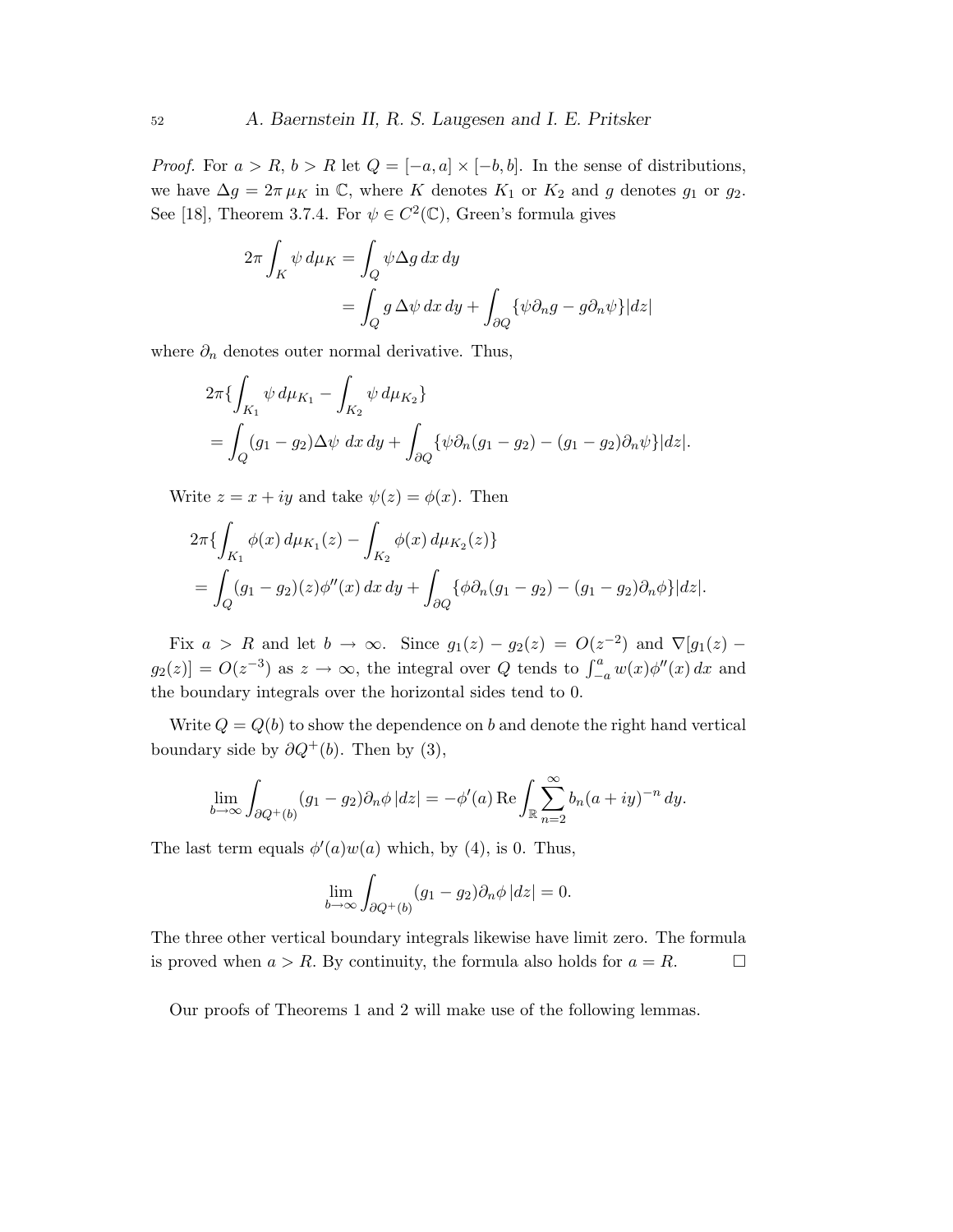**Lemma 2.1.** With  $K_1$ ,  $K_2$  as in the Formula, suppose that S is a vertical strip  $-\infty < \gamma_1 < \text{Re } z < \gamma_2 < \infty$ . If  $\mu_{K_1}(S) = 0$  then  $w(x)$  is concave on  $(\gamma_1, \gamma_2)$ . If  $\mu_{K_2}(S) = 0$  then  $w(x)$  is convex on  $(\gamma_1, \gamma_2)$ .

*Proof.* Assume  $\mu_{K_1}(S) = 0$ . Let  $\phi$  be a nonnegative  $C^2$  function on R with compact support in  $(\gamma_1, \gamma_2)$ . Take  $a \in \mathbb{R}$  so large that  $a \geq R$  and  $(\gamma_1, \gamma_2) \subset$  $(-a, a)$ . Then in the Formula, the integral over  $K_1$  is zero. Since  $\phi \geq 0$  and  $\mu_{K_2} \geq 0$ , the Formula implies that

$$
0 \ge \int_{-a}^{a} w(x)\phi''(x) dx = \int_{\gamma_1}^{\gamma_2} w(x)\phi''(x) dx.
$$

Since w is continuous on  $\mathbb{R}$ , the 1-dimensional version of Weyl's Lemma [9] or [4], p. 127, shows that w is concave on  $(\gamma_1, \gamma_2)$ . The proof is similar when  $\mu_{K_2}(S) = 0.$  $(S) = 0.$ 

**Lemma 2.2.** Suppose that a function  $u$  is subharmonic in the upper half plane H, is continuous on  $\mathcal{H} \cup \mathbb{R}$  and satisfies  $u(x_0) > u(z)$  for all  $z \in \mathcal{H}$  and some  $x_0 \in \mathbb{R}$ . Then

$$
\liminf_{y \to 0+} \frac{u(x_0) - u(x_0 + iy)}{y} > 0.
$$

*Proof.* Let D be the open half disk  $\mathcal{H} \cap \mathbb{B}(x_0, \epsilon)$ . Then  $u(x) \leq u(x_0)$  for all  $x \in [x_0 - \epsilon, x_0 + \epsilon]$  and  $u(z) < u(x_0)$  for all z in the circular part of  $\partial D$ . Let v solve the Dirichlet problem in  $D$  with boundary values  $u$ . Then  $v$  is nonconstant on  $\partial D$ , hence nonconstant in D. Also, sup<sub> $\partial D$ </sub>  $v = v(x_0)$ , and so by the strong maximum principle,  $v(x_0) > v(z)$  for all  $z \in D$ . By Hopf's Lemma, as stated at the top and bottom of  $[7]$ , p. 34, the lim inf in Lemma 2.2 is positive for v. Since  $u \leq v$  in D, the lim inf is also positive for u.

#### 3. Proof of Theorem 1

Let K be a compact subset of R. We assume also that  $cap(K) = 1$  and that the conformal centroid of K is at the origin,  $\int_K z \, d\mu_K(z) = 0$ .

Recall that  $L = [-2, 2]$ . Then  $cap(L) = 1$  and the conformal centroid of L is at the origin. We shall apply the considerations of  $\S 2$  with  $K_1 = L$  and  $K_2 = K$ .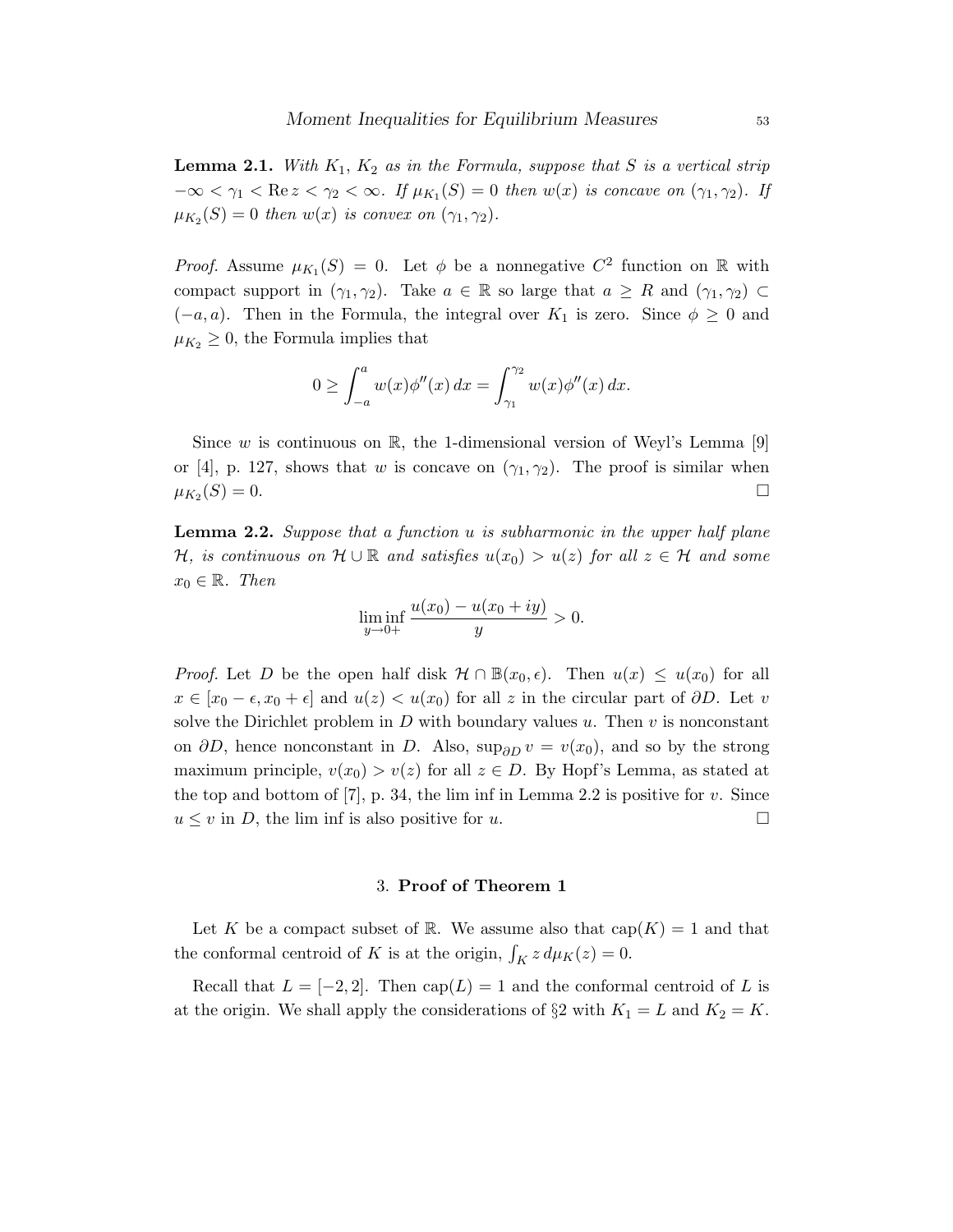Write  $G = g_1$  and  $g = g_2$  for the respective Green's functions of  $L^c$  and  $K^c$ with poles at  $\infty$ . The function  $w(x)$  introduced in §2 is defined on R by

$$
w(x) = \int_{\mathbb{R}} [G(x+is) - g(x+is)] ds, \quad x \in \mathbb{R}.
$$

Hence

$$
w(x) = 2 \int_0^\infty [G(x+is) - g(x+is)] ds, \quad x \in \mathbb{R},
$$

by symmetry of G and g in the real axis, recalling that  $K, L \subset \mathbb{R}$ .

As observed in §2, w is continuous on R and satisfies  $w(x) = 0$  for  $|x| \ge R$ , where R is so large that K and L are contained in  $\mathbb{B}(R)$ .

Let  $\phi : \mathbb{R} \to \mathbb{R}$  be convex. The second distributional derivative of  $\phi$  is a nonnegative Borel measure on  $\mathbb{R}$ ; call it  $\nu$ . Via approximation, one sees that the Formula in §2 generalizes to

(5) 
$$
\int_L \phi(\text{Re } z) d\mu_L(z) - \int_K \phi(\text{Re } z) d\mu_K(z) = \frac{1}{2\pi} \int_{\mathbb{R}} w d\nu.
$$

Thus, to prove the inequality in Theorem 1, it suffices to prove that

$$
w(x) \le 0, \quad x \in \mathbb{R}.
$$

To accomplish this, we solve the Dirichlet problem in  $H$  with boundary values w on R (and boundary value 0 at infinity), and call the resulting function  $w(z)$  =  $w(x+iy)$ . Then w is continuous on  $\mathcal{H} \cup \mathbb{R}$ , equals 0 on the real axis near infinity, and tends to 0 as  $z \to \infty$  in H. Moreover, we will show w has the representation

(6) 
$$
w(z) = 2 \int_{y}^{\infty} [G(x+is) - g(x+is)] ds, \quad z = x + iy \in \mathcal{H} \cup \mathbb{R}.
$$

To see that this representation is valid, call the function on the right  $\tilde{w}$ . Then, see (3),  $\tilde{w}$  is bounded and continuous on  $\mathcal{H} \cup \mathbb{R}$ , and equals w on R and tends to 0 as  $z \to \infty$  in H. Further, g and G are harmonic in H (since  $K, L \subset \mathbb{R}$ ), from which it follows that  $\widetilde{w}_{xx} = 2(G_y - g_y)$ . Also, differentiation of  $\widetilde{w}$  twice with respect to y gives  $\widetilde{w}_{yy} = 2(g_y - G_y)$ . Thus  $\widetilde{w}$  is harmonic in  $\mathcal{H}$ . By uniqueness of solutions to the Dirichlet problem in the halfplane, we have  $\widetilde{w} = w$ .

As just noted, (6) gives the identity

$$
w_{xx}(z) = 2[G_y(z) - g_y(z)], \quad z \in \mathcal{H},
$$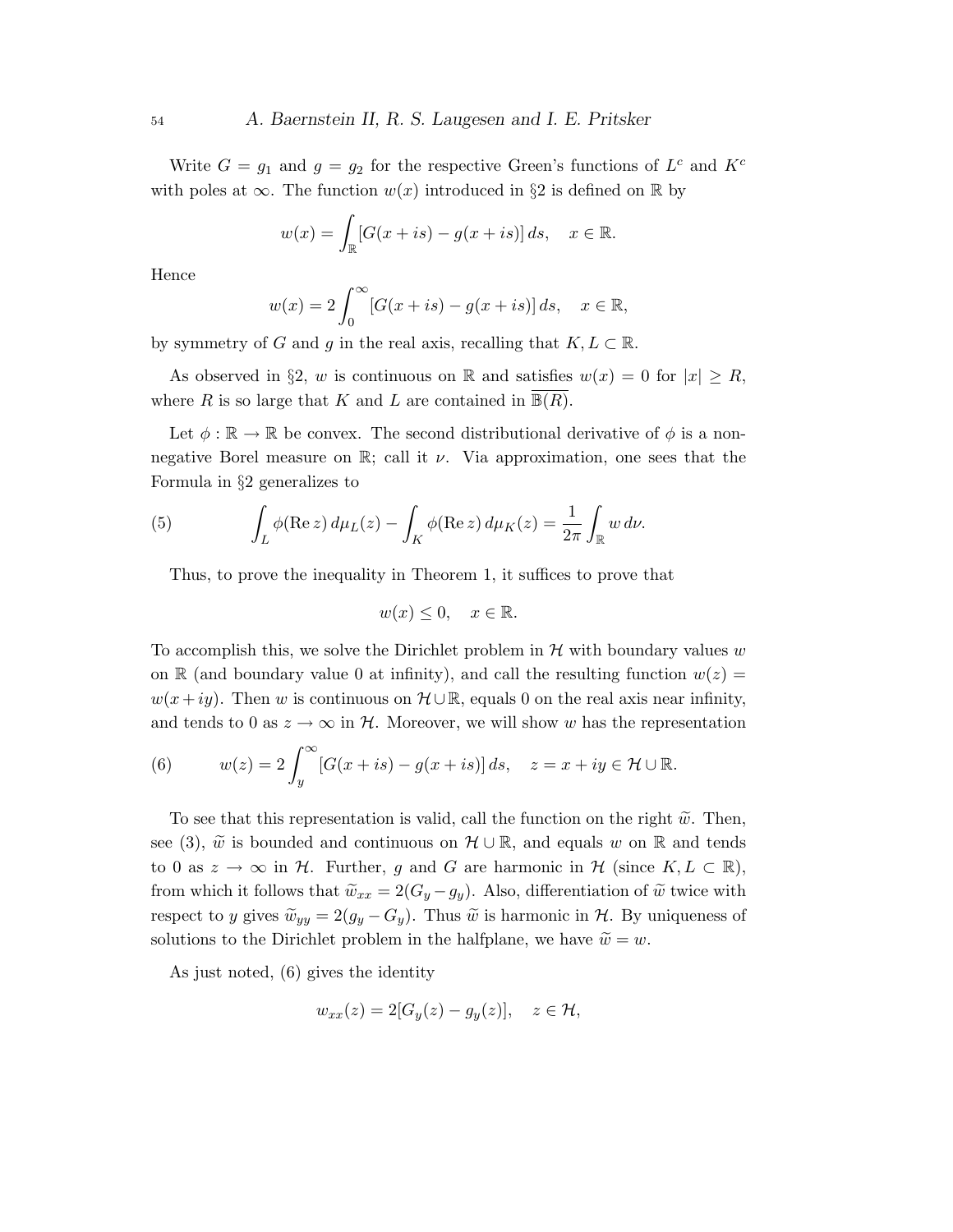and also gives

(7) 
$$
w_y(z) = 2[g(z) - G(z)], \quad z \in \mathcal{H}.
$$

Set

$$
M = \sup_{\mathcal{H} \cup \mathbb{R}} w.
$$

Then  $M \geq 0$ , since  $w(x) = 0$  for  $|x| \geq R$ . Suppose that  $M > 0$ . Then by continuity of w and the strong maximum principle there exists  $x_0 \in \mathbb{R}$  such that  $w(x_0) = M$  and  $w(z) < w(x_0)$  for each  $z \in \mathcal{H}$ . There are two possible locations for  $x_0$ .

Case 1.  $x_0 \in (-\infty, -2] \cup [2, \infty)$ . Since  $\mu_L$  is supported on [−2, 2], Lemma 2.1 in §2 implies that w is concave on each open bounded subinterval of  $(-\infty, -2]$ , hence is concave on  $(-\infty, -2]$ . Since  $w(x) = 0$  for all  $x \leq -R$ , it follows that  $w \leq 0$  on  $(-\infty, -2]$ . So if  $x_0 \in (-\infty, -2]$ , then  $M = 0$ . Similarly, if  $2 \leq x_0 < \infty$ then  $M = 0$ . This contradicts our assumption that  $M > 0$ , and so Case 1 cannot occur.

Case 2.  $x_0 \in (-2, 2)$ . Since w is harmonic in  $H$ , Lemma 2.2 implies that

(8) 
$$
\liminf_{y \to 0+} \frac{w(x_0) - w(x_0 + iy)}{y} > 0.
$$

On the other hand,  $w(x_0 + iy)$  is a continuous function of y on  $[0, \infty)$  and is differentiable on  $(0, \infty)$ . By the mean value theorem, for each  $y > 0$  there exists  $y^* \in (0, y)$  such that

$$
\frac{w(x_0) - w(x_0 + iy)}{y} = -w_y(x_0 + iy^*)
$$
  
= 2[G(x\_0 + iy^\*) - g(x\_0 + iy^\*)] by (7)  

$$
\leq 2G(x_0 + iy^*)
$$
 since  $g \geq 0$   

$$
\rightarrow 0
$$

as  $y \to 0^+$ , because  $x_0 \in L$  and  $G = 0$  on L. This contradicts (8), and so Case 2 cannot occur. The inequality in Theorem 1 is proved.

To prove the strict inequality statement, assume  $K \setminus L$  has positive capacity. Since g is harmonic in  $\mathbb{C} \setminus \text{supp} \mu_K$  and is nonnegative and nonconstant there, we have by the strong minimum principle that  $g > 0$  on  $\mathbb{C} \setminus \text{supp} \mu_K$ . Recalling that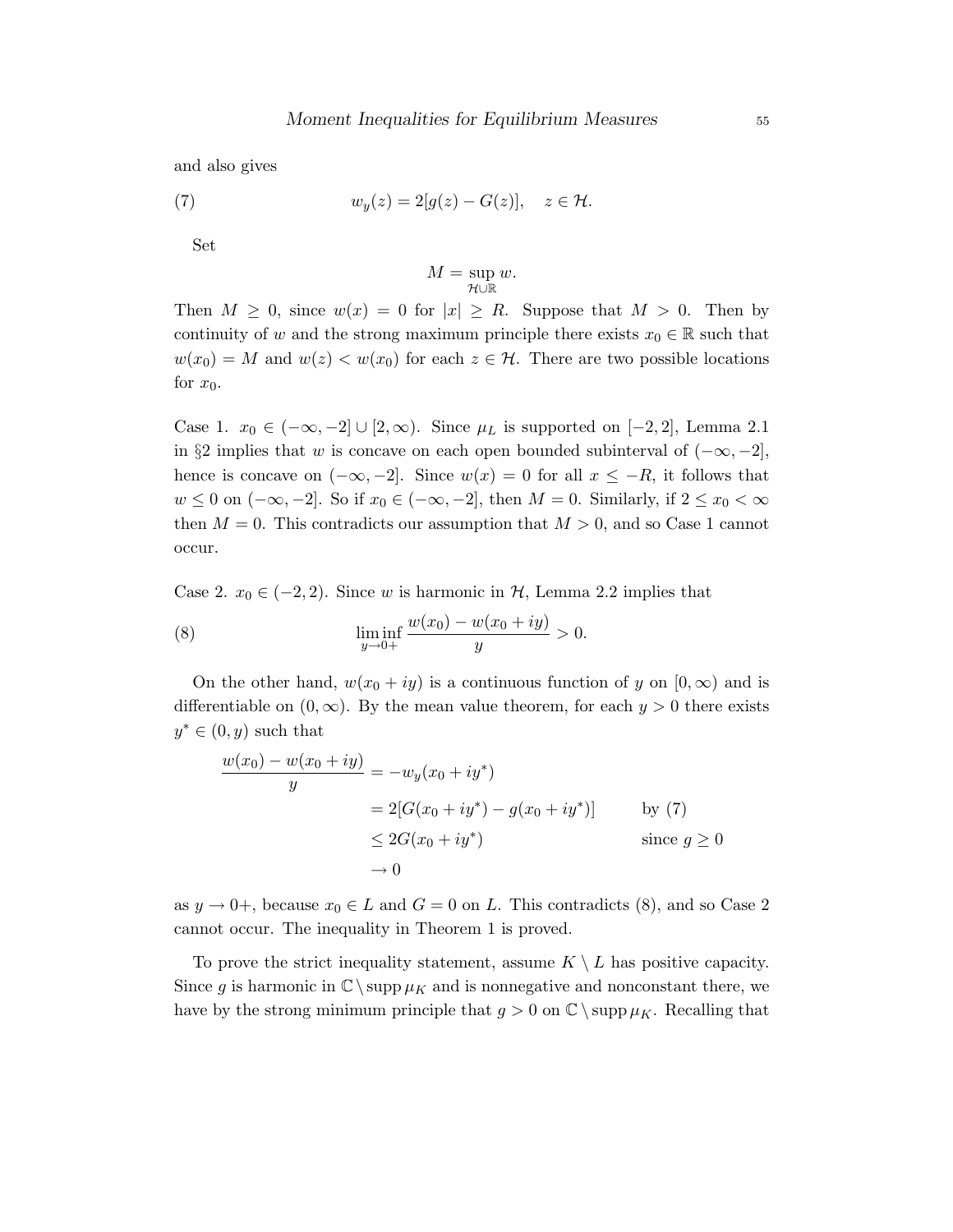$g = 0$  on  $K \setminus E$  for some polar set E, we deduce  $K \setminus E \subset \text{supp}\,\mu_K$ . Hence, if supp  $\mu_K \subset [-2,2]$  then  $K \setminus E \subset [-2,2] = L$ , which implies  $K \setminus L \subset E$  is polar, meaning  $K \setminus L$  has capacity zero in contradiction to our assumption. Therefore supp  $\mu_K \nsubseteq [-2, 2]$ , so that some  $t > 2$  exists with either  $\mu_K([t, \infty)) > 0$  or  $\mu_K((-\infty, -t]) > 0$ . Say the former holds. Take  $\phi(x) = (x-t)^+$  in (5). Then the distributional second derivative of  $\phi$  is the unit point mass at t, so that

$$
w(t) = -2\pi \int_K (x - t)^+ d\mu_K(x) < 0.
$$

Thus, w is nonconstant in the closed upper half plane, and also  $w \leq 0$  as we saw above.

If  $w(x) = 0$  for some  $x \in L$ , then we can rerun the Hopf's lemma argument in the proof of Case 2 to get a contradiction. So,  $w(x) < 0$  at every  $x \in L$ . If  $\phi$ is convex on R and not linear on L, then the corresponding measure  $\nu$  satisfies  $\nu((-2,2)) > 0$ . Formula (5) implies  $\int_L \phi(\text{Re } z) d\mu_L(z) < \int_K \phi(\text{Re } z) d\mu_K(z)$ .  $\Box$ 

#### 4. Applications of Theorem 1

This section contains three direct applications of Theorem 1. They are related to the properties of Green's function and its derivatives, as well as to the asymptotic zero distribution of polynomials.

4.1. Pointwise bounds for Green's function and its derivatives. Suppose as before that  $K \subset \mathbb{R}$  is a compact set,  $cap(K) = 1$  and  $\int_K x \, d\mu_K(x) = 0$ , where  $\mu_K$  is the equilibrium measure of K. Recall that g denotes Green's function of  $\overline{\mathbb{C}} \setminus K$  and G denotes Green's function of  $\overline{\mathbb{C}} \setminus L$ , with poles at  $\infty$ , where  $L = [-2, 2]$ . Then the equilibrium measure of L is given by  $d\mu_L = dx/(\pi\sqrt{4-x^2})$ , and  $G(z) = \log |z + \sqrt{z^2 - 4}| - \log 2$ .

**Corollary 4.1.** Let  $x_0 \in \mathbb{R}$ ,  $x_0 > 2$ , be fixed. For any set K as above, with  $\max K$  <  $x_0$ , we have

(9) 
$$
\frac{\partial^m g}{\partial x^m}(x_0) \le \frac{\partial^m G}{\partial x^m}(x_0) \quad \text{when } m \ge 0 \text{ is even,}
$$

(10) 
$$
\frac{\partial^m g}{\partial x^m}(x_0) \ge \frac{\partial^m G}{\partial x^m}(x_0) \quad \text{when } m \ge 1 \text{ is odd.}
$$

Furthermore, if  $z_0 = x_0 + iy_0$  and  $\max K < x_0 - |y_0|$ , then

$$
(11) \t\t g(z_0) \le G(z_0).
$$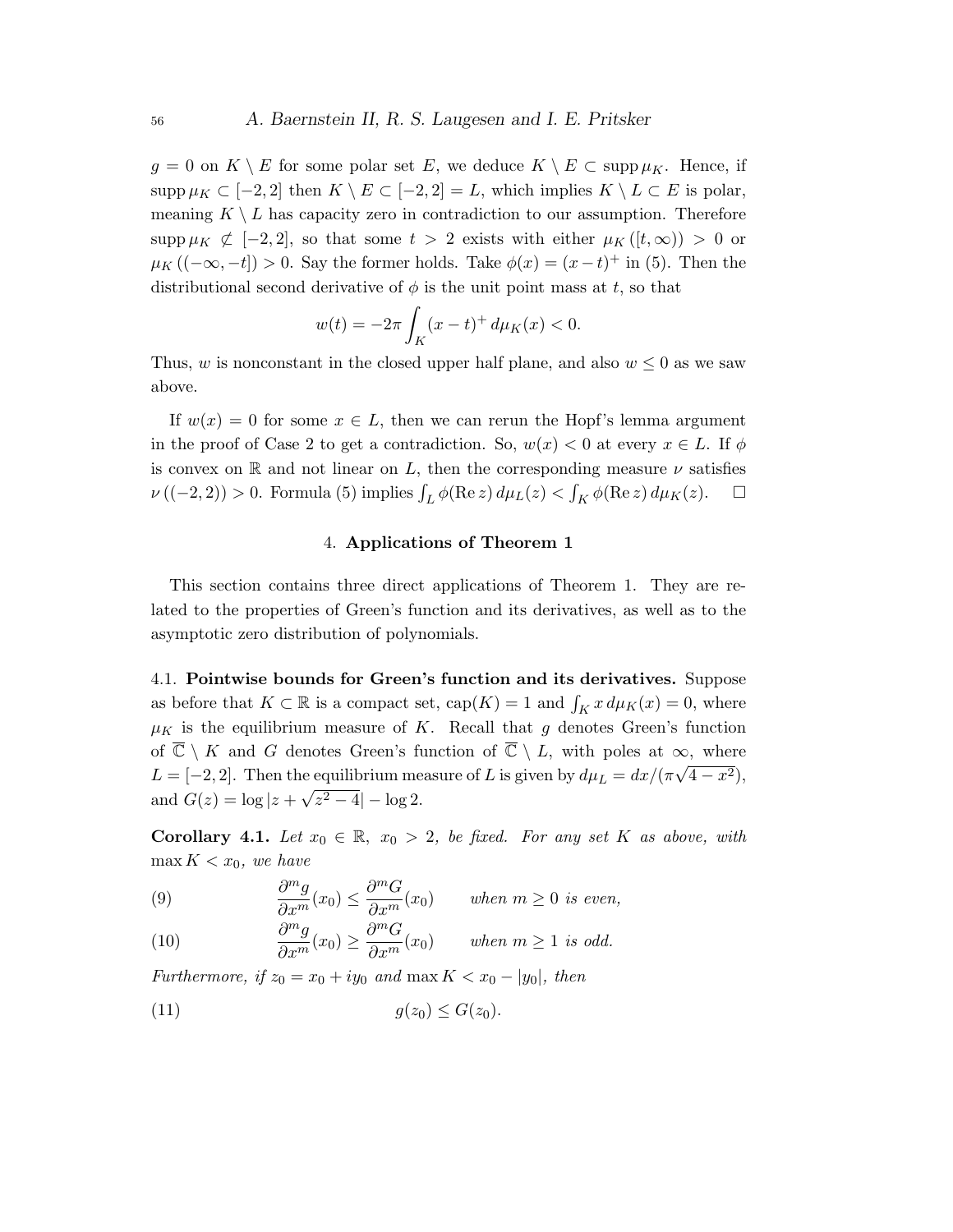Equality holds in (9)–(11) if and only if  $K \setminus L$  has zero capacity.

In words, inequality (9) with  $m = 0$  says that the Green's function of  $K<sup>c</sup>$  is smaller at  $x_0$  than the Green's function of  $L^c$ , which is reasonable since K is more spread out than  $L$  and thus contains points closer to  $x_0$ .

Clearly, one can consider  $x_0 < -2$  by symmetry, and make corresponding adjustments in the above corollary.

*Proof.* Recall that  $g(z) = \int_K \log|z - s| d\mu_K(s)$ . Since max  $K < x_0$ , we have that  $g \in C^{\infty}$  around  $z = x_0$ , and

$$
\frac{\partial^m g}{\partial x^m}(x_0) = \int_K (-1)^{m+1} (m-1)!(x_0 - s)^{-m} d\mu_K(s), \quad m \in \mathbb{N}.
$$

Note that the integrand can be extended to a strictly convex function of  $s \in \mathbb{R}$ , for odd  $m \in \mathbb{N}$ . Hence Theorem 1 gives (10). Similarly, the integrand is strictly concave for even  $m \geq 0$ , so that we obtain the reversed inequality (9).

For  $z_0 = x_0 + iy_0$ , we have

$$
g(z_0) = \frac{1}{2} \int_K \log((x_0 - s)^2 + y_0^2) d\mu_K(s).
$$

Thus the integrand is a strictly concave function of s for  $s < x_0 - |y_0|$ , and (11) is again a direct consequence of Theorem 1.

For the case of equality, suppose  $\text{cap}(K \setminus L) = 0$ . Then  $\mu_K(K \setminus L) = 0$  (since otherwise the restriction of  $\mu_K$  to  $K \setminus L$  would give a finite energy), and so  $\mu_K$ is supported in L. Hence g is harmonic in  $\mathbb{C} \setminus L$ , so that  $g - G$  is harmonic in  $\overline{\mathbb{C}} \setminus L$ . Because  $g - G$  is nonnegative on L and equals zero at infinity, the strong maximum principle implies  $g - G \equiv 0$ , so that equality holds in (9)–(11). On the other hand, if  $cap(K \setminus L) > 0$  then strict inequalities hold in (9)–(11) by Theorem 1.  $\Box$ 

4.2. Means of zeros of polynomials. This part is inspired by the problem on the smallest limit point for the arithmetic means of zeros for polynomials with integer coefficients and positive zeros, considered by Schur [19] and Siegel [20]. They gave lower bounds for the arithmetic means of zeros, which improved the standard arithmetic-geometric means inequality.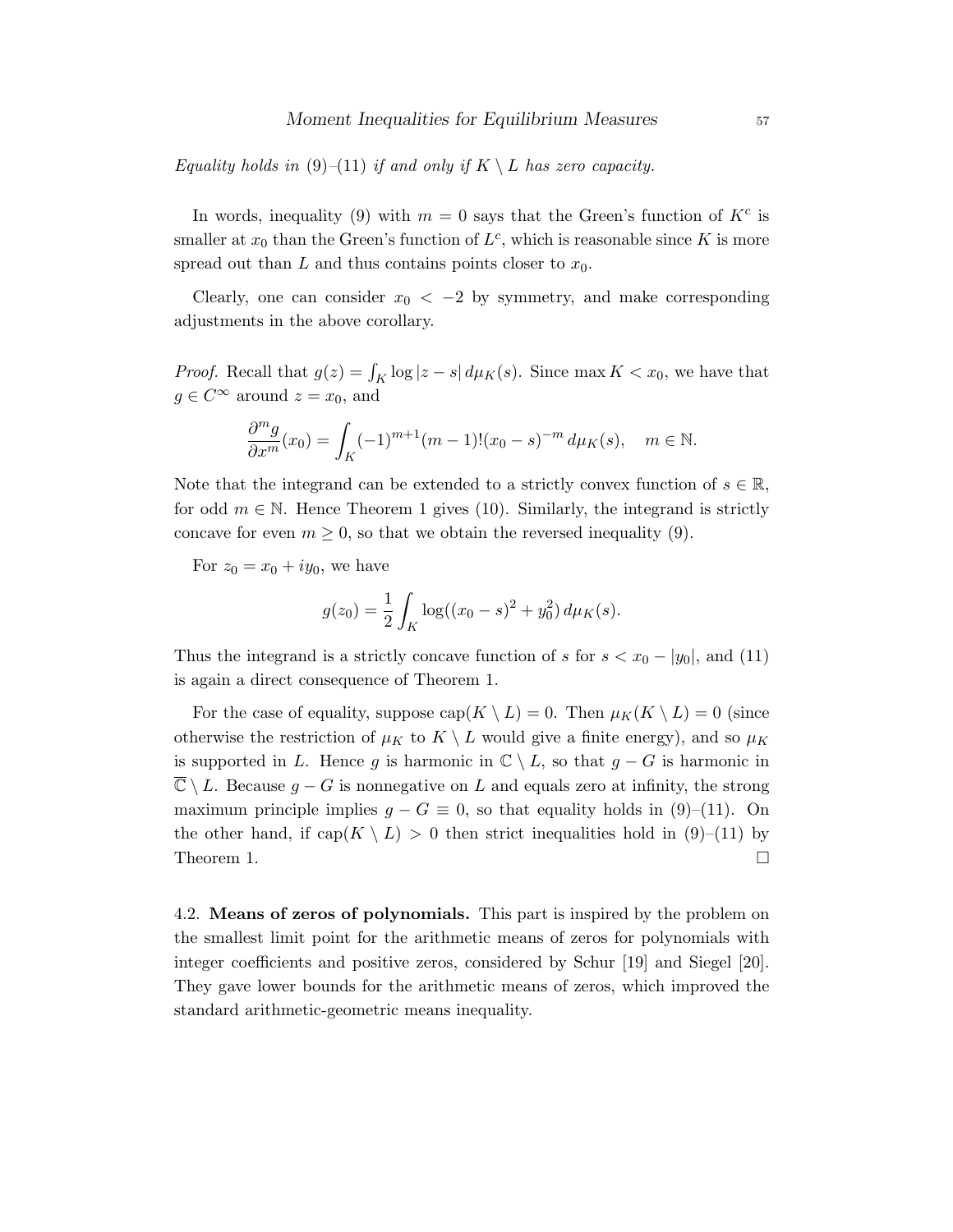We consider certain extremal polynomials on the real line here. The number theoretic aspects of the problem for integer polynomials will be treated in a separate paper.

Let  $K \subset \mathbb{C}$  be an arbitrary compact set. It is well known that for any monic polynomial  $P_n$  of degree n, we have  $||P_n||_K \geq (\text{cap}(K))^n$ , where the norm on K is the supremum norm (cf. [1]). Thus a sequence of monic polynomials  $P_n$ ,  $n \in \mathbb{N}$ , is called *asymptotically extremal* for the set  $K$  if

$$
\lim_{n \to \infty} ||P_n||_K^{1/n} = \text{cap}(K),
$$

and all zeros of  $P_n$ ,  $n \in \mathbb{N}$ , belong to K. This class includes many polynomials orthogonal with respect to various weights on  $K$ , and polynomials minimizing various  $L^p$  norms; see [1] and [21] for numerous examples. Among the classical families on the real line, we mention Legendre, Chebyshev and Jacobi polynomials (normalized to be monic). Asymptotically extremal polynomials have interesting asymptotic zero distributions. Let  $\{\alpha_{k,n}\}_{k=1}^n$  be the zeros of  $P_n$ . Define the counting measure for the set  $\{\alpha_{k,n}\}_{k=1}^n$  by

$$
\tau_n = \frac{1}{n} \sum_{k=1}^n \delta_{\alpha_{k,n}},
$$

where  $\delta_{\alpha_{k,n}}$  is a unit point mass at  $\alpha_{k,n}$ . If  $K \subset \mathbb{R}$ ,  $cap(K) \neq 0$ , and the  $P_n$ are asymptotically extremal for K, then the  $\tau_n$  form a sequence of positive unit Borel measures that converge in the weak\* topology to the equilibrium measure of K; see Theorem 1.7 of [1, p. 55]. The definition of weak\* convergence states that

$$
\lim_{n \to \infty} \int_{\mathbb{C}} f \, d\tau_n = \int_{\mathbb{R}} f \, d\mu_K
$$

for any continuous function f on  $\mathbb C$ . This enables us to obtain information on the limiting behavior of means of zeros of  $P_n$ . In particular, we have the following result stated for K normalized by  $cap(K) = 1$ . (The case of arbitrary capacity can be reduced to this by a linear change of variable.)

**Corollary 4.2.** Suppose that  $\phi : \mathbb{C} \to \mathbb{R}$  is continuous, and  $\phi$  is convex on  $\mathbb{R}$ . Assume that  $K \subset \mathbb{R}$  is compact,  $cap(K) = 1$  and  $\int_K x \, d\mu_K(x) = 0$ . If  $P_n$ ,  $n \in \mathbb{N}$ , is a sequence of asymptotically extremal polynomials for  $K$ , then we have for the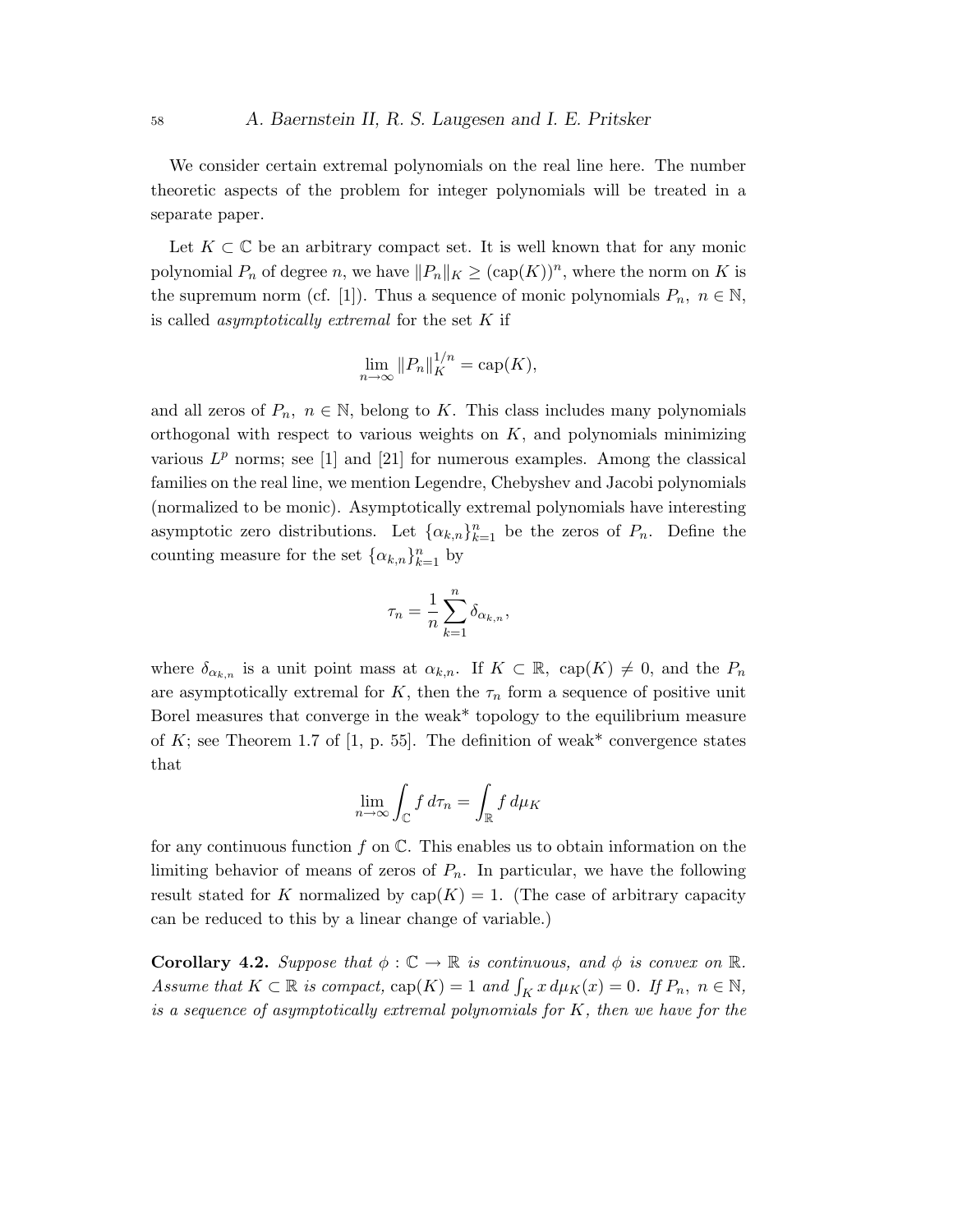φ-arithmetic means of their zeros that

(12) 
$$
\lim_{n \to \infty} \frac{1}{n} \sum_{k=1}^{n} \phi(\alpha_{k,n}) = \int_{K} \phi(x) d\mu_{K}(x)
$$

$$
\geq \int_{L} \phi(x) d\mu_{L}(x) = \int_{-2}^{2} \frac{\phi(x) dx}{\pi \sqrt{4 - x^{2}}} =: \ell(\phi).
$$

If  $K \backslash L$  has positive capacity and the restriction of  $\phi$  to L is not a linear function, then strict inequality holds.

In particular, if  $\phi(x) = |x|^m$ ,  $m \in \mathbb{N}$ , then

$$
\ell(|x|^m) = 2^m \frac{\Gamma(m/2 + 1/2)}{\sqrt{\pi} \Gamma(m/2 + 1)},
$$

because the change of variable  $x = 2t^{1/2}$  reduces the integral for  $\ell(|x|^m)$  to a beta integral. Hence  $\ell(|x|) = 4/\pi$  and  $\ell(x^2) = 2$ .

*Proof.* Since  $\phi$  is continuous on R, the first equality in (12) follows from the weak\* convergence of  $\tau_n$  to  $\mu_K$ . The inequality (and when it becomes equality) is immediate from Theorem 1.

We also state a version of this result for polynomials with positive zeros.

**Corollary 4.3.** Assume  $\phi : [0, \infty) \to \mathbb{R}$  and that  $\phi(x^2)$  is convex on  $\mathbb{R}$ . Suppose  $K \subset [0,\infty)$  is compact and  $\text{cap}(K) = 1$ . If  $P_n$ ,  $n \in \mathbb{N}$ , is a sequence of asymptotically extremal polynomials for  $K$ , and if each  $P_n$  has all its zeros positive, then

$$
\lim_{n \to \infty} \frac{1}{n} \sum_{k=1}^{n} \phi(\alpha_{k,n}) = \int_{K} \phi(x) d\mu_K(x) \ge \int_0^4 \frac{\phi(x) dx}{\pi \sqrt{x(4-x)}} =: \ell_+(\phi).
$$

If  $K \setminus [0,4]$  has positive capacity and the restriction of  $\phi(x^2)$  to  $[0,4]$  is not a linear function, then strict inequality holds.

In particular, setting  $\phi(x) = x^m$ ,  $m \in \mathbb{N}$ , gives

$$
\ell_+(x^m) = \int_0^4 \frac{x^m \, dx}{\pi \sqrt{x(4-x)}} = 2^m \frac{1 \cdot 3 \cdot \ldots \cdot (2m-1)}{m!}.
$$

The first few values of  $\ell_+(x^m)$  are 2 for  $m = 1, 6$  for  $m = 2$ , and 20 for  $m = 3$ .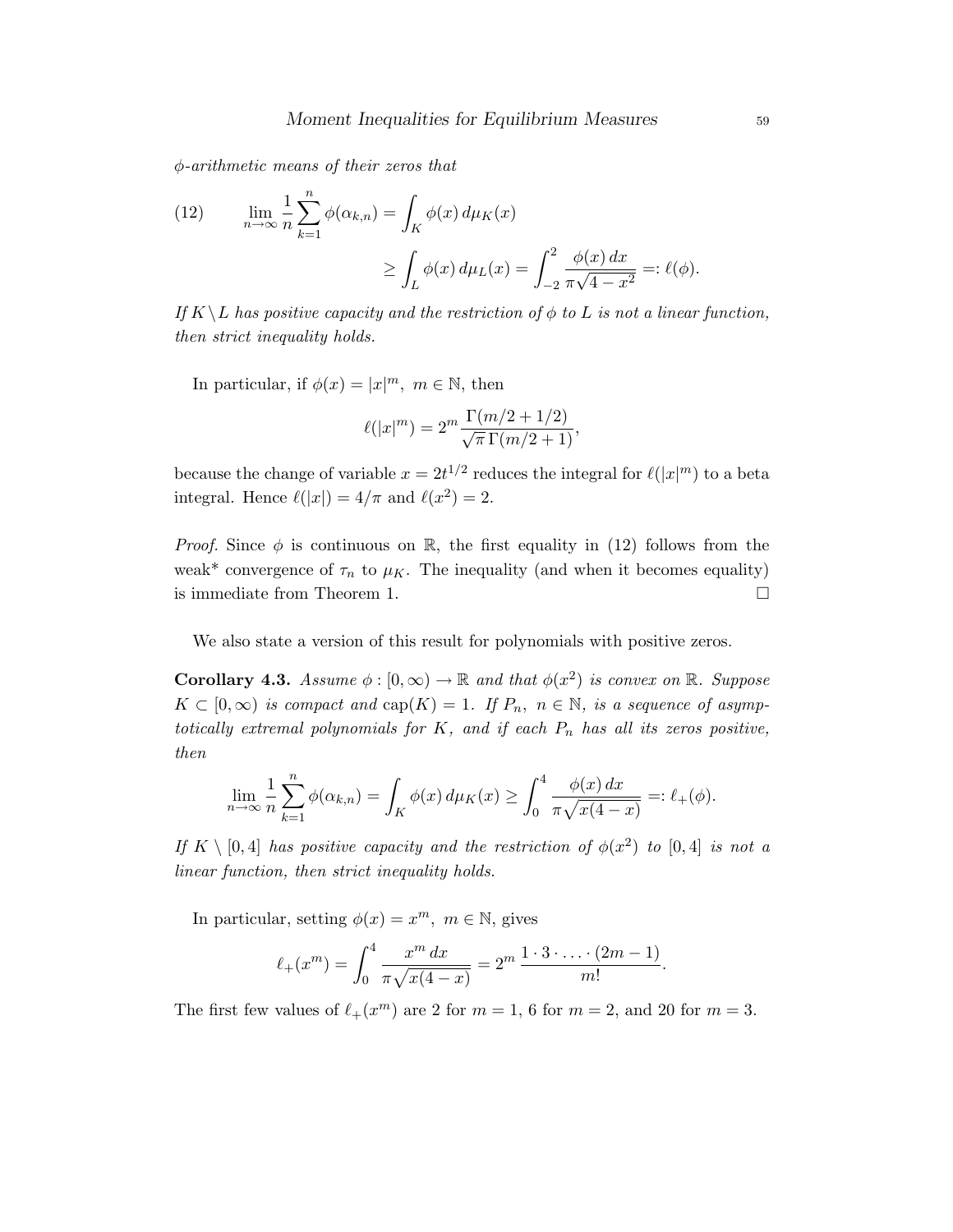Proof. The proof is essentially the same as for Corollary 4.2. For the inequality, one should apply the change of variable  $x = t^2$  and define the compact set  $\sqrt{K} = \{t \in \mathbb{R} : t^2 \in K\}$ . Then  $\sqrt{K}$  is symmetric about the origin, so that  $\int_{\sqrt{K}} t \, d\mu_{\sqrt{K}}(t) = 0$ . Furthermore,  $d\mu_{\sqrt{K}}(t) = d\mu_K(t^2)$ ,  $t \in$ √ K, and cap( $\sqrt{K}$ ) = 1; see [18, p. 134]. Now apply Theorem 1 to  $\sqrt{K}$ .

A consequence of Corollary 4.3 is that we also have information on the asymptotic behavior of the coefficients of  $P_n$ . For example, if  $P_n(x) = x^n + a_{n-1,n}x^{n-1} +$ ... +  $a_{0,n} = \prod_{k=1}^{n} (x - \alpha_{k,n})$  then  $a_{n-1,n} = -\sum_{k=1}^{n} \alpha_{k,n}$ . Hence

$$
\lim_{n \to \infty} \frac{a_{n-1,n}}{n} = -\int_K x \, d\mu_K(x) \le -2
$$

under the assumptions of Corollary 4.3, with equality for  $K = [0, 4]$ .

4.3. Equilibrium measure and Green's function when  $K$  is the union of several intervals. Let  $K = \bigcup_{l=1}^{N} [a_l, b_l]$ , where  $a_1 < b_1 < a_2 < b_2 < \ldots < a_N <$  $b_N$  are real numbers. Define the function  $R(z) = \prod_{l=1}^{N} (z - a_l)(z - b_l)$ . Consider the branch of  $\sqrt{R(z)}$ , satisfying  $\lim_{z\to\infty} \sqrt{R(z)}/z^N = 1$ , which is analytic in  $\mathbb{C}\setminus\bigcup_{l=1}^N [a_l,b_l].$  For future reference, we describe the values of  $\sqrt{R(z)}$  on the real line:

(13) 
$$
\sqrt{R(x)} = \begin{cases} \sqrt{|R(x)|}, & x \ge b_N, \\ (-1)^{N+l} i \sqrt{|R(x)|}, & a_l \le x \le b_l, l = 1, ..., N, \\ (-1)^{N+l} \sqrt{|R(x)|}, & b_l \le x \le a_{l+1}, l = 1, ..., N-1, \\ (-1)^N \sqrt{|R(x)|}, & x \le a_1. \end{cases}
$$

Here, the values of  $\sqrt{R(x)}$  for  $x \in \bigcup_{l=1}^{N} [a_l, b_l]$  are the limit values of  $\sqrt{R(z)}$  when Im  $z \to 0^+$ .

When  $K = L = [-2, 2]$ , then  $R(z) = z^2 - 4$  and for  $-2 < x < 2$  we have

$$
d\mu_L(x) = \frac{dx}{\pi\sqrt{4 - x^2}} = \frac{dx}{\pi i \sqrt{R(x)}}.
$$

We give the following explicit representation for the equilibrium measure of the set K (see also [21] and [23]).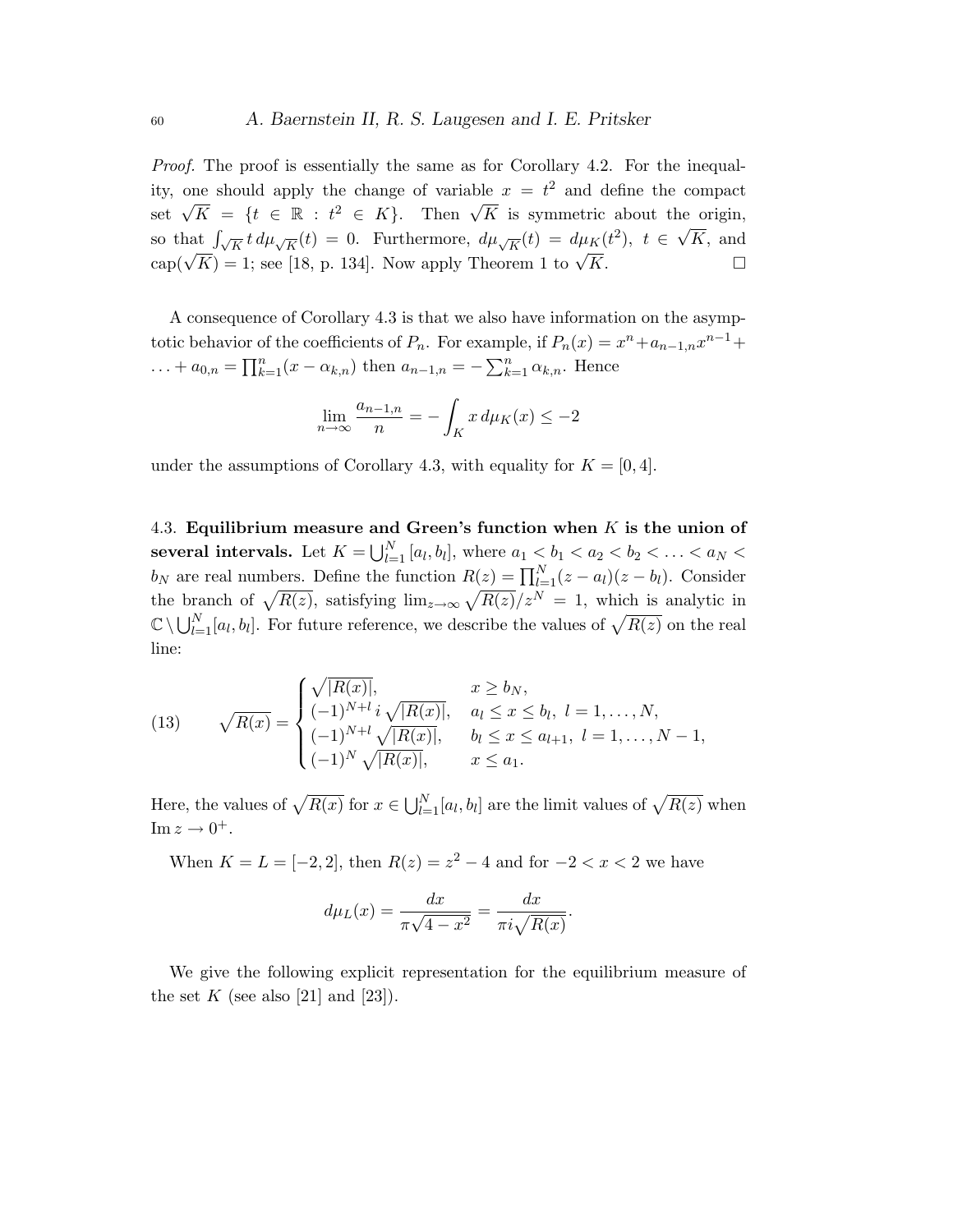**Proposition 4.4.** Let  $K = \bigcup_{l=1}^{N} [a_l, b_l] \subset \mathbb{R}$ . There exists a polynomial  $T(x) =$  $-x^{N-1}+\ldots \in \mathbb{R}_{N-1}[x]$ , such that the equilibrium measure of K is given by

(14) 
$$
d\mu_K(x) = \frac{T(x) dx}{\pi i \sqrt{R(x)}}, \qquad x \in \bigcup_{l=1}^N [a_l, b_l].
$$

Furthermore, when  $N \geq 2$  we have  $T(x) = -\prod_{j=1}^{N-1} (x - z_j)$  with  $z_j \in (b_j, a_{j+1}), j =$  $1, \ldots, N-1, \text{ and}$ 

(15) 
$$
\int_{K} x d\mu_{K}(x) = \sum_{l=1}^{N} \frac{a_{l} + b_{l}}{2} - \sum_{l=1}^{N-1} z_{l}.
$$

For the proof of Proposition 4.4, we need the following simple lemma.

**Lemma 4.5.** Let  $K = \bigcup_{l=1}^{N} [a_l, b_l]$ . For any  $T_{N-1} \in \mathbb{R}_{N-1}[x]$ , we have

(16) 
$$
\frac{1}{\pi i} \int_K \frac{T_{N-1}(t) dt}{(t-z)\sqrt{R(t)}} = \begin{cases} 0, & z \in \bigcup_{l=1}^N (a_l, b_l), \\ T_{N-1}(z)/\sqrt{R(z)}, & z \in \mathbb{C} \setminus K, \end{cases}
$$

where the integral is understood in the Cauchy principal value sense.

We remind the reader that when  $t \in \mathbb{R}$ ,  $\sqrt{R(t)}$  is defined to be  $\lim_{s\to 0+} \sqrt{R(t+is)}.$ 

*Proof of Lemma 4.5.* For  $z \in \mathbb{C} \setminus K$  define  $f(z) = T_{N-1}(z)/\sqrt{R(z)}$ . It is easy to see that the limit values of  $\sqrt{R(z)}$  as z tends to a point of K from above and from below are negatives of each other, so the same is true for  $f$ . Thus, with obvious notation,

(17) 
$$
f(z+) = f(z) = -f(z-), \quad z \in K.
$$

Consider a contour  $\Gamma$  which consists of N simple closed curves, one around each of the intervals  $[a_l, b_l]$ , and located close to those intervals. Then

$$
\frac{1}{2\pi i} \int_{\Gamma} \frac{f(t)}{t - z} dt = f(z)
$$

for z in the exterior of Γ, and for  $z \in K$  the integral equals zero.

Taking  $z \in \mathbb{C} \setminus K$ , letting  $\Gamma$  shrink to K, and using (17), we obtain

$$
f(z) = \frac{1}{\pi i} \int_K \frac{f(t)}{t - z} dt, \quad z \in K^c,
$$

as asserted by the Lemma.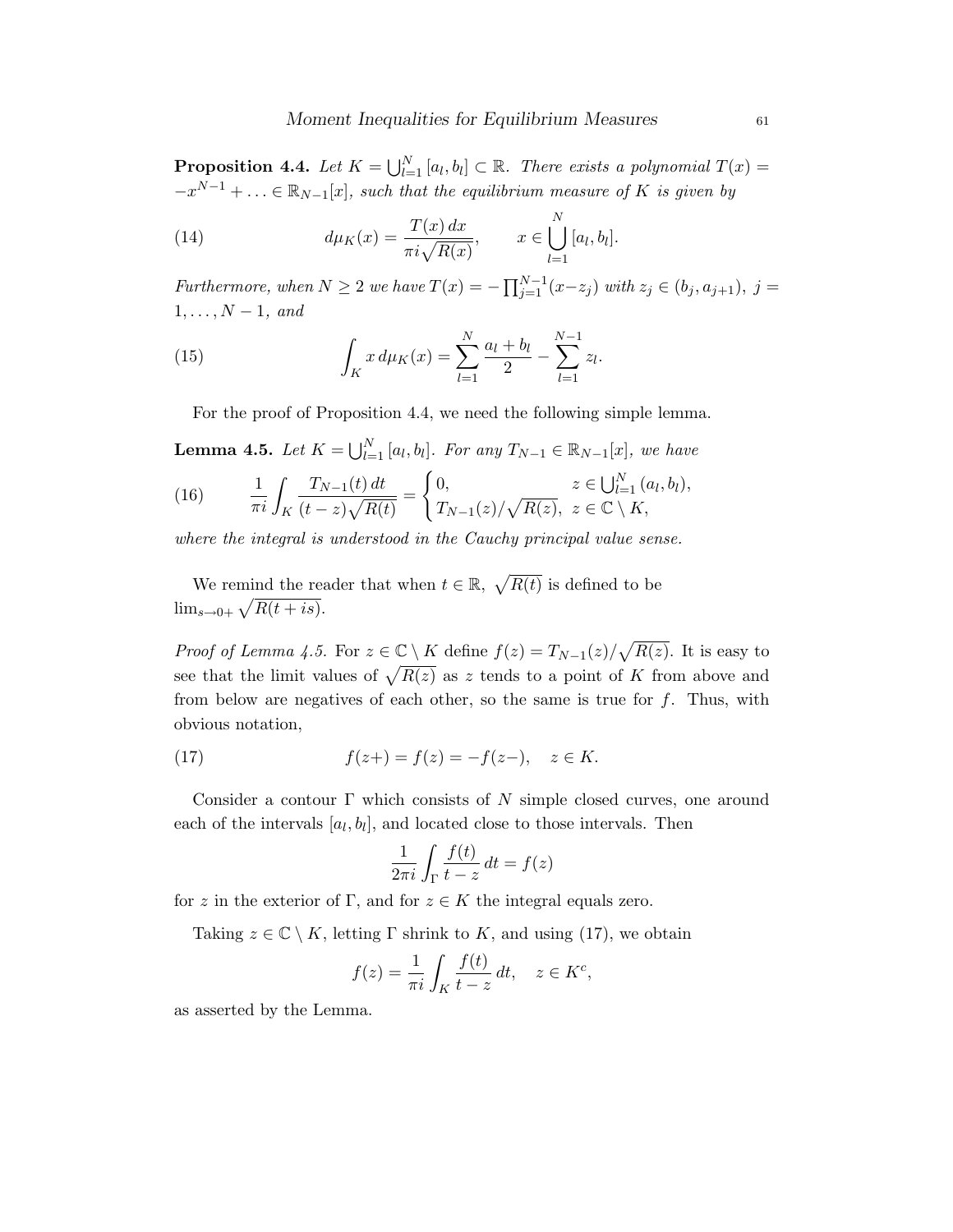### <sup>62</sup> A. Baernstein II, R. S. Laugesen and I. E. Pritsker

Next, take  $z \in \bigcup_{l=1}^{N} (a_l, b_l)$ . The existence of the Cauchy principal value at z for the function f follows from the results in Chapter 2 in [13], which also contains a discussion of Plemelj's formula. This formula asserts that the Cauchy principal value satisfies

$$
\frac{1}{\pi i} \int_K \frac{f(t)}{t - z} dt = \frac{f(z+) + f(z-)}{2}, \quad z \in \bigcup_{l=1}^N (a_l, b_l).
$$

By (17), the right hand side is zero. This completes the proof of the lemma.  $\square$ 

Proof of Proposition 4.4. We shall deduce (14) from Lemma 4.5. Select  $T(t) = \sum_{j=0}^{N-1} c_j t^j \in \mathbb{R}_{N-1}[t]$  so that it satisfies the following equations:

(18) 
$$
\int_{b_l}^{a_{l+1}} \frac{T(t) dt}{\sqrt{R(t)}} = \sum_{j=0}^{N-1} c_j \int_{b_l}^{a_{l+1}} \frac{t^j dt}{\sqrt{R(t)}} = 0, \quad l = 1, ..., N-1,
$$

and

(19) 
$$
\frac{1}{\pi i} \int_K \frac{T(t) dt}{\sqrt{R(t)}} = \sum_{j=0}^{N-1} \frac{c_j}{\pi i} \int_K \frac{t^j dt}{\sqrt{R(t)}} = 1.
$$

The polynomial  $T(t)$  is defined by these equations uniquely, because the corresponding homogeneous system of linear equations (with zero on the right of (19)), in the coefficients  $c_i$  of  $T(t)$ , has only the trivial solution. Indeed, let  $T_h(t)$  be a nontrivial solution of this homogeneous system. Since the sign of  $\sqrt{R(t)}$  is constant on each  $(b_l, a_{l+1})$  by (13),  $T_h(t)$  must change sign on each  $[b_l, a_{l+1}], l = 1, \ldots, N-1$ , by (18). Hence  $T_h(t)$  has a simple zero in each  $(b_l, a_{l+1}), l = 1, \ldots, N-1$ , and its sign alternates on the intervals  $[a_l, b_l], l =$ 1,..., N. (Note that the same is true for  $T(t)$ .) It follows from (13) that  $T_h(t)/(\pi i \sqrt{R(t)})$  doesn't change sign on K, contradicting

$$
\frac{1}{\pi i} \int_K \frac{T_h(t) dt}{\sqrt{R(t)}} = 0.
$$

Thus  $T(t)$  exists and is unique. In addition, the above argument and (19) show that  $T(t)/(\pi i \sqrt{R(t)})$  keeps positive sign on K, that is, (14) actually defines a positive unit Borel measure on K.

As in the proof of Lemma 4.5, set  $f = T/\sqrt{R}$ . Let

$$
h(z) = \frac{1}{\pi i} \int_K \frac{f(t)}{t - z} dt, \quad z \in \mathbb{C}.
$$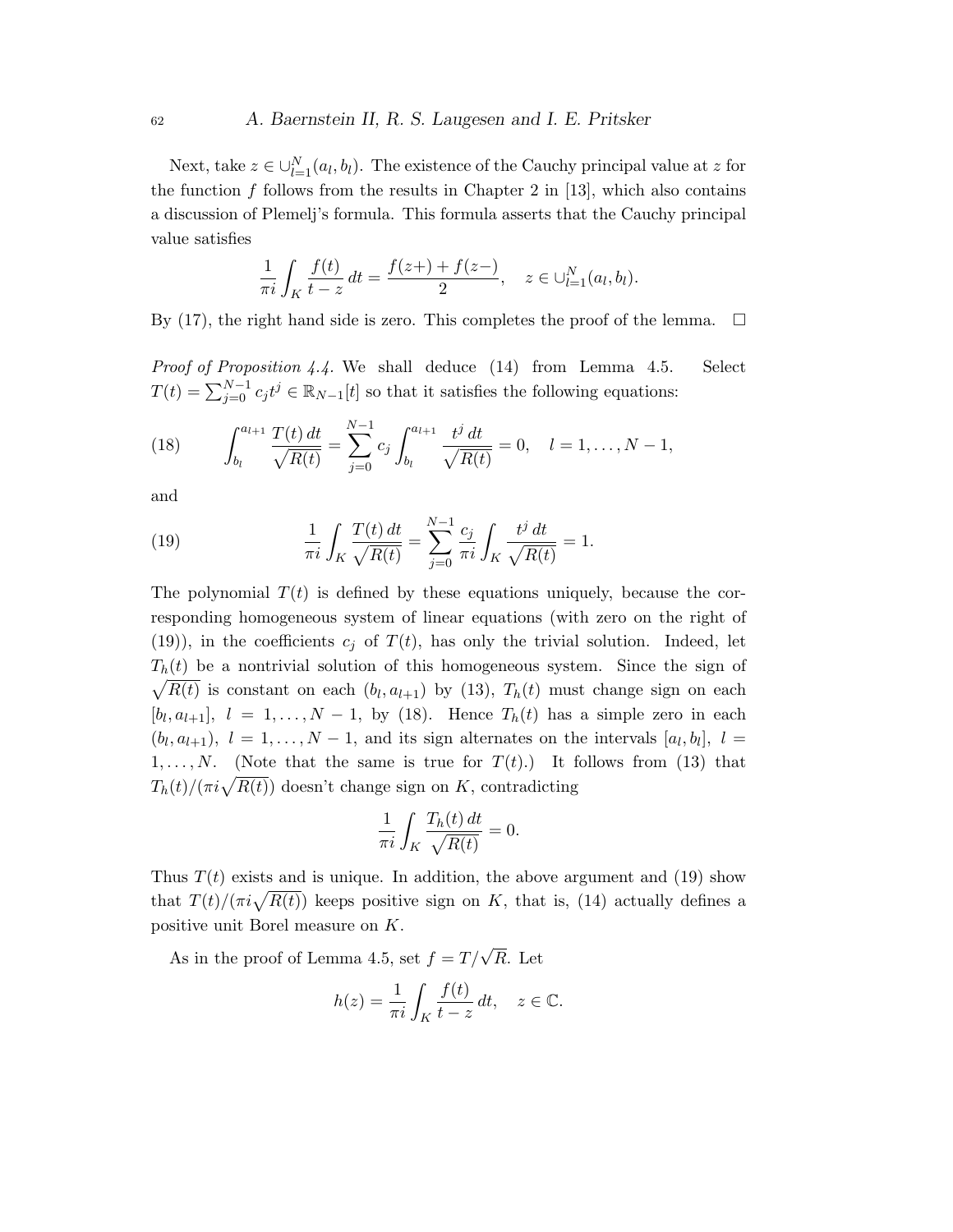Then h is the Cauchy transform of  $f1_K$  in  $\mathbb C$  and is the Hilbert transform of  $f\mathbb{1}_K$  on  $\mathbb{R}$ . It is easy to see that  $f \in L^p(\mathbb{R})$  for each  $1 < p < 2$ . From M. Riesz's conjugate function theorem (see for example Stein-Weiss [22]), it follows that  $h \in L^p(\mathbb{R})$ .

From Lemma 4.5, we see that  $h = 0$  on K except at endpoints, and  $h = f$  on  $K^c$ . Define

$$
u(z) = \frac{1}{\pi i} \int_K (\log|z - t|) f(t) dt.
$$

Then u is continuous on  $\mathbb C$  and  $u_x = -\operatorname{Re} h$  in the open upper half plane. Since  $h \in L^p(\mathbb{R})$ , the function  $h(\cdot + iy)$  converges to  $h(\cdot)$  in  $L^p(\mathbb{R})$  when  $y \to 0^+$ , and hence converges to h in  $L^1(a_1, b_N)$ . Thus, for  $x \in [a_1, b_N]$ ,

$$
u(x+iy) - u(a_1+iy) = -\operatorname{Re}\int_{a_1}^x h(t+iy) dt
$$

$$
\to -\operatorname{Re}\int_{a_1}^x h(t) dt = -\int_{a_1}^x h(t) dt.
$$

The last equality holds because  $h = 0$  on K and  $h = f$  with f real in the gaps between the intervals of K. Combining this description of  $h$  with (18), we see that if  $x \in K$  then the last integral is zero. Since  $u(x + iy) \to u(x)$ as  $y \to 0^+$  for all x, we conclude that u is constant on K. Then Frostman's theorem and the uniqueness of the equilibrium measure imply that  $f(x)/(\pi i) dx =$  $T(x) dx/(\pi i \sqrt{R(x)})$  is the equilibrium measure for K.

We now show that the leading coefficient of T is  $-1$ . Observe that (16) gives for  $z = 0$  and  $T_{N-1}(x) = x^{j+1}$  that

$$
\frac{1}{\pi i} \int_K \frac{t^j dt}{\sqrt{R(t)}} = 0, \qquad j = 0, \dots, N-2.
$$

Also, recall that near infinity

$$
\left(1 - \frac{a}{z}\right)^{-1/2} = 1 + \frac{1}{2} \frac{a}{z} + \dots
$$

Therefore, we have the following Laurent expansion at infinity

(20) 
$$
\frac{z^N}{\sqrt{R(z)}} = 1 + \frac{1}{2} \sum_{l=1}^N (a_l + b_l) \frac{1}{z} + \dots
$$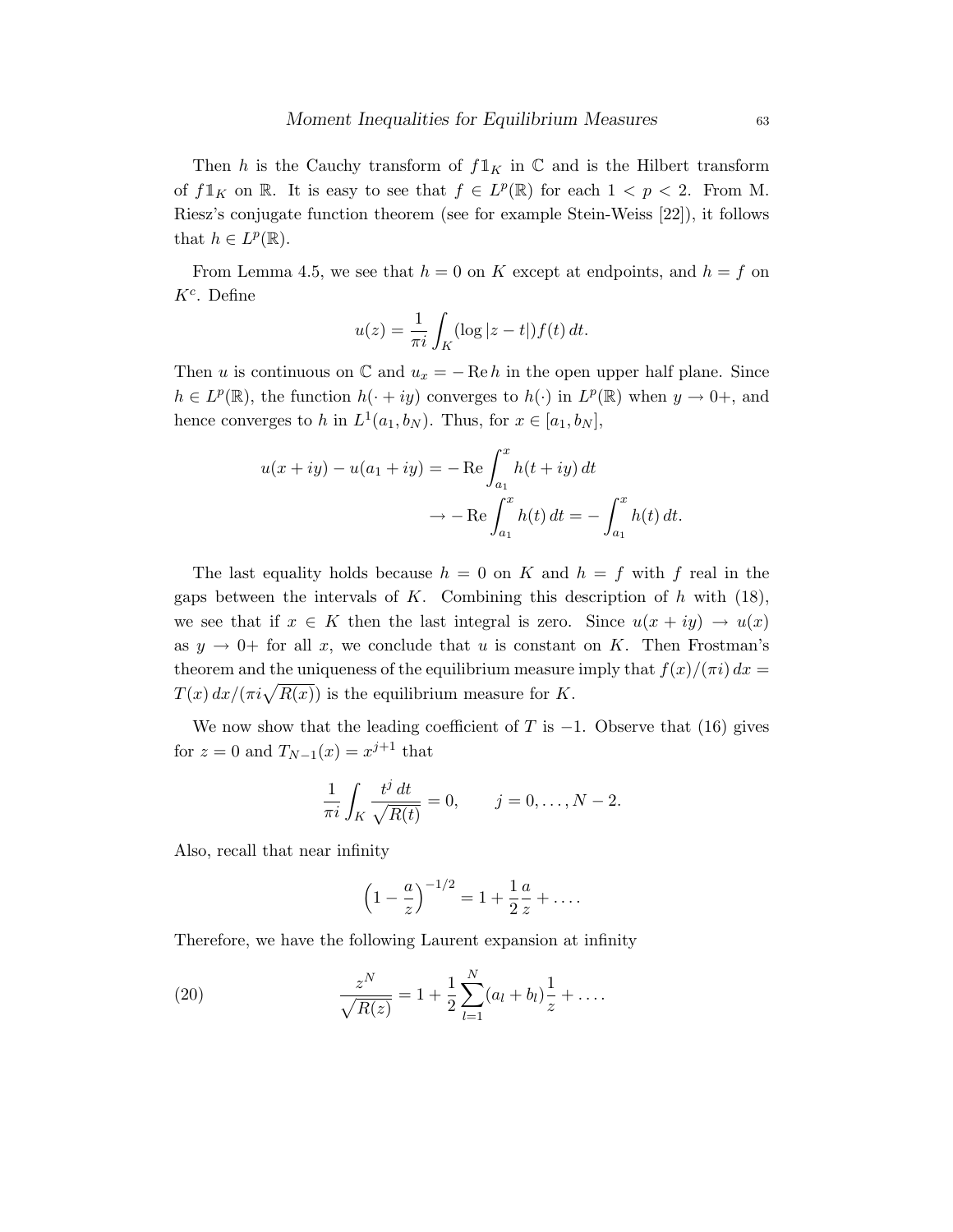Applying the same argument as in the proof of Lemma 4.5 and evaluating the residue at infinity by (20), we obtain

$$
\frac{1}{\pi i} \int_K \frac{t^{N-1} dt}{\sqrt{R(t)}} = -\frac{1}{2\pi i} \oint_{|z|=r} \frac{z^{N-1} dz}{\sqrt{R(z)}} = -1.
$$

Hence (19) gives  $c_{N-1} = -1$ . Similarly, we have

$$
\int_{K} x d\mu_{K}(x) = -\frac{1}{\pi i} \int_{K} \frac{x^{N} dx}{\sqrt{R(x)}} + c_{N-2} \frac{1}{\pi i} \int_{K} \frac{x^{N-1} dx}{\sqrt{R(x)}} \n= \sum_{l=1}^{N} \frac{a_{l} + b_{l}}{2} - \sum_{l=1}^{N-1} z_{l}, \n= \sum_{l=1}^{N-1} z_{l}.
$$

because  $c_{N-2} = \sum_{l=1}^{N-1} z_l$ 

We remark that the zeros of the polynomial  $T$  are exactly the critical points of the Green's function  $g(z,\infty,K^c)$  for the domain  $K^c = \overline{\mathbb{C}} \setminus K$ , with pole at infinity. Indeed, we have for  $g(z, \infty, K^c) = \int_K \log |z - t| d\mu_K(t) - \log \text{cap}(K)$  that

$$
g_x(x,\infty, K^c) = \frac{1}{\pi i} \int_K \frac{T(t) dt}{(x-t)\sqrt{R(t)}} = -\frac{T(x)}{\sqrt{R(x)}}, \quad x \in \mathbb{R} \setminus K,
$$

by (16). Moreover,  $g_y(z, \infty, K^c)$  is zero on  $\mathbb{R} \setminus K$  and is never zero on  $\mathbb{C} \setminus \mathbb{R}$ .

Thus we can obtain interesting information about location of the critical points. For the background material on the critical points of Green's function see Chapter VII of Walsh [24]. If  $K = [a_1, b_1] \cup [a_2, b_2]$  and  $|b_1 - a_1| = |b_2 - a_2|$ , then it follows by an elementary symmetry argument that  $z_1 = (b_1 + a_2)/2$ . Also, if  $|b_1 - a_1| > |b_2 - a_2|$  then  $z_1 > (b_1 + a_2)/2$ . But the location of critical points becomes difficult to predict for three or more intervals.

The following inequality gives information on the average position of the critical points in terms of the midpoints of the gaps between the intervals of K.

**Corollary 4.6.** Let  $K = \bigcup_{l=1}^{N} [a_l, b_l] \subset \mathbb{R}$  satisfy  $\text{cap}(K) = 1$ . With the above notation, we have

$$
\sum_{l=1}^{N-1} \left( \frac{b_l + a_{l+1}}{2} - z_l \right) \ge 2 - \frac{b_N - a_1}{2},
$$

where the sum is interpreted to be 0 for  $N = 1$ . Equality holds above if and only if K is a segment of length  $\ddot{4}$ .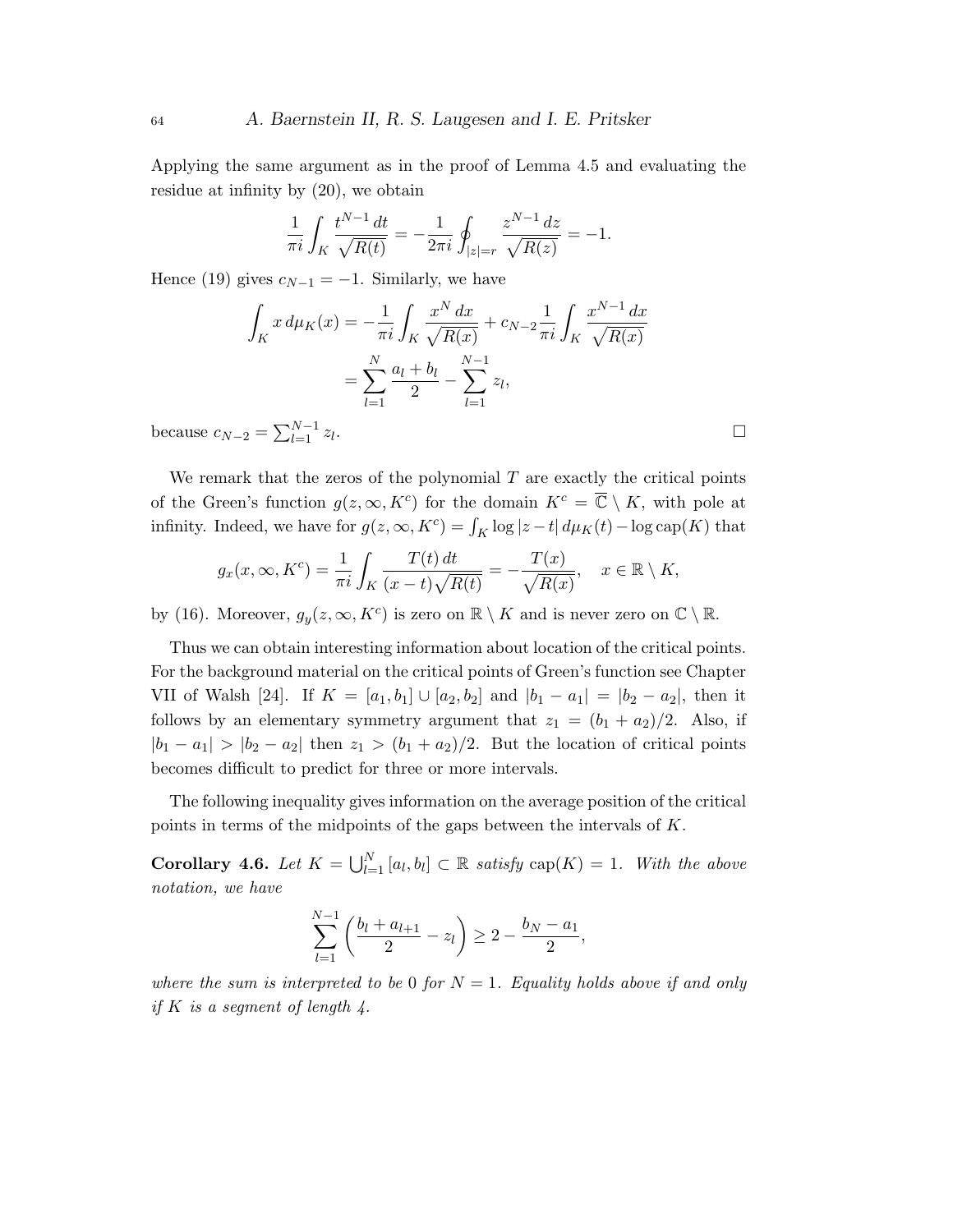*Proof.* We consider the integral  $\int_K x \, d\mu_K(x)$ , and observe that translating the set K by a constant  $c \in \mathbb{R}$  changes the integral by adding c. Hence we may assume that  $a_1 = 0$ , and must show that  $\int_K x \, d\mu_K(x) \geq 2$ , with equality only for assume that  $u_1 = 0$ , and must show that  $f_K x u \mu_K(x) \ge 2$ , with equality only for  $K = [0, 4]$ . Define  $\sqrt{K} = \{t \in \mathbb{R} : t^2 \in K\}$ . Then, as in the proof of Corollary 4.3,  $K$  is symmetric about the origin,  $\int_{\sqrt{K}} x d\mu_{\sqrt{K}}(x) = 0$ , and cap( $\sqrt{K}$ ) = 1. Moreover,

$$
\int_{\sqrt{K}} t^2 d\mu_{\sqrt{K}}(t) = \int_K x d\mu_K(x) = \sum_{l=1}^N \frac{a_l + b_l}{2} - \sum_{l=1}^{N-1} z_l
$$

by (15). Applying Theorem 1 with  $\phi(t) = t^2$ , we obtain that

$$
\int_{\sqrt{K}} t^2 d\mu_{\sqrt{K}}(t) \ge \int_{-2}^2 \frac{t^2 dt}{\pi \sqrt{4 - t^2}} = 2,
$$

with equality possible only if  $\sqrt{K} = [-2, 2]$  and  $K = [0, 4]$ .

Using higher moments will give more complicated inequalities involving the endpoints of  $K$  and zeros (or coefficients) of  $T$ .

#### 5. Proof of Theorem 2

Let K be a compact connected subset of  $\mathbb C$  with  $cap(K) = 1$ . The connectivity of K implies that each boundary point of the domain  $K^c$  is regular for the Dirichlet problem in  $K^c$ , which, in turn, implies that the Green function of  $K^c$  is continuous in C.

We shall assume also that the conformal centroid of  $K$  is at the origin. That is:

$$
\int_K z \, d\mu_K(z) = 0.
$$

Then by Theorem 1.4 of [15, p. 19], we have

$$
K \subset \overline{\mathbb{B}(2)}.
$$

Recall that  $L = [-2, 2]$ . Then  $cap(L) = 1$  and the conformal centroid of L is at the origin. We shall apply the considerations of  $\S 2$  with  $K_1 = K$ ,  $K_2 = L$  and  $R=2$ .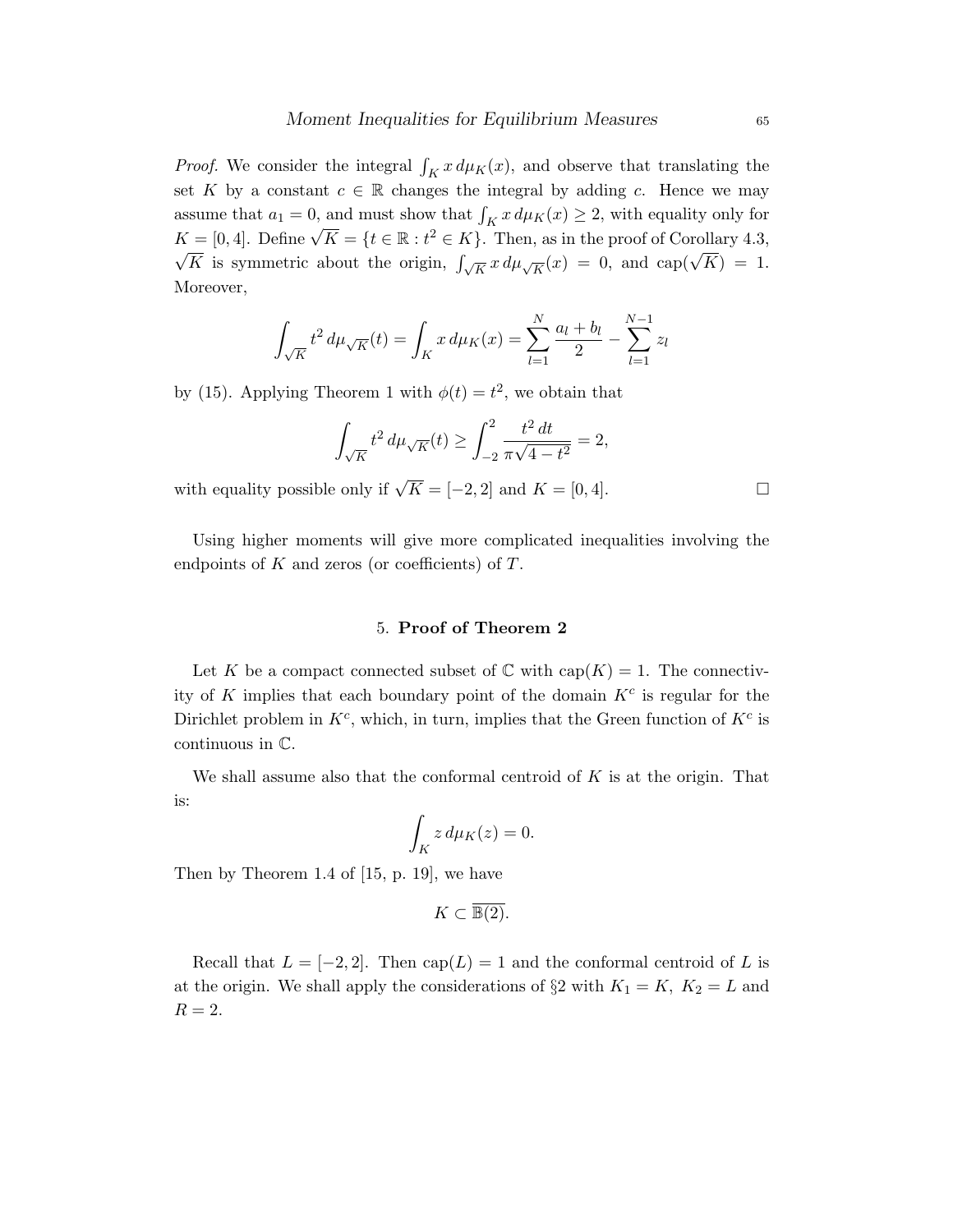Write  $g = g_1$  and  $G = g_2$  for the respective Green's functions of  $K^c$  and  $L^c$ with poles at  $\infty$ . The function  $w(x)$  is defined on R by

(21) 
$$
w(x) = \int_{\mathbb{R}} [g(x+is) - G(x+is)] ds, \quad x \in \mathbb{R}.
$$

By the Formula in §2, to prove Theorem 2 it suffices to prove that

$$
w(x) \le 0, \quad x \in \mathbb{R}.
$$

To accomplish this, we shall extend w to a certain function  $w(z)$  which is subharmonic in the upper half plane  $H$ .

For sets  $E \subset \mathbb{R}$ , let  $E^b$  denote the complement of E in  $\mathbb{R}$ :

$$
E^b = \mathbb{R} \setminus E.
$$

Also, let |E| denote the one-dimensional Lebesgue measure of E, and for  $y \ge 0$ , let

$$
I(y) = [-y, y].
$$

For bounded  $E \subset \mathbb{R}$  with  $|E| = 2y$  and  $x \in \mathbb{R}$ , set

$$
w(x, E) = \int_{\mathbb{R}} [\mathbb{1}_{E^b}(s) g(x+is) - \mathbb{1}_{I(y)^b}(s) G(x+is)] ds
$$
  
= 
$$
w(x) + \int_{I(y)} G(x+is) ds - \int_{E} g(x+is) ds,
$$

where  $\mathbbm{1}$  denotes a characteristic or indicator function. The asymptotic behavior of g and G (discussed in  $\S2$ ) ensures that the first integral is absolutely convergent. The second equality follows from (21).

Now take  $z = x + iy \in \mathcal{H}$ , and define

(22) 
$$
w(z) = \sup_E w(x, E),
$$

where the sup is taken over all bounded measurable  $E \subset \mathbb{R}$  with  $|E| = 2y$ .

For each x, we have  $g(x + is) \ge 0$  and  $\lim_{|s| \to \infty} g(x + is) = \infty$ . The analysis on p.149 of [2] is applicable to  $-g(x+is)$  as a function of s, and shows that for each  $y \in [0, \infty)$  there exists a set  $E \subset \mathbb{R}$  with  $|E| = 2y$  for which the supremum of  $-\int_E g(x+is) ds$  over all E with  $|E|=2y$  is attained. Note the minus sign in  $-g$ . Moreover, there exists a number  $t \geq 0$  such that  $\{s \in \mathbb{R} : g(x + is) < t\} \subset$  $E \subset \{g(x+is) \leq t\}$ , and E is bounded. We shall denote such a maximizing set by  $E(z)$ . Then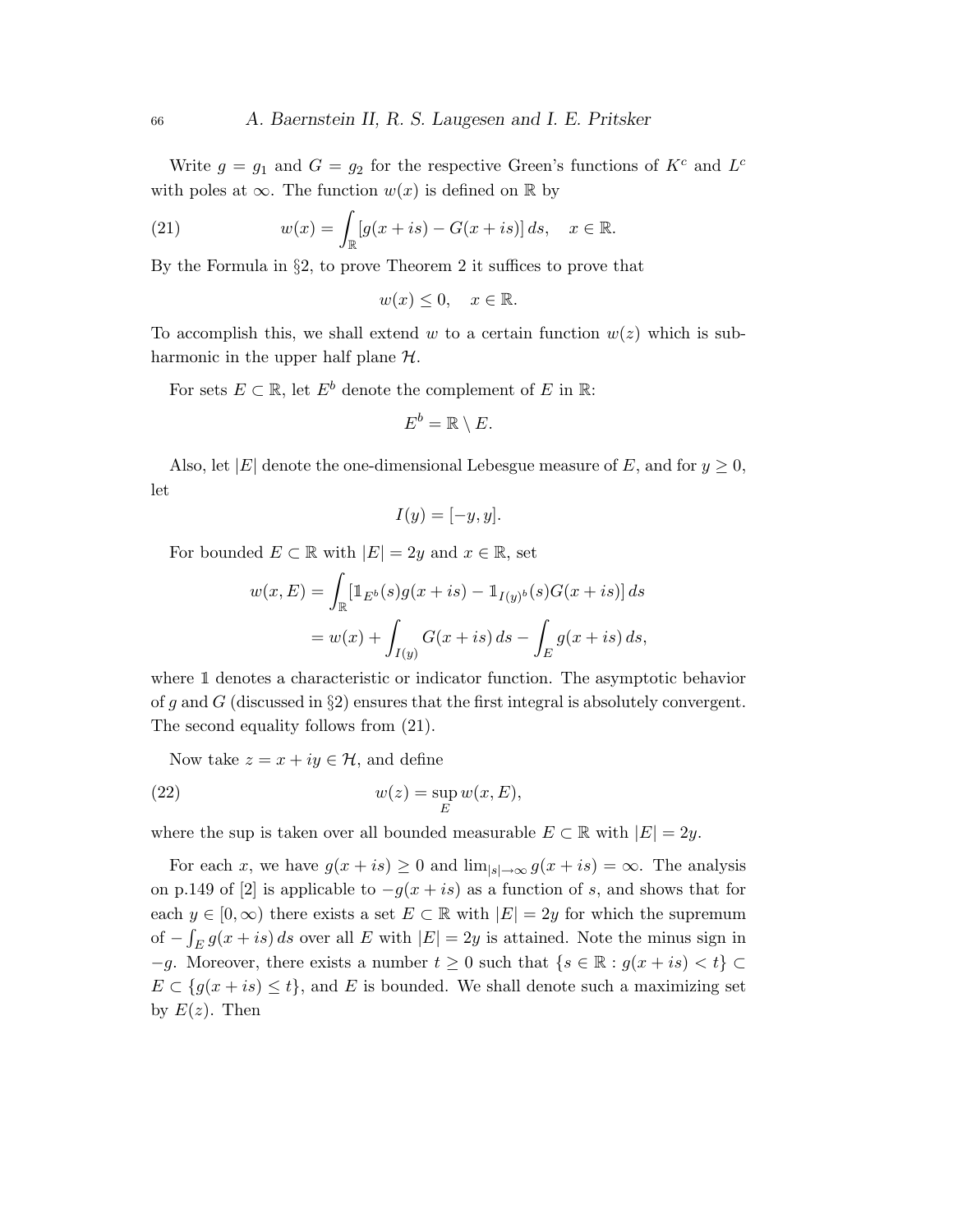(23) 
$$
w(z) = \int_{\mathbb{R}} \left[ \mathbb{1}_{E(z)^b}(s) g(x+is) - \mathbb{1}_{I(y)^b}(s) G(x+is) \right] ds
$$

(24) 
$$
= w(x) + \int_{I(y)} G(x+is) \, ds - \int_{E(z)} g(x+is) \, ds
$$

(25) 
$$
= \int_{|s| > y} [g(x+is) - G(x+is)] ds
$$

$$
+\int_{I(y)} g(x+is) ds - \int_{E(z)} g(x+is) ds
$$

The following lemma provides information on the maximizing sets  $E(z)$ .

**Lemma 5.1.** With the situation as above, there exist positive constants b and  $k$ depending only on K such that whenever  $z = x + iy \in \mathcal{H}$ :

\n- (a) if 
$$
y \ge b
$$
 then  $E(z) = I(y) + t = [-y + t, y + t]$ , for some t with  $|t| < k/y$ ;
\n- (b) if  $y \le b$  then  $E(z) \subset [-2b, 2b]$ .
\n

Proof of Lemma 5.1. By (2), we can write

$$
(26) \t\t g(z) = \log|z| + h(z)
$$

where h is harmonic outside  $\overline{\mathbb{B}(2)}$ . The conformal centroid of K is at the origin, and so the coefficient  $a_1$  in (2) equals 0. Thus, h satisfies  $|h(z)| \leq \frac{k}{8}|z|^{-2}$  and  $|\nabla h(z)| \leq \frac{k}{8}|z|^{-3}$  for  $|z| \geq 3$ , for some positive constant k.

From  $g_y = y|z|^{-2} + hy$ , it easily follows that there exists  $b_0 \geq 3$  such that  $g_y(x+iy) > 0$  whenever  $y \ge b_0$  and  $g_y(x+iy) < 0$  whenever  $y \le -b_0$ .

Now we establish two estimates:

(27) 
$$
|g(z) - g(\overline{z})| \le \frac{k}{4}|z|^{-2}
$$
,

(28) 
$$
g(z+it) - g(z) \geq \frac{1}{2}ty|z|^{-2} - \frac{k}{4}|z|^{-2},
$$

when  $z = x + iy \in \mathcal{H}, |z| \geq 3$  and  $t \in (0, |z|]$ . The first estimate is obvious from (26). The second follows similarly, because  $\text{Re}(it/z) \in (0,1]$  and so

$$
\log|(z+it)/z| \ge \log(1 + \text{Re}(it/z)) \ge \frac{1}{2}\text{Re}(it/z) = \frac{1}{2}ty|z|^{-2}.
$$

Moreover, there exists a number  $b > b_0 \geq 3$  such that  $g(x + is) > g(x + is_0)$ whenever  $|s| \ge b$  and  $|s_0| \le b_0$ , as we now show. For  $|x| \le 3$  one just takes b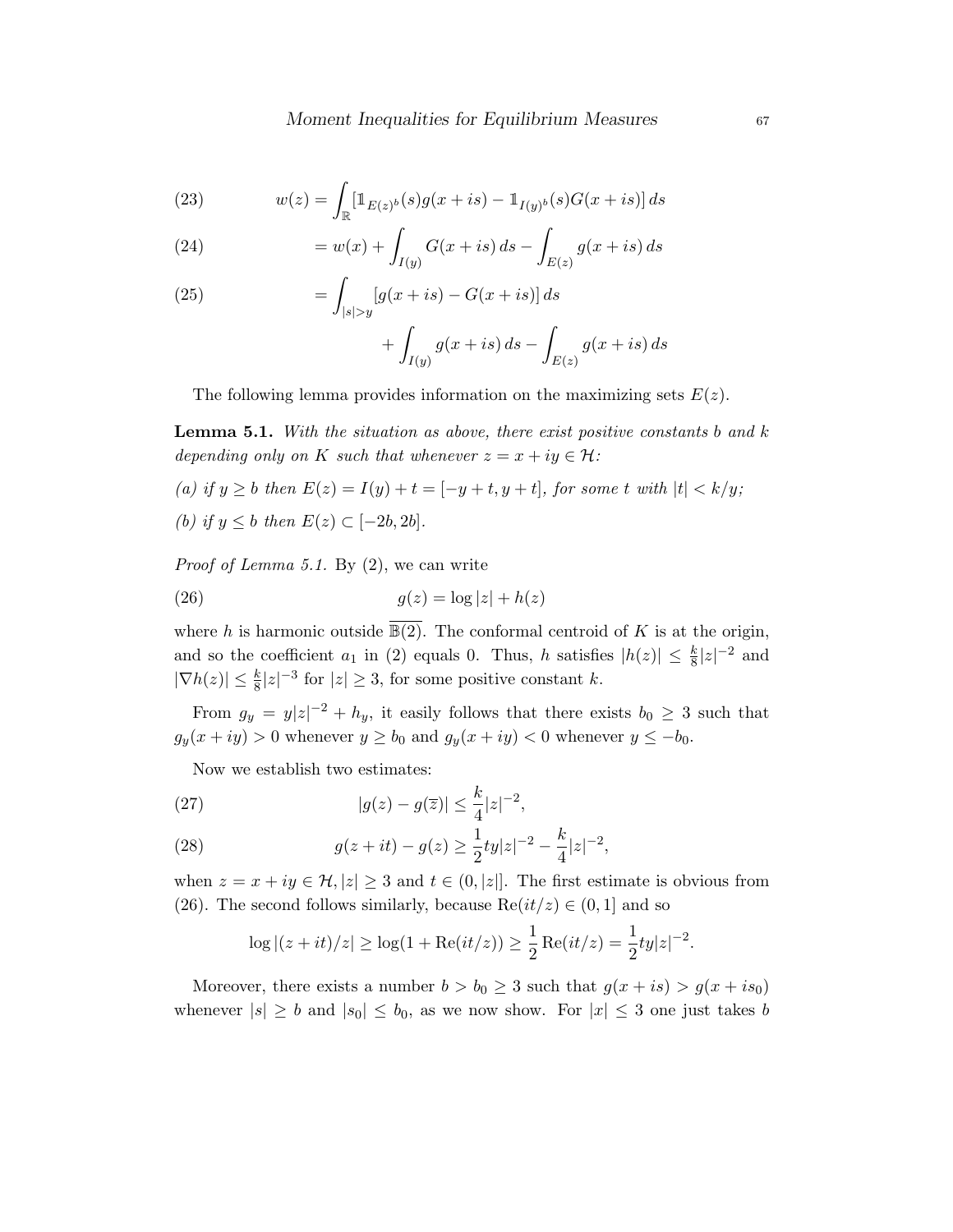large enough that  $\max_{S_0} g < \min_{|x| \leq 3} g(x \pm ib)$  where  $S_0 = [-3, 3] \times [-b_0, b_0],$ recalling here that g is continuous and finite in the plane. For  $|x| > 3$ , one estimates  $|g(x+is) - \log|x+is|| \leq \frac{k}{8}x^{-2}$  and uses concavity of the function  $t \mapsto \log \frac{1+b^2t}{1+b^2t}$  $\frac{1+b^2t}{1+b_0^2t}$ ,  $t \in [0,\infty)$ , together with monotonicity properties of g; note that for our purposes,  $t = x^{-2} \in (0, 1/9)$ . Details are left to the interested reader.

Now fix  $x \in \mathbb{R}$  and visualize the graph of  $p(s) = g(x + is)$ . The function p is strictly increasing on  $[b_0, \infty)$ , strictly decreasing on  $(-\infty, -b_0]$ , and  $p(s) > p(s_0)$ for every  $|s_0| \le b_0$  and  $|s| \ge b$ . For  $\alpha > 0$ , write  $E_\alpha = \{s : p(s) < \alpha\}$ . Then  $E_\alpha$ is a maximal set of measure  $|E_{\alpha}|$ . Set  $\alpha_0 = \min\{p(-b), p(b)\}\$  and  $y_0 = \frac{1}{2}$  $\frac{1}{2}|E_{\alpha_0}|.$ Then  $E_{\alpha_0}$  is a single interval which contains  $[-b_0, b_0]$ , and  $y_0 \leq b$ . Given  $y \geq b$ , there is a unique  $\alpha \ge \alpha_0$  such that  $|E_\alpha| = 2y$ . Then  $E(x+iy) = E_\alpha$ , and this  $E_\alpha$ also is a single interval containing  $[-b_0, b_0]$ . These facts imply that  $E(x+iy)$  has the form  $[-y+t, y+t]$ , where  $|t| \leq y-b_0$ . Further, the maximality of  $E(x+iy)$ and continuity of g imply that  $p(-y + t) = p(y + t) = \alpha$ .

Take  $z = x + iy \in \mathcal{H}$  with  $y \geq b$ . Suppose the number t in the previous paragraph is nonnegative; the case  $t \leq 0$  is handled analogously. Let  $z_2 =$  $z + it$ ,  $z_1 = \overline{z} + it$ . Then

$$
\frac{1}{2}ty|z|^{-2} - \frac{k}{4}|z|^{-2} \le g(z_2) - g(z) \qquad \text{by (28)}
$$
  

$$
\le g(z_2) - g(\overline{z}) + \frac{k}{4}|z|^{-2} \qquad \text{by (27)}
$$
  

$$
< g(z_2) - g(z_1) + \frac{k}{4}|z|^{-2} \qquad \text{since } g(z_1) = \alpha < g(\overline{z})
$$
  

$$
= \frac{k}{4}|z|^{-2}
$$

because  $g(z_2) = g(z_1) = \alpha$  as above. Hence  $ty < k$ , proving part (a).

To prove (b), take  $z = x + iy \in \mathcal{H}$  with  $y \leq b$ , and let  $E(z)$  be a maximizing set for z, so that  $|E(z)| = 2y$ . Suppose  $E(z)$  intersects the interval  $(2b, \infty)$ in a set of measure  $\epsilon > 0$ . Then the set  $[0, 2b] \setminus E(z)$  has measure at least  $\epsilon$ . Since  $g(x+is_0) < g(x+is)$  when  $0 < s_0 < 2b < s$ , we can strictly decrease  $\int_{E(z)} g(x+is) ds$  if we move  $E(z) \cap (2b, \infty)$  into some subset of  $[0, 2b] \setminus E(z)$ . This violates the definition of maximizing set, and shows that  $E(z)$  cannot intersect the interval  $(2b, \infty)$  in a set of positive measure. Similarly it cannot intersect  $(-\infty, -2b)$ . Thus  $E(z) \subset [-2b, 2b]$ , after possibly deleting a set of zero measure from E.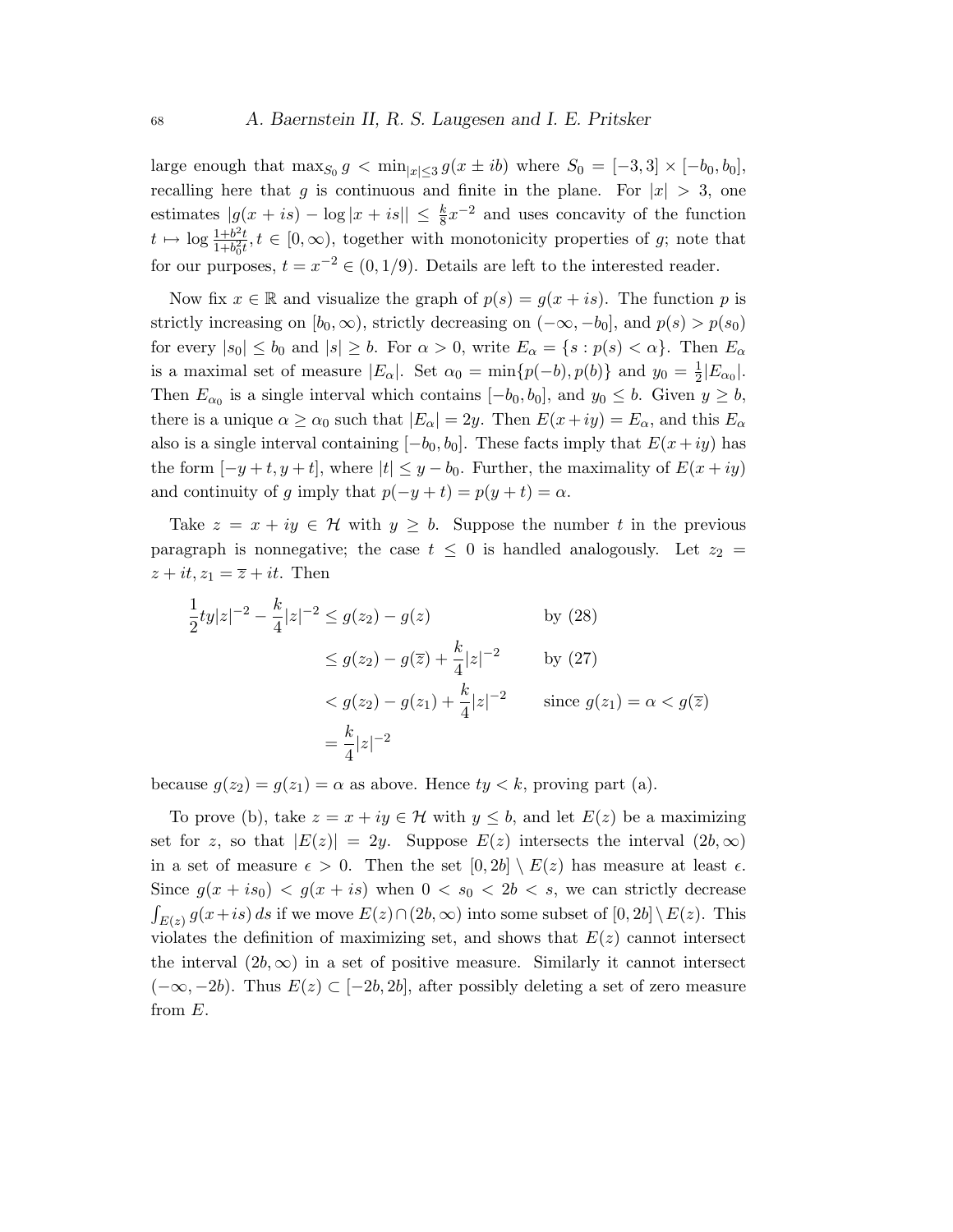$\Box$ 

Here now is the main ingredient in the proof of the theorem.

Claim.  $w$  is subharmonic in  $H$ .

Let us carry out the proof of Theorem 2 assuming the claim.

Firstly, the function w is continuous on  $\mathcal{H} \cup \mathbb{R}$ . It is continuous also at infinity, because  $w(z) \to 0$  as  $z \to \infty$  in H, as we now show. From (25) it suffices to show that

$$
\lim_{z \to \infty} \int_{|s| > y} [g(x+is) - G(x+is)] ds = 0
$$

and

$$
\lim_{z \to \infty} \left( \int_{I(y)} g(x+is) \, ds - \int_{E(z)} g(x+is) \, ds \right) = 0.
$$

The first is a simple consequence of (3). The second follows from Lemma 5.1: when  $y \geq b$  use part (a) of the lemma, and then decomposition (26), and when  $y \leq b$  with  $|x| \to \infty$ , use part (b) of the lemma and then decomposition (26). A key fact for the latter case is that  $|E(y)| = |I(y)|$ . Details are left to the reader.

Continuing now with the proof of Theorem 2, set

$$
M = \sup_{\mathcal{H} \cup \mathbb{R}} w,
$$

where the supremum is finite because w is bounded at infinity. Note  $M \geq 0$ , since from §2 we know  $w(x) = 0$  for  $|x| \ge 2$ .

If  $M > 0$ , then by continuity of w and the strong maximum principle, there exists  $x_0 \in \mathbb{R}$  such that  $w(x_0) = M$  and  $w(z) < w(x_0)$  for each  $z \in \mathcal{H}$ . Since K is connected, its orthogonal projection onto the real axis is a single interval  $[c_1, c_2]$ , and since  $K \subset \overline{\mathbb{B}(2)}$  we have  $[c_1, c_2] \subset [-2, 2]$ . By Lemma 2.1,  $w(x)$  is concave on every bounded subinterval of  $(-\infty, c_1)$ , hence is concave on  $(-\infty, c_1)$ . Similarly, w is concave on  $(c_2,\infty)$ . Since  $w(x) = 0$  for  $|x| \geq 2$ , we must have  $w \leq 0$  on  $\mathbb{R} \setminus [c_1, c_2]$ . Thus  $x_0 \in [c_1, c_2]$ . Since  $x_0$  is a maximizing point for w, Lemma 2.2 implies we must have

(29) 
$$
\liminf_{y \to 0+} \frac{w(x_0) - w(x_0 + iy)}{y} > 0.
$$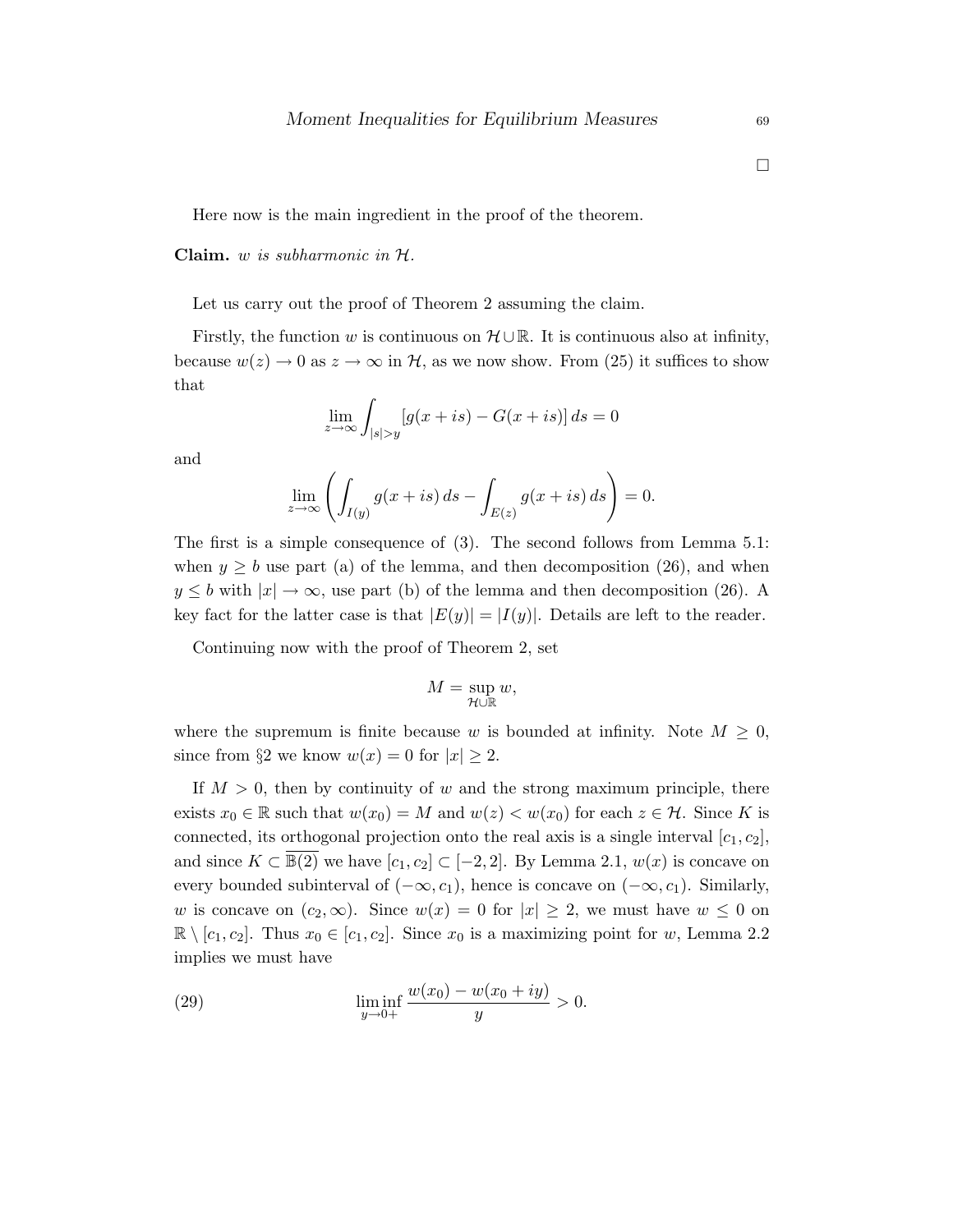On the other hand, from (24), we see that for  $y > 0$ ,

(30) 
$$
w(x_0) - w(x_0 + iy) = \int_{E(x_0+iy)} g(x_0 + is) ds - \int_{I(y)} G(x_0 + is) ds.
$$

Since  $E(x_0 + iy)$  maximizes integrals of  $-g$ , for each y > 0 and for each bounded  $E \subset \mathbb{R}$  with  $|E| = 2y$  we have

(31) 
$$
0 \leq \int_{E(x_0+iy)} g(x+is) ds \leq \int_E g(x+is) ds.
$$

Further, because  $x_0 \in [c_1, c_2]$  there exists  $s_0 \in \mathbb{R}$  with  $x_0 + is_0 \in K$ , so that  $g(x_0 + is_0) = 0$ . Taking  $E = [s_0 - y, s_0 + y]$  and using continuity of g, we see from (31) that

$$
\lim_{y \to 0+} \frac{1}{y} \int_{E(x_0+iy)} g(x_0+is) \, ds = 0.
$$

Similarly,  $G(x_0) = 0$ , and hence  $\lim_{y\to 0^+} \frac{1}{y}$  $\frac{1}{y} \int_{I(y)} G(x_0 + is) ds = 0$ . Thus, by (30),

$$
\lim_{y \to 0+} \frac{w(x_0) - w(x_0 + iy)}{y} = 0,
$$

which contradicts (29).

We conclude that  $M > 0$  is impossible, and so  $M = 0$ , meaning  $w \leq 0$  in  $\mathcal{H} \cup \mathbb{R}$ . This completes the proof of the inequality in Theorem 2, modulo the Claim.

To prove the strict inequality statement in the theorem, let  $K$  be a compact set satisfying the hypotheses of Theorem 2 which does not coincide with L. Then K, which is contained in  $\mathbb{B}(2)$ , cannot contain the points  $-2$  or 2, because if it did then it would equal  $[-2, 2] = L$  by the equality case of [15, Theorem 1.4]. Hence  $-2 < c_1 \leq c_2 < 2$ . The argument that gave  $w(t) < 0$  for some  $t > 2$  in the proof of Theorem 1 works again here, except with  $K$  and  $L$  interchanged, producing that  $w(t) < 0$  for every  $t \in (-2, 2) \setminus [c_1, c_2]$ .

Now we show  $w(t) < 0$  for every  $t \in [c_1, c_2]$ . Suppose instead that  $w(x_0) = 0$ for some  $x_0 \in [c_1, c_2]$ . Note  $w \leq 0$  is not identically zero in  $H$ , by the preceding paragraph, and so  $w < 0$  in  $H$  by the strong maximum principle. Now rerun the argument used above to rule out the case  $M > 0$ , to obtain a contradiction. Hence  $w < 0$  on  $[c_1, c_2]$ .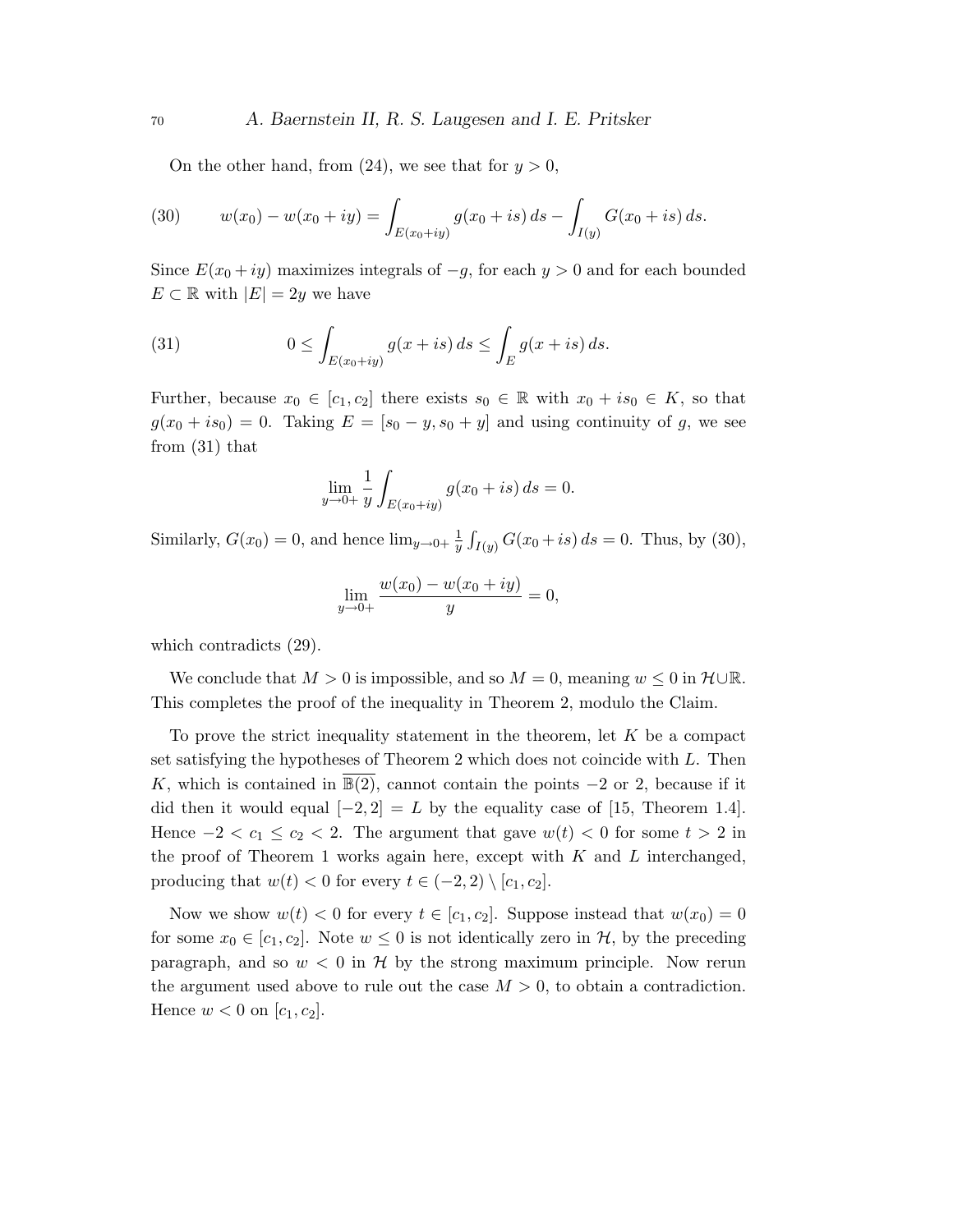We have shown  $w < 0$  on  $(-2, 2)$ , and so formula (5) (with K and L interchanged) implies the strict inequality that

$$
\int_K \phi(\operatorname{Re} z) d\mu_K(z) < \int_L \phi(\operatorname{Re} z) d\mu_L(z),
$$

when  $\phi$  is convex on R and is not a linear function on [−2, 2].

*Proof of the Claim.* Fix  $z = x + iy \in \mathcal{H}$ . Let  $E(z)$  be a corresponding maximal set of measure  $2y$ , as in  $(24)$ . For brevity, we'll write

$$
E(z) = E
$$

and also

$$
I(y)=I.
$$

Then (23) says

(32) 
$$
w(z) = \int_{\mathbb{R}} [\mathbb{1}_{E^b}(s) g(x+is) - \mathbb{1}_{I^b}(s) G(x+is)] ds.
$$

Take  $\rho \in (0, y)$ . To prove subharmonicity of w it suffices to show that  $w(z)$  is less than or equal to the mean value of  $w$  over the circle with center  $z$  and radius  $\rho$ .

The function g is subharmonic in  $\mathbb C$  and G is harmonic in  $\mathbb C \setminus [-2,2]$ . Thus

$$
g(x+is) \le \frac{1}{2\pi} \int_0^{\pi} [g(x+is+\rho e^{i\phi}) + g(x+is+\rho e^{-i\phi})] d\phi, \quad s \in \mathbb{R}.
$$

If  $|s| > y$ , then equality holds when g is replaced by G. Substitute the inequality and equality into (32), and switch the order of integration on the right. This gives the inequality

(33) 
$$
2\pi w(z) \leq \int_0^{\pi} [J(\phi) + J(-\phi)] d\phi,
$$

where

$$
J(\phi) = \int_{\mathbb{R}} [\mathbb{1}_{E^b}(s) g(x + is + \rho e^{i\phi}) - \mathbb{1}_{I^b}(s) G(x + is + \rho e^{i\phi})] ds.
$$

Fix  $\phi \in [0, \pi]$  and set  $\epsilon = \rho \sin \phi$ . In  $J(\phi)$ , substitute

$$
x + is + \rho e^{i\phi} = x + \rho \cos \phi + i(s + \epsilon),
$$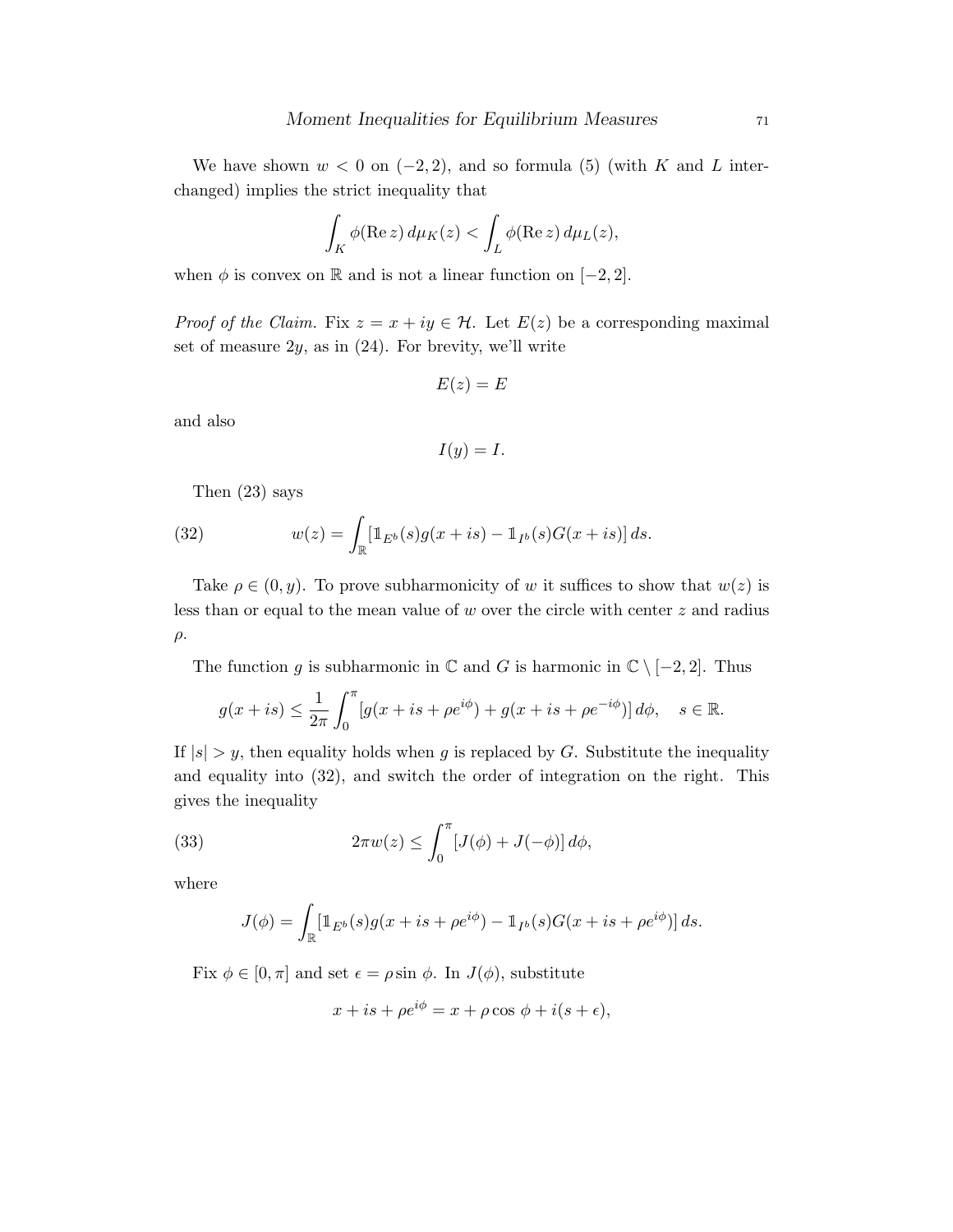then make the change of variable  $t = s + \epsilon$ , and integrate over R. We obtain

$$
J(\phi) = \int_{\mathbb{R}} \left[ \mathbb{1}_{E^b + \epsilon}(t) g(x + \rho \cos \phi + it) - \mathbb{1}_{I^b + \epsilon}(t) G(x + \rho \cos \phi + it) \right] dt.
$$

The same equation holds when  $\phi$  is changed to  $-\phi$  and  $\epsilon$  to  $-\epsilon$ . It follows that, for  $\phi \in [0, \pi]$ ,

$$
J(\phi) + J(-\phi) = \int_{\mathbb{R}} \{ [\mathbb{1}_{E^b + \epsilon} + \mathbb{1}_{E^b - \epsilon}](t) g(x + \rho \cos \phi + it) - [\mathbb{1}_{I^b + \epsilon} + \mathbb{1}_{I^b - \epsilon}](t) G(x + \rho \cos \phi + it) \} dt.
$$

The argument on the top half of p. 148 of [2] shows that for our set  $E =$  $E(x + iy)$  and for  $0 < \epsilon < y$  there exist bounded measurable sets A and B in R such that  $|A| = 2(y + \epsilon)$ ,  $|B| = 2(y - \epsilon)$  and

$$
\mathbb{1}_{E+\epsilon} + \mathbb{1}_{E-\epsilon} = \mathbb{1}_A + \mathbb{1}_B.
$$

Using  $\mathbb{1}_A = 1 - \mathbb{1}_{A^b}$ , etc., one sees that this equation also holds when the four sets are replaced by their complements in R. Furthermore,  $(E \pm \epsilon)^b = E^b \pm \epsilon$ , and, recalling that  $I = I(y)$ , one can check directly that  $1_{I^b+\epsilon} + 1_{I^b-\epsilon} = 1_{I(y+\epsilon)^b} +$  $\mathbb{1}_{I(y-\epsilon)^b}$ . Thus,

$$
J(\phi) + J(-\phi)
$$
  
= 
$$
\int_{\mathbb{R}} \{ [\mathbb{1}_{A^b} + \mathbb{1}_{B^b}](t) g(x + \rho \cos \phi + it) - [\mathbb{1}_{I(y+\epsilon)^b} + \mathbb{1}_{I(y-\epsilon)^b]}(t) G(x + \rho \cos \phi + it) \} dt
$$
  
= 
$$
\int_{\mathbb{R}} [\mathbb{1}_{A^b}(t) g(x + \rho \cos \phi + it) - \mathbb{1}_{I(y+\epsilon)^b}(t) G(x + \rho \cos \phi + it)] dt
$$
  
+ 
$$
\int_{\mathbb{R}} [\mathbb{1}_{B^b}(t) g(x + \rho \cos \phi + it) - \mathbb{1}_{I(y-\epsilon)^b}(t) G(x + \rho \cos \phi + it)] dt
$$
  

$$
\leq w(x + \rho \cos \phi + i(y+\epsilon)) + w(x + \rho \cos \phi + i(y-\epsilon)),
$$

by the definition of w as a supremum, in  $(22)$ . Substitution in  $(33)$  gives

$$
2\pi w(z) \le \int_0^\pi \left[ w(x + \rho \cos \phi + i(y + \epsilon)) + w(x + \rho \cos \phi + i(y - \epsilon)) \right] d\phi
$$
  
= 
$$
\int_0^\pi \left[ w(z + \rho e^{i\phi}) + w(z + \rho e^{-i\phi}) \right] d\phi,
$$

recalling  $\epsilon = \rho \sin \phi$ . Thus, w satisfies the sub-mean value property at z, and the Claim is proved.  $\Box$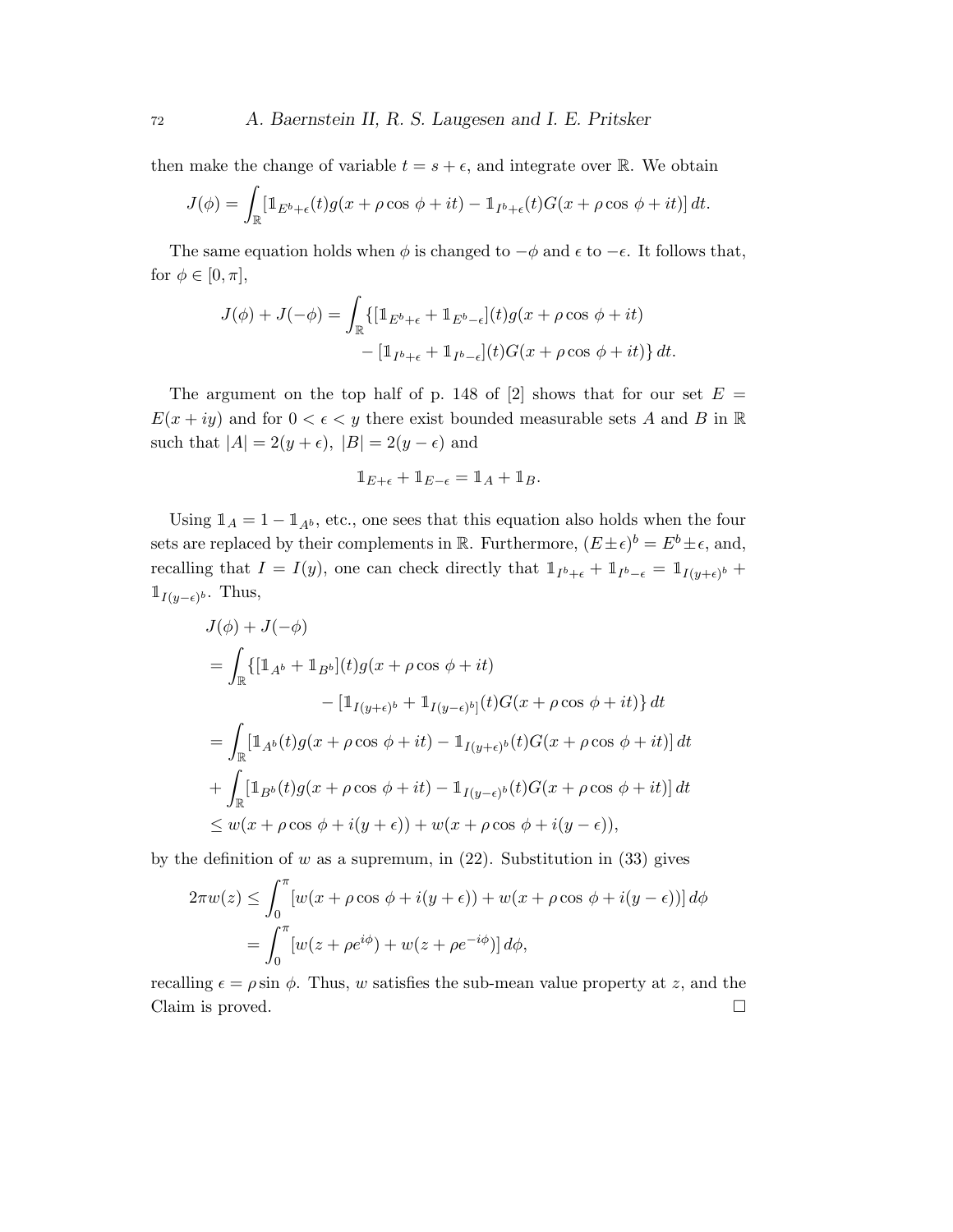## 6. Moments involving  $|z|$

In Theorem 2 we obtained sharp upper bounds for moments of the form  $\int_K \phi(\text{Re } z) d\mu_K(z)$ , where K is a continuum satisfying certain hypotheses. In this section, we again take  $K$  to be a continuum, and seek sharp upper bounds for moments of the form  $\int_K \phi(|z|) d\mu_K(z)$ . It turns out to be convenient to state the results in terms of  $\phi(\log|z|)$  instead of  $\phi(|z|)$ .

Let K be a compact, connected subset of  $\mathbb C$  that contains the origin, and satisfies cap $(K) = 1$ . As before, let  $K^c = \overline{\mathbb{C}} \setminus K$ . Also, set  $\Omega = \{z \in \mathbb{C} : 1/z \in$  $K^c$ . Then the plane domain  $\Omega$  is the image of the unit disk  $\mathbb{B}(1)$  under a function  $f$  belonging to the class  $S$  of univalent analytic functions (conformal mappings) in the disk with  $f(0) = 0$  and  $f'(0) = 1$ . See, for example, [18, p. 133]. The Koebe one-quarter theorem asserts that  $\Omega = f(\mathbb{B}(1))$  contains the disk  $\mathbb{B}(1/4)$ , so that

$$
K \subset \overline{\mathbb{B}(4)}.
$$

The interval

$$
\widetilde{L} = [0, 4]
$$

satisfies all our assumptions on  $K$ , and shows that the "4" on the previous line is the smallest possible constant.

As in §2, let  $g(z) = \int_K \log |z - \zeta| d\mu_K(\zeta)$  be the Green's function of  $K^c$  with pole at  $\infty$ . From (2), we have

$$
g(z) = \log |z| - \text{Re} \sum_{n=1}^{\infty} a_n z^{-n}, \quad |z| > 4,
$$

where  $a_n = n^{-1} \int_K \zeta^n d\mu_K$ . From the expansion, it follows that

(34) 
$$
\frac{1}{2\pi} \int_{-\pi}^{\pi} g(re^{i\theta}) d\theta = \log r, \qquad r \ge 4,
$$

(35) 
$$
\frac{1}{2\pi} \int_{-\pi}^{\pi} g_r(re^{i\theta}) d\theta = r^{-1}, \qquad r \ge 4.
$$

Next, we give a representation of logarithmic moments of  $\mu<sub>K</sub>$  in terms of integrals involving g.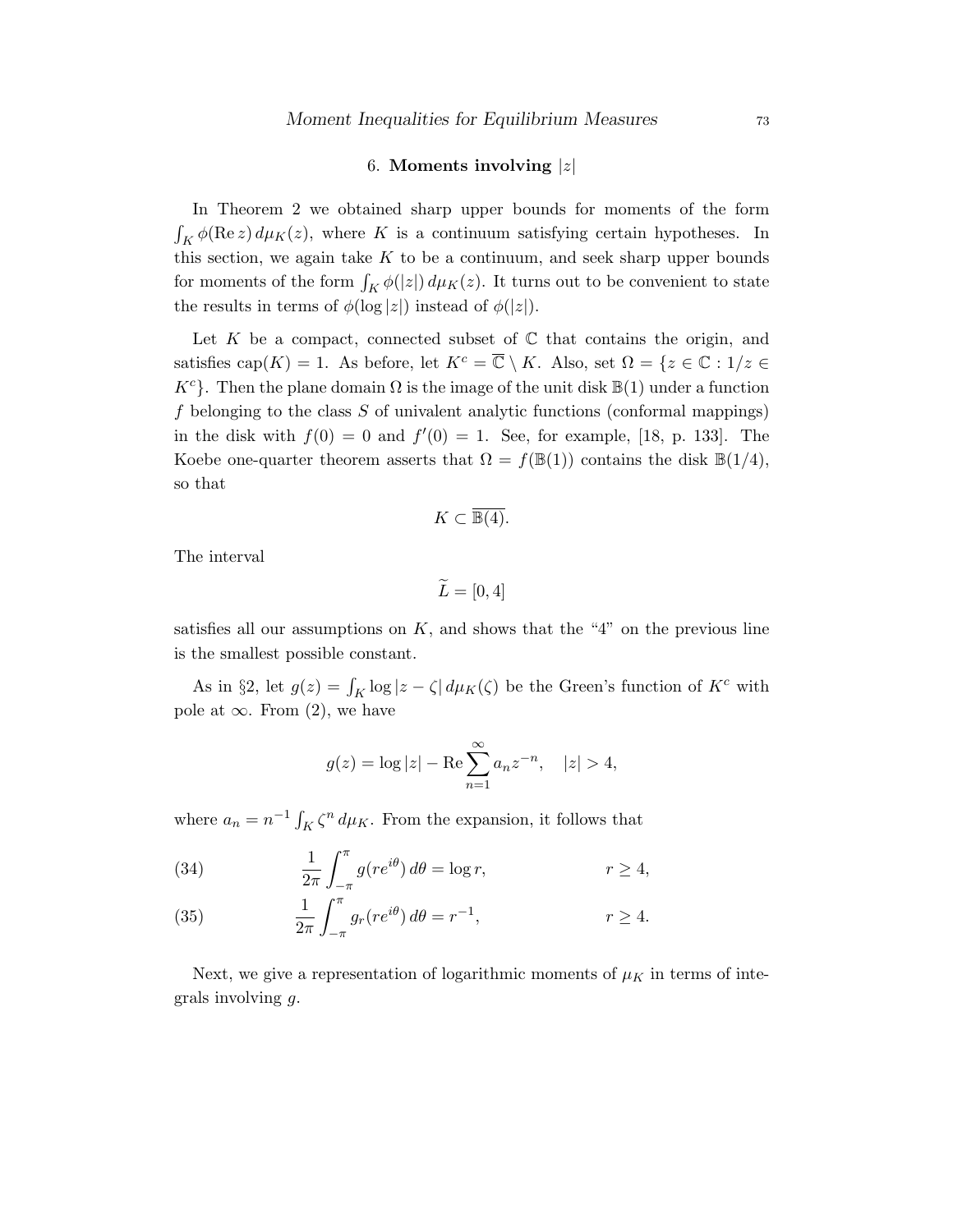**Proposition 6.1.** Assume that  $K \subset \mathbb{C}$  is compact and connected, with  $cap(K)$  = 1. Suppose  $\phi \in C^2(\mathbb{R})$  is constant near  $-\infty$ . Then for each  $R \geq 4$  we have

$$
\int_K \phi(\log|z|) d\mu_K(z) = \frac{1}{2\pi} \int_{\mathbb{B}(R)} g(z) \phi''(\log|z|) |z|^{-2} dx dy
$$

$$
+ \phi(\log R) - \phi'(\log R) \log R.
$$

*Proof.* As in the proof of the Formula in §2, we start with  $2\pi\mu_K = \Delta g$ , then apply Green's formula to the integral on the left, this time in the disk  $\mathbb{B}(R)$ . Set  $\psi(z) = \phi(\log|z|)$ . Then  $\psi$  is constant on circles, and from (34) and (35) the boundary terms have the form stated. Also

$$
\Delta \psi(z) = \phi''(\log|z|)|z|^{-2},
$$

so the integral over  $\mathbb{B}(R)$  has the form stated.

Our Theorem 2 takes  $K$  to be conformally centered at the origin. The next theorem assumes instead just that K contains the origin, and proves that the logarithmic moments are maximal when K equals the segment  $\overline{L} = [0, 4]$  with one endpoint at the origin (rather than  $L = [-2, 2]$ , which is centered at the origin).

Let  $\tilde{G}$  denote the Green's function of  $\tilde{L}^c$  with pole at  $\infty$ .

**Theorem 6.2.** Suppose  $K \subset \mathbb{C}$  is compact, connected, contains the origin, and has cap(K) = 1. Then for every convex function  $\phi : \mathbb{R} \to \mathbb{R}$ , we have

$$
\int_K \phi(\log|z|) d\mu_K(z) \le \int_{\widetilde{L}} \phi(\log|z|) d\mu_{\widetilde{L}}(z).
$$

This result is due to Laugesen [11, Corollary 6]. We give below a brief version of that proof, relying on Baernstein's result on integral means.

*Proof.* When  $\phi$  is linear, the theorem holds with equality because

$$
\int_K \log|z| \, d\mu_K(z) = g(0) = 0
$$

(and similarly for L), using that  $0 \in K$  by hypothesis and that every point of K is regular for the Dirichlet problem in  $K^c$ . For general convex  $\phi$ , we can reduce by approximation to the case where  $\phi$  is linear near  $-\infty$ , and hence to the case where  $\phi \equiv 0$  near  $-\infty$ . Then by mollification we may further assume  $\phi$  is smooth.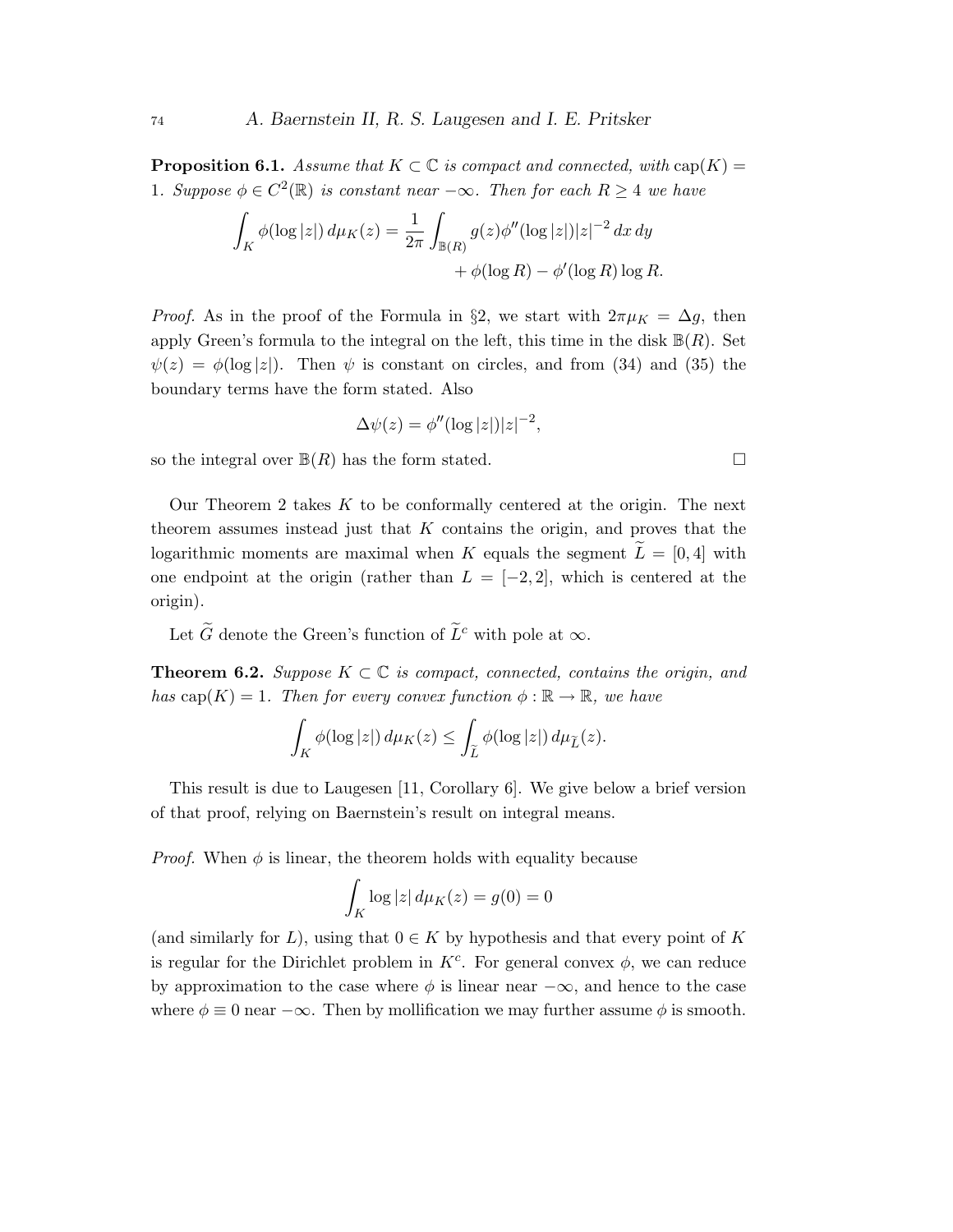Then by Proposition 6.1, to prove Theorem 6.2 it suffices to show that for every  $r \in (0,\infty),$ 

$$
\int_{-\pi}^{\pi} g(re^{i\theta}) d\theta \le \int_{-\pi}^{\pi} \widetilde{G}(re^{i\theta}) d\theta.
$$

As noted in the second paragraph of this section, there is a function  $f$  in the class S which maps  $\mathbb{B}(1)$  onto the domain  $\Omega = \{z \in \mathbb{C} : 1/z \in K^c\}$ . Denoting the Green's function of  $\Omega$  with pole at 0 by  $g(z, 0, \Omega)$ , the conformal invariance of Green's functions shows that

$$
g(z,0,\Omega) = g(1/z), \quad z \in \mathbb{C}.
$$

Let  $\widetilde{\Omega}$ ,  $\widetilde{f}$  and  $\widetilde{G}(z, 0, \widetilde{\Omega})$  be the corresponding objects for  $\widetilde{L}$ . Then  $\widetilde{\Omega} = \mathbb{C} \setminus [1/4, \infty)$ and  $\tilde{f}(z) = \frac{z}{(1+z)^2}$ , the Koebe function with omitted set on the positive real axis, and

$$
g(z,0,\widetilde{\Omega}) = \widetilde{G}(1/z), \quad z \in \mathbb{C}.
$$

Thus, the conclusion of Theorem 6.2 will hold if for every  $r \in (0, \infty)$ ,

(36) 
$$
\int_{-\pi}^{\pi} g(re^{i\theta}, 0, \Omega) d\theta \leq \int_{-\pi}^{\pi} g(re^{i\theta}, 0, \tilde{\Omega}) d\theta.
$$

But this inequality is true, since it is the special case  $\varphi = \pi$  in inequality (35) of [2]. (The functions called there  $u^*(re^{i\pi})$  and  $v^*(re^{i\pi})$  equal the left and right sides of (36), respectively.) Theorem 6.2 is proved.  $\square$ 

**Corollary 6.3.** Suppose that  $K \subset \mathbb{C}$  is compact, connected, contains the origin and satisfies  $\text{cap}(K) = 1$ , and in addition that K is symmetric with respect to the origin. Then for every convex function  $\phi : \mathbb{R} \to \mathbb{R}$ , we have

$$
\int_K \phi(\log|z|) d\mu_K(z) \leq \int_L \phi(\log|z|) d\mu_L(z).
$$

Here, as before,  $L = [-2, 2]$ .

Proof. To prove the Corollary, use the same construction as in the proofs of Corollaries 4.3 and 4.6. That is, let  $\widetilde{K} = \{z^2 : z \in K\}$ . Then  $\widetilde{K}$  satisfies the hypotheses of Theorem 6.2, and  $\mu_{\tilde{K}}$  is the push forward of  $\mu_K$  by the map  $z \mapsto z^2$ .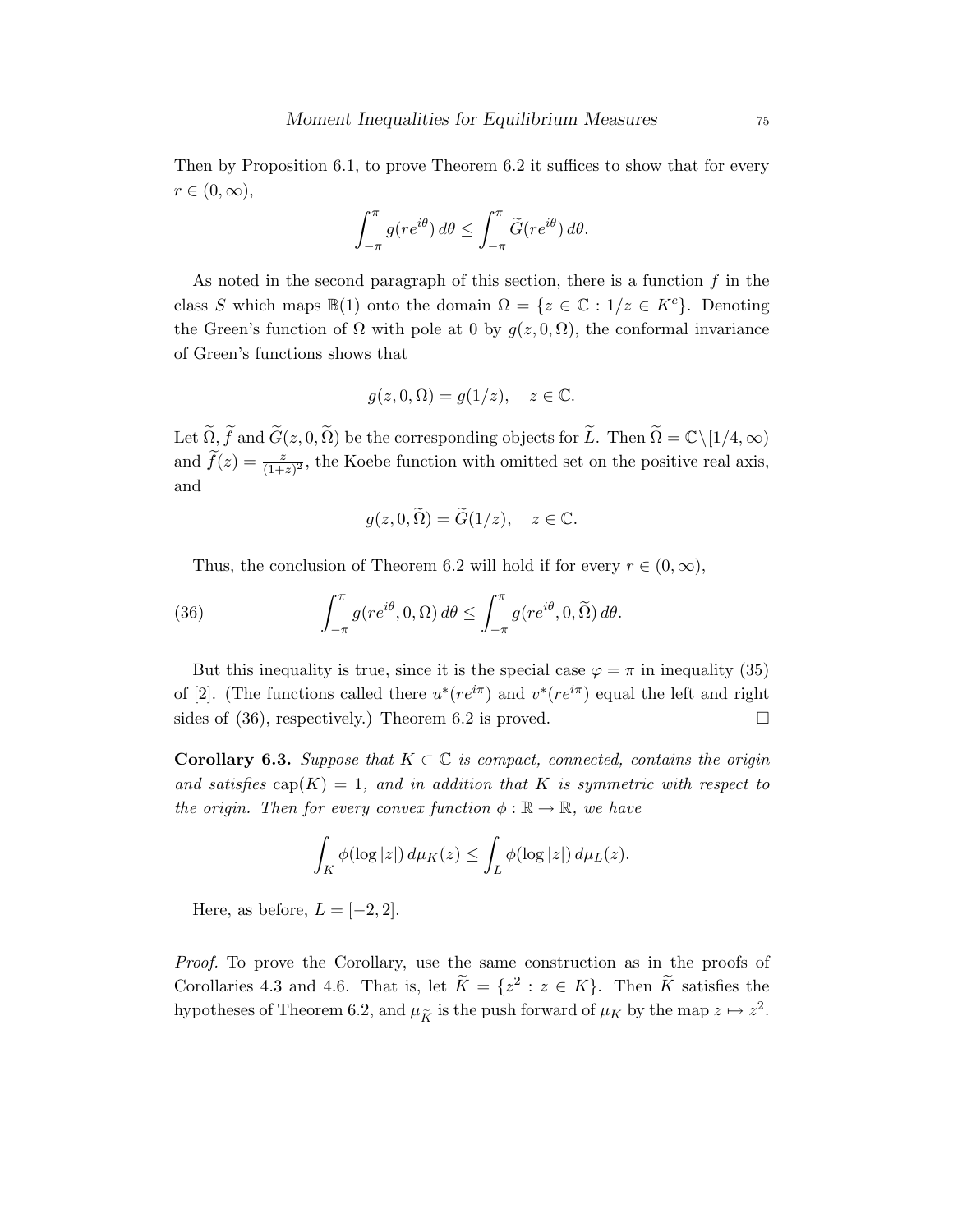Thus by Theorem 6.2,

$$
\begin{aligned} \int_K \phi(\log|z|) \, d\mu_K(z) &= \int_{\widetilde{K}} \phi\left(\frac{1}{2}\log|z|\right) \, d\mu_{\widetilde{K}}(z) \\ &\leq \int_{\widetilde{L}} \phi\left(\frac{1}{2}\log|z|\right) \, d\mu_{\widetilde{L}}(z) = \int_L \phi(\log|z|) \, d\mu_L(z). \end{aligned}
$$

The inequality in the middle is justified since  $\phi(\frac{1}{2})$  $\frac{1}{2}$ .) is convex. Corollary 6.3 is  $\Box$ 

There are strict inequality statements for Theorem 6.2 and Corollary 6.3, for which we refer to [11].

To get a closer parallel to Theorem 2, it would be nice if in Corollary 6.3 we could drop the symmetry assumption on  $K$  and replace it by the much weaker assumption that the conformal centroid of  $K$  is at the origin. But the example below shows that no such result can exist.

Example. Hayman [8, p. 262] built on work of Jenkins [10] and showed existence of a map  $f(z) = z + \sum_{n=2}^{\infty} A_n z^n$  in the class S for which  $A_2 = 0$  and  $M(r, f) \sim$  $c(1 - r)^{-2}$  as  $r \to 1$ , where  $M(r, f) = \max_{\theta} |f(re^{i\theta})|$  and c is some positive constant. Let  $K = \{1/z : z \notin f(\mathbb{B}(1))\}$ . Then K is compact and connected, contains the origin, and cap(K) = 1. The Green's function  $g(z) = g(z, \infty, K^c)$  is related to f by  $g(z) = \log 1/|f^{-1}(1/z)|$ , where  $f^{-1}$  is the inverse function of f, from which one calculates that

$$
a_1 = -A_2 = 0.
$$

We saw in  $\S2$  that  $a_1$  is the conformal centroid of K, and thus the conformal centroid of  $K$  is 0.

The behavior of  $M(r, f)$  as  $r \to 1$  implies that  $M(r, g) \sim c_1 r^{1/2}$  as  $r \to 0$ . Since g is subharmonic in  $\mathbb{C}$ , it follows that g is majorized in any disk by its Poisson integral over the boundary. Thus,

$$
c_2r^{1/2} \le M(r,g) \le \frac{3}{2\pi} \int_{-\pi}^{\pi} g(2re^{i\theta}) d\theta.
$$

On the other hand, the Green's function G of  $L^c$  satisfies  $M(r, G) \leq c_3 r$  for all  $r \in [0, \infty)$ . We conclude that

$$
\int_{-\pi}^{\pi} g(re^{i\theta}) d\theta > \int_{-\pi}^{\pi} G(re^{i\theta}) d\theta, \quad r \in (0, r_0),
$$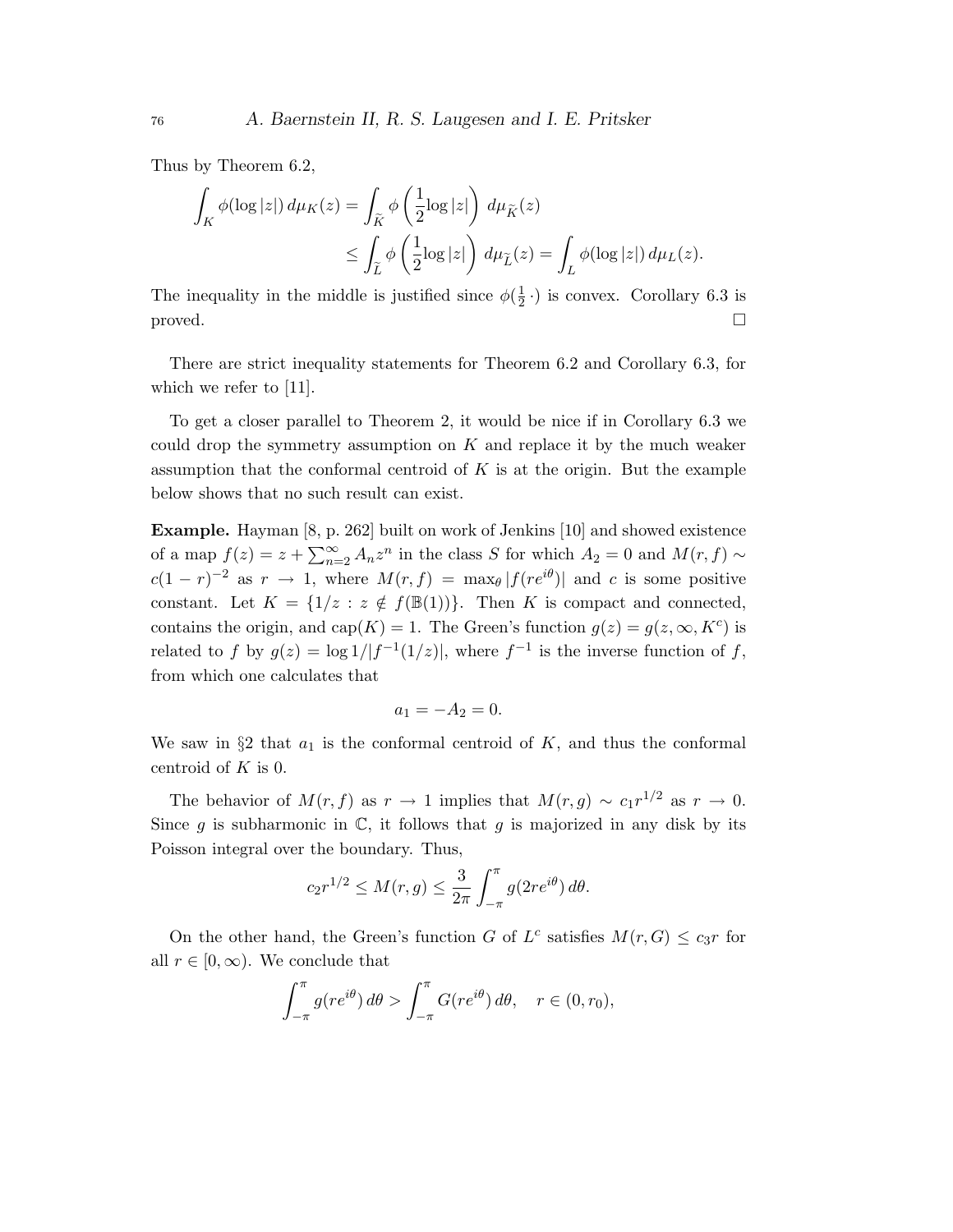for some  $r_0 \in (0,1)$ .

Take a smooth, convex  $\phi$  which is constant on  $(-\infty, 2\log r_0)$ , strictly convex on  $(2 \log r_0, \log r_0)$ , and linear on  $(\log r_0, \infty)$ . Then Proposition 6.1 gives

$$
\int_K \phi(\log|z|) d\mu_K(z) > \int_L \phi(\log|z|) d\mu_L(z),
$$

which is the reverse of the moment inequality we might have hoped would be true.

This example shows the full analogue of Corollary 6.3 does not hold if the symmetry constraint is relaxed to the centroid constraint. We now propose a substitute, "averaged" result. Assume that  $K$  is compact, connected, contains the origin, has  $cap(K) = 1$ , and also satisfies the centroid constraint

$$
\int_K z \, d\mu_K(z) = 0.
$$

Then, as noted in §5,  $K \subset \overline{\mathbb{B}(2)}$ , and thus the formula in Proposition 6.1 is valid for all  $R \geq 2$ . Fix  $R \geq 2$ , and define

$$
I(r) = I(r, K) = \frac{1}{2\pi} \int_{-\pi}^{\pi} g(re^{i\theta}) d\theta, \qquad r \in [0, \infty),
$$
  

$$
J(r) = J(r, K) = \int_{r}^{R} I(t, K) \frac{dt}{t}, \qquad r \in [0, R].
$$

**Conjecture 1.** Suppose  $K \subset \mathbb{C}$  is compact and connected with  $cap(K) = 1$ , and that  $0 \in K$  and the conformal centroid of K lies at the origin. Then for all  $R \geq 2$ we have

$$
J(r, K) \le J(r, L), \quad r \in [0, R].
$$

An equivalent inequality is

$$
\int_{r<|z|
$$

Since  $I(r, K) = \log r$  for  $r \ge 2$ , by (34), it follows that  $I(r, K) = I(r, L)$  for  $r \ge 2$ and hence another equivalent inequality is

$$
\int_{r<|z|<\infty} [g(z) - G(z)]|z|^{-2} \, dx \, dy \le 0, \quad r \in [0, \infty).
$$

There is still another equivalent version of Conjecture 1 involving functions  $\phi$ , which we'll call Conjecture 2.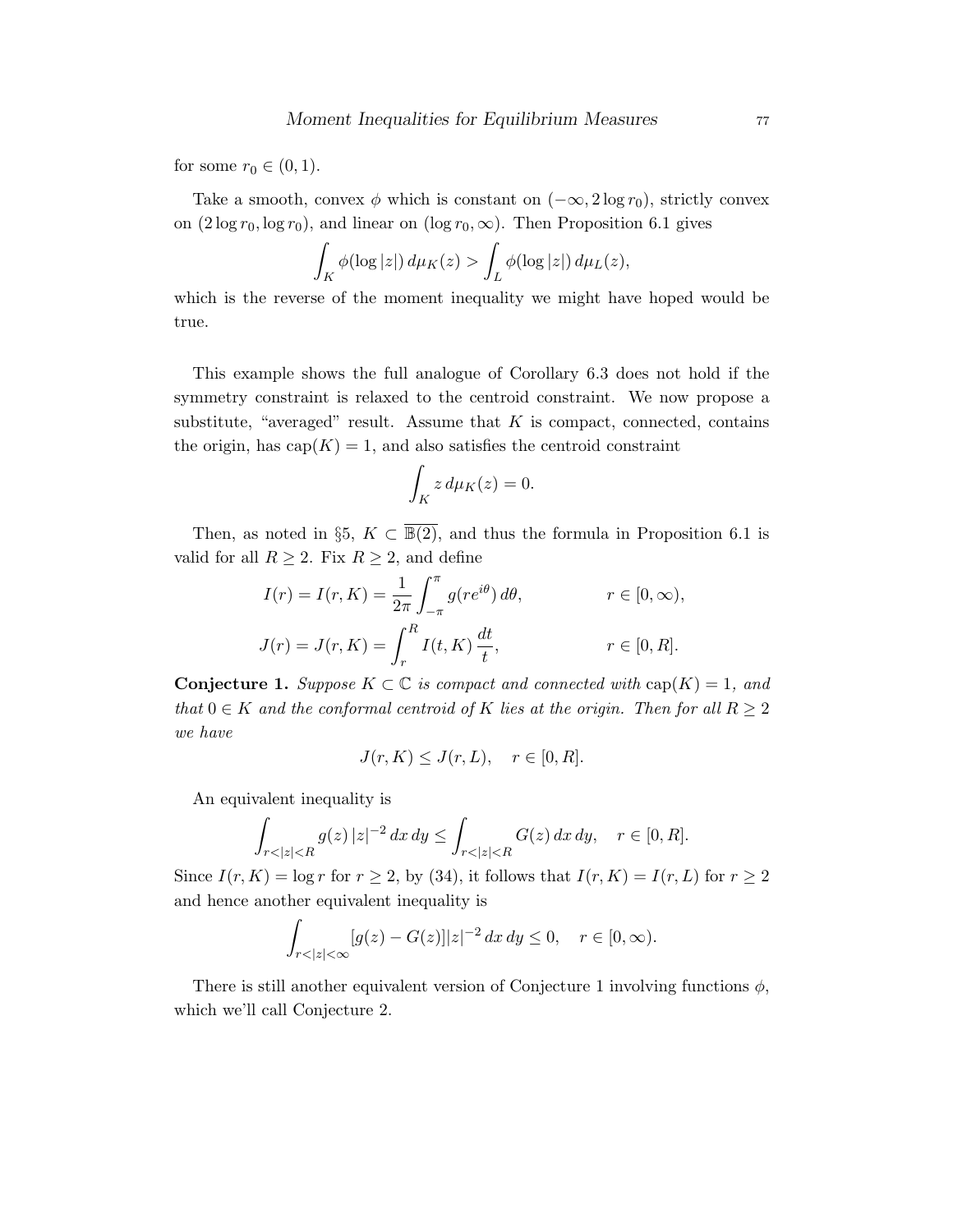Conjecture 2. Suppose  $K \subset \mathbb{C}$  is compact and connected with  $cap(K) = 1$ , and that  $0 \in K$  and the conformal centroid of K lies at the origin. Then for all functions  $\phi \in C^1(\mathbb{R})$  such that both  $\phi$  and  $\phi'$  are convex, we have

$$
\int_K \phi(\log|z|) d\mu_K \leq \int_L \phi(\log|z|) d\mu_L.
$$

To see the equivalence, first reduce to the case of smooth  $\phi$  with  $\phi \equiv 0$  near  $-\infty$ , by arguing as in the proof of Theorem 6.2. Then go to Proposition 6.1 and express the integral over  $\mathbb{B}(R)$  in polar coordinates, and integrate it by parts with respect to r. The resulting formula is

$$
\int_{K} \phi(\log|z|) d\mu_K(z)
$$
  
= 
$$
\int_0^R \phi'''(\log t) \frac{J(t)}{t} dt + \phi(\log R) - \phi'(\log R) \log R,
$$

where  $R \geq 2$ . Now it is immediate that Conjecture 1 implies Conjecture 2. As for the converse, one need only take  $\phi(t) = [(t - \log r)^{+}]^{2}$ , noting  $\phi \equiv 0$  near  $-\infty$ and  $\phi'''$  is a positive point mass at log r.

To conclude, we describe two special cases of Conjecture 2 which have appeared in the literature as separate conjectures.

The first concerns the class  $\Sigma_0$  of all univalent meromorphic functions F in the exterior  $\mathbb{B}^c$  of the unit disk  $\mathbb{B}$ , with  $F(z) = z + O(z^{-1})$  as  $z \to \infty$ . The function  $F_0(z) = z + z^{-1}$  belongs to  $\Sigma_0$ , and maps the exterior of the unit disk onto the domain  $L^c = \overline{\mathbb{C}} \setminus [-2, 2].$ 

**Conjecture 3** (Pommerenke [14]). If  $F \in \Sigma_0$  and  $0 \in K = F(\mathbb{B}^c)^c$ , then

$$
\frac{1}{2\pi} \int_{-\pi}^{\pi} |F(e^{i\theta})| d\theta \le \frac{1}{2\pi} \int_{-\pi}^{\pi} |F_0(e^{i\theta})| d\theta = \frac{4}{\pi}.
$$

The best known estimate [14] is  $\frac{1}{2\pi} \int_{-\pi}^{\pi} |F(e^{i\theta})| d\theta \leq 4.02/\pi$ . One would like to replace 4.02 by 4.

Note in Pommerenke's Conjecture that  $cap(K) = 1$  and K satisfies the other hypotheses of Conjecture 2. Moreover,  $d\mu_K$  is the harmonic measure of  $K^c$  =  $F(\mathbb{B}^c)$  at  $\infty$  and  $\frac{d\theta}{2\pi}$  is the harmonic measure of  $\mathbb{B}^c$  at  $\infty$  (see [18, p. 105]). By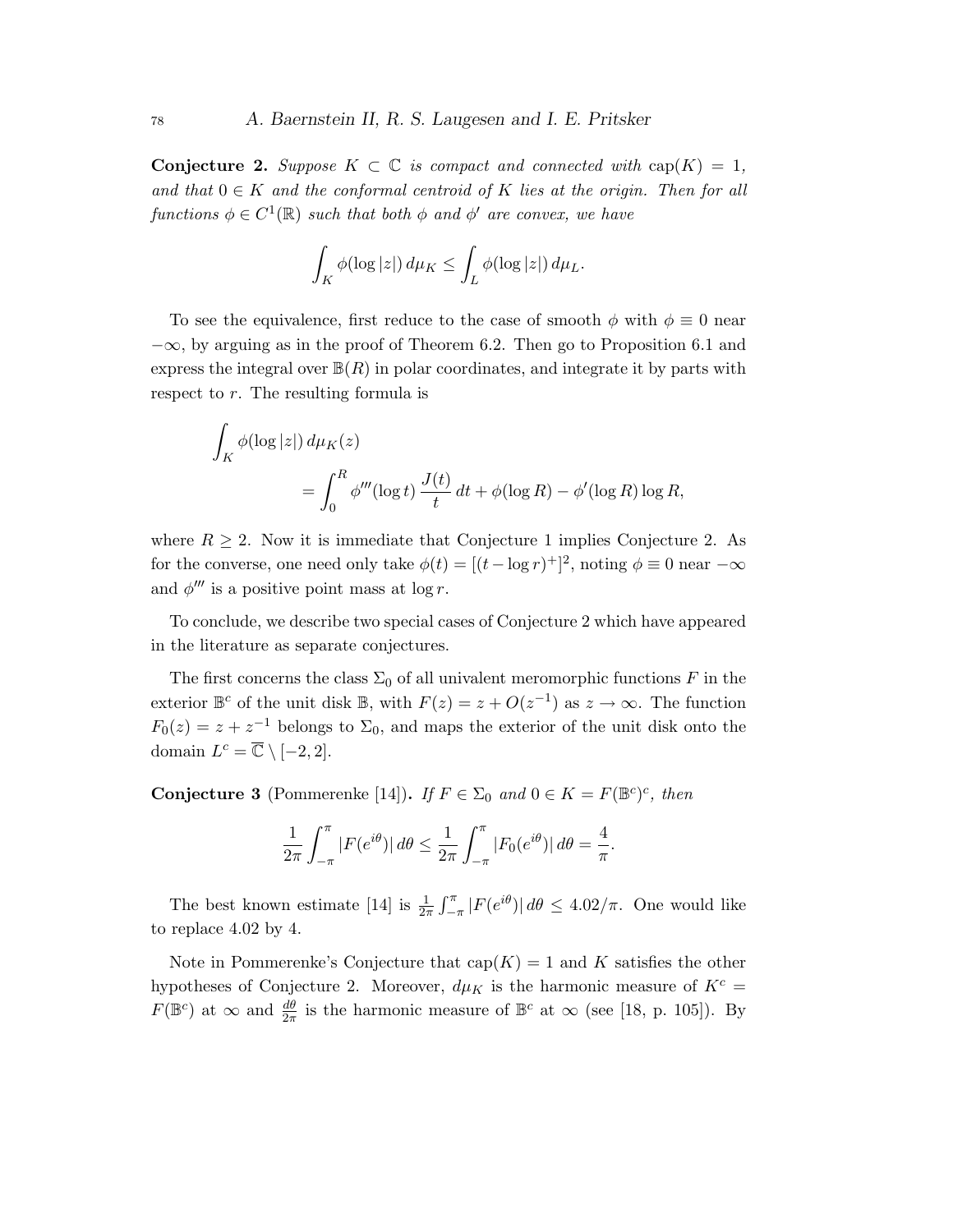conformal invariance of harmonic measure, we have

$$
\frac{1}{2\pi} \int_{-\pi}^{\pi} |F(e^{i\theta})| d\theta = \int_{K} |z| d\mu_{K},
$$
  

$$
\frac{1}{2\pi} \int_{-\pi}^{\pi} |F_{0}(e^{i\theta})| d\theta = \int_{L} |z| d\mu_{L}.
$$

Thus if Conjecture 2 is true with  $\phi(x) = e^x$ , then so is Pommerenke's Conjecture.

Incidentally, the case  $\phi(x) = e^{2x}$  of Conjecture 2 says

$$
\int_K |z|^2 \, d\mu_K \le \int_L |z|^2 \, d\mu_L,
$$

which is equivalent as above to

$$
\frac{1}{2\pi} \int_{-\pi}^{\pi} |F(e^{i\theta})|^2 d\theta \le \frac{1}{2\pi} \int_{-\pi}^{\pi} |F_0(e^{i\theta})|^2 d\theta = 2.
$$

This case of Conjecture 2 can be proved as follows: write  $F(z) = z + \sum_{n=1}^{\infty} b_n z^{-n}$ and observe

$$
\frac{1}{2\pi} \int_{-\pi}^{\pi} |F(e^{i\theta})|^2 d\theta = 1 + \sum_{n=1}^{\infty} |b_n|^2
$$
  

$$
\leq 1 + \sum_{n=1}^{\infty} n|b_n|^2
$$
  

$$
\leq 2
$$

by the area theorem [15, Theorem 1.3] . Clearly equality holds if and only if  $|b_1| = 1$  and  $b_n = 0$  for all  $n \geq 2$ , which means K is a rotate of L.

The second special case of Conjecture 2 concerns norms of polynomials. Let  $M_K$  be the smallest number  $M$  such that

$$
\prod_{j=1}^{m} \|p_j\|_K \le M^n \|p\|_K
$$

for all polynomials p of degree  $n \geq 1$  and all polynomials  $p_1, \ldots, p_m$  such that  $\prod_{j=1}^m p_j = p$ . Here  $\|\cdot\|_K$  denotes the sup norm on K. The constant  $M_K$  was evaluated in [16] as

$$
M_K = \frac{\exp\left(\int_K \log d_K(z) \, d\mu_K(z)\right)}{\text{cap}(K)}
$$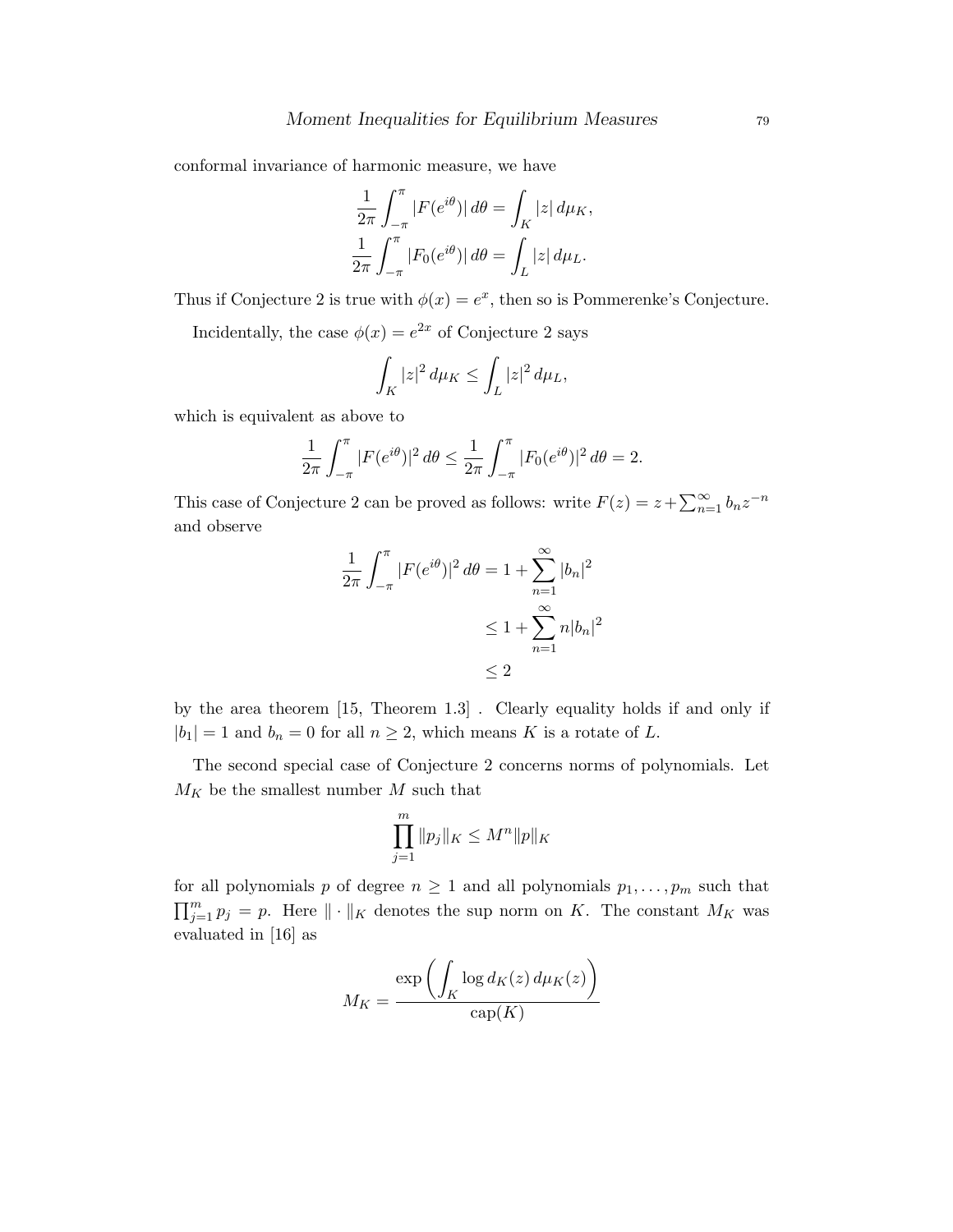where  $d_K(z) = \max_{t \in K} |z - t|$  is the farthest point distance function for K. (Further properties of  $d_K$  have been studied by Laugesen and Pritsker [12], and Gardiner and Netuka [5, 6].)

The following natural extremal conjecture for  $M_K$  was stated in Pritsker and Ruscheweyh's paper [17]:

**Conjecture 4.** For all compact connected  $K \subset \mathbb{C}$  with more than one point, we have  $M_K \leq M_L$ .

The constant  $M_K$  is invariant under similarity transformations, and so when studying the conjecture it suffices to assume  $cap(K) = 1$  and that the conformal centroid of K lies at the origin.

Assuming in addition that  $K$  contains its conformal centroid, the authors of [17] showed that  $M_K < (1.022)M_L$ . In the direction of the conjectured sharp bound (with constant 1), they observed

$$
\log M_K \le \int_K \log(2+|z|) d\mu_K(z),
$$

with equality when  $K = L$ .

Now, the function  $\phi(t) = \log(2 + e^t)$  is convex on R, and  $\phi'$  is convex on  $(-\infty, \log 2]$ . Replacing  $\phi$  on  $(\log 2, \infty)$  by an appropriate quadratic, we obtain a function  $\phi$  which, along with its derivative, is convex on all of R. Suppose Conjecture 2 is true. Then the inequality in it holds with  $\phi$  in place of  $\phi$ . Moreover,  $K \subset \overline{\mathbb{B}(2)}$ , and so the integrals are the same for  $\phi$  and  $\widetilde{\phi}$ , which would establish Conjecture 4.

#### **REFERENCES**

- [1] V. V. Andrievskii and H.-P. Blatt, Discrepancy of Signed Measures and Polynomial Approximation, Springer–Verlag, New York, 2002.
- [2] A. Baernstein, Integral means, univalent functions and circular symmetrization, Acta Math. 133 (1974), 139–169.
- [3] A. Baernstein, *The \*-Function in Complex Analysis*, in Handbook of Complex Analysis: Geometric Function Theory, Volume 1, edited by R. Kühnau, 231–271, North–Holland, Amsterdam, 2002.
- [4] W. F. Donoghue Jr., Distributions and Fourier Transforms, Academic Press, New York, 1969.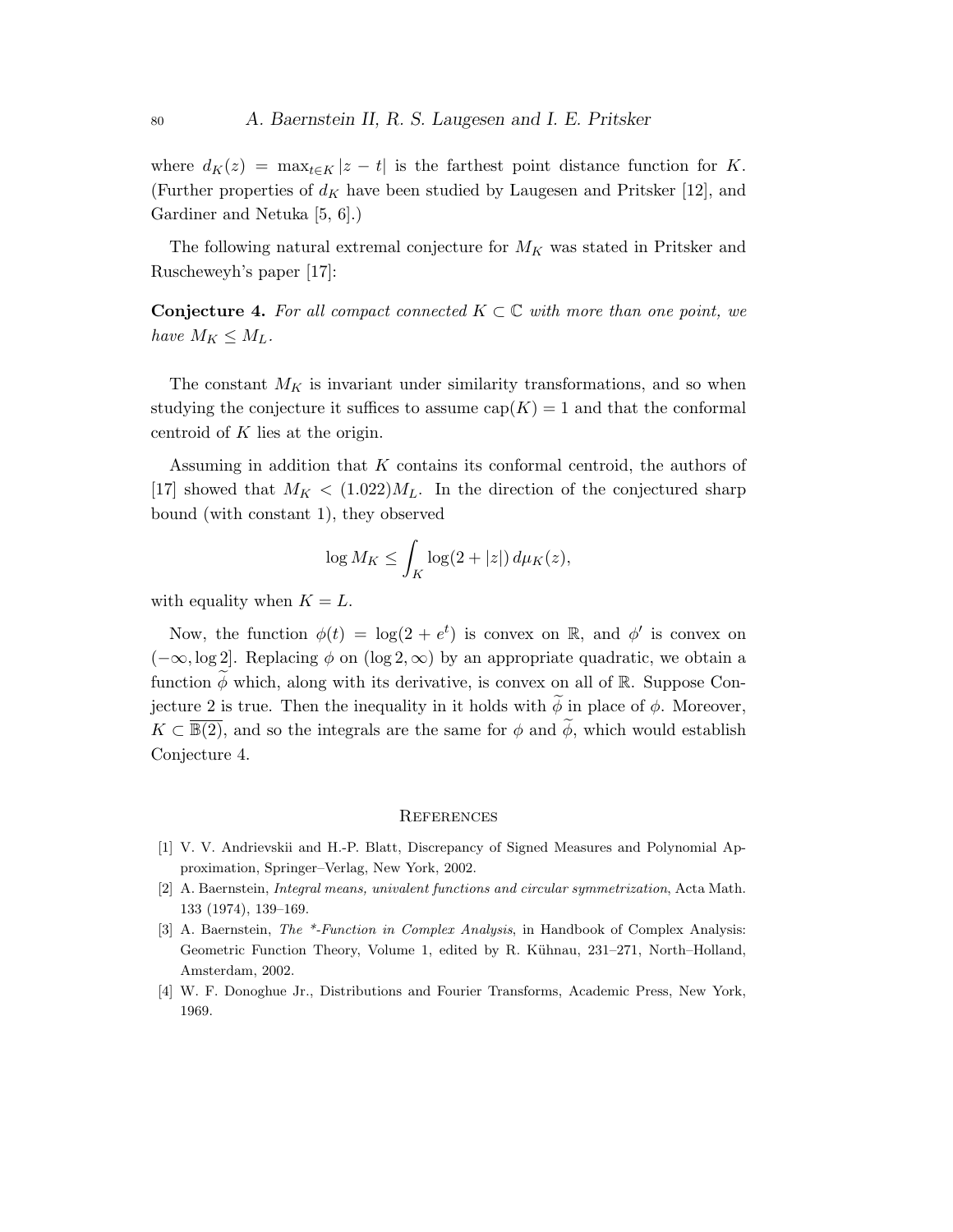- [5] S. J. Gardiner and I. Netuka, The farthest-point distance function, in Complex and Harmonic Analysis, Proceedings of the International Conference 2006 at Aristotle University of Thessaloniki, Destech Publications, Lancaster, PA, 2007.
- [6] S. J. Gardiner and I. Netuka, Potential theory of the farthest point distance function, J. Anal. Math. 101 (2006), 163–177.
- [7] D. Gilbarg and N. Trudinger, Elliptic Partial Differential Equations of the Second Order, Second Edition, Springer–Verlag, New York, 1983.
- [8] W. K. Hayman, The asymptotic behavior of p-valent functions, Proc. London Math. Soc. 5 (1955), 257–284.
- [9] L. Hörmander, Notions of Convexity, Birkhäuser, Boston, 1995.
- [10] J. A. Jenkins, On a problem of Gronwall, Annals of Math. 59 (1954), 490–504.
- [11] R. Laugesen, Extremal problems involving logarithmic and Green capacity, Duke Math. J. 70 (1993), 445–480.
- [12] R. S. Laugesen and I. E. Pritsker, Potential theory of the farthest-point distance function, Canad. Math. Bull. 46 (2003), 373–387.
- [13] N. I. Muskhelishvili, Singular Integral Equations, Dover, New York, 1992.
- [14] Ch. Pommerenke, Über einige Klassen meromorpher schlichter Funktionen, Math. Zeit. 78 (1962), 263–284.
- [15] Ch. Pommerenke, Univalent Functions, Vandenhoeck and Ruprecht, Göttingen, 1975.
- [16] I. E. Pritsker, Products of polynomials in uniform norms, Trans. Amer. Math. Soc. 353 (2001), 3971–3993.
- [17] I. E. Pritsker and S. Ruscheweyh, Inequalities for products of polynomials I, Math. Scand. 104 (2009), 147–160.
- [18] T. Ransford, Potential Theory in the Plane, Cambridge Univ. Press, Cambridge, 1995.
- [19] I. Schur, Uber die Verteilung der Wurzeln bei gewissen algebraischen Gleichungen mit ganz- ¨ zahligen Koeffizienten, Math. Zeit. 1 (1918), 377–402.
- [20] C. L. Siegel, The trace of totally positive and real algebraic integers, Annals of Math. 46 (1945), 302–312.
- [21] H. Stahl and V. Totik, General Orthogonal Polynomials, Cambridge Univ. Press, Cambridge, 1992.
- [22] E. M. Stein and G. Weiss, Introduction to Fourier Analysis on Euclidean Spaces, Princeton Univ. Press, Princeton, N.J., 1971.
- [23] V. Totik, Polynomial inverse images and polynomial inequalities, Acta Math. 187 (2001), 139–160.
- [24] J. L. Walsh, The Location of Critical Points of Analytic and Harmonic Functions, AMS, New York, 1950.

A. Baernstein II Department of Mathematics, Washington University, St. Louis, MO 63130, U.S.A.